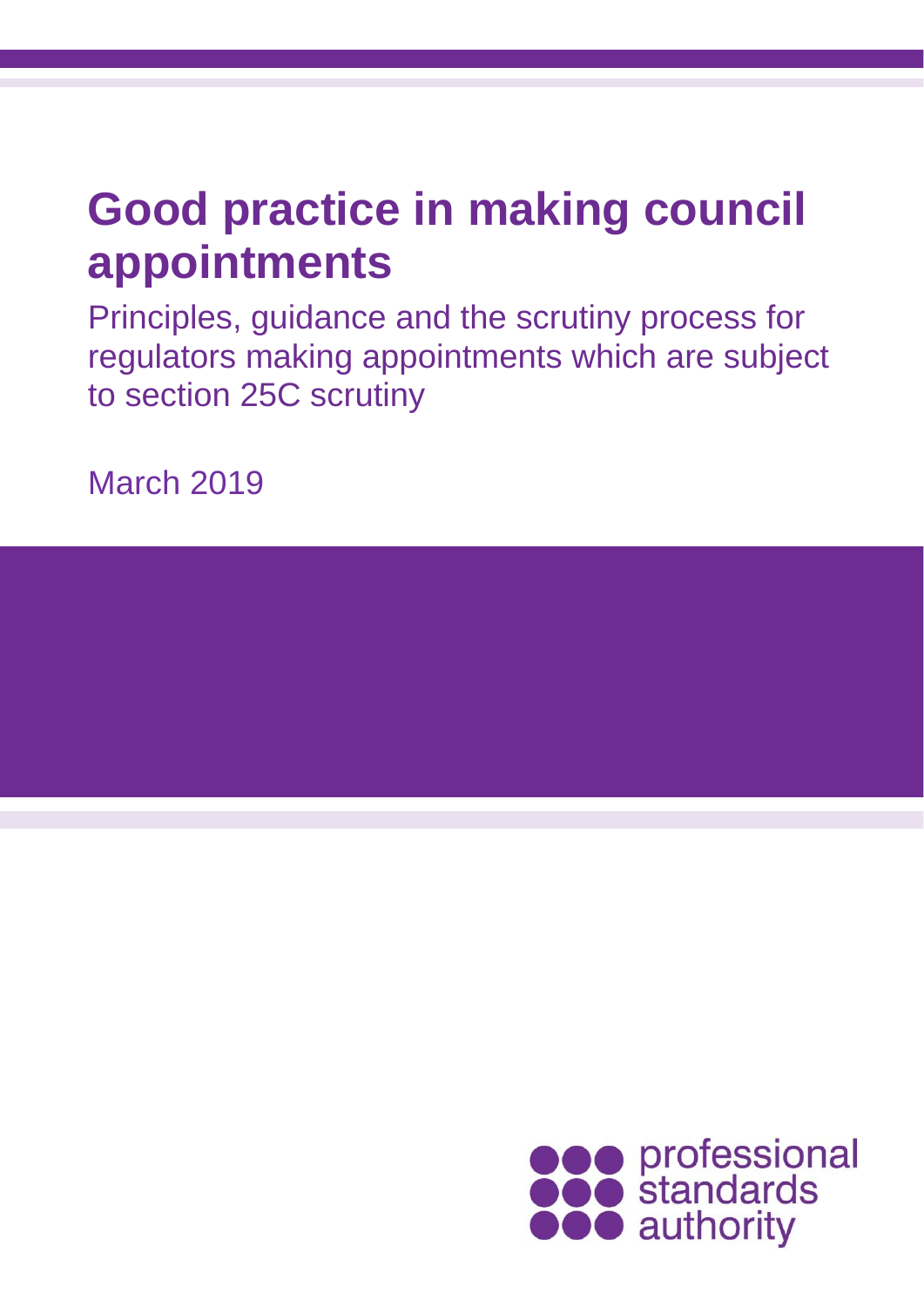## **About the Professional Standards Authority**

The Professional Standards Authority for Health and Social Care promotes the health, safety and wellbeing of patients, service users and the public by raising standards of regulation and voluntary registration of people working in health and care. We are an independent body, accountable to the UK Parliament.

We oversee the work of nine statutory bodies that regulate health professionals in the UK and social workers in England. We review the regulators' performance and audit and scrutinise their decisions about whether people on their registers are fit to practise.

We also set standards for organisations holding registers for people in unregulated health and care occupations and accredit those organisations that meet our standards.

To encourage improvement, we share good practice and knowledge, conduct research and introduce new ideas including our concept of right-touch regulation. 1 We monitor policy developments in the UK and internationally and provide advice to governments and others on matters relating to people working in health and care.

We also undertake some international commissions, which are paid for by the commissioners, to extend our understanding of regulation and to promote safety in the mobility of the health and care workforce.

We are committed to being independent, impartial, fair, accessible and consistent. More information about our work and the approach we take is available at [www.professionalstandards.org.uk](http://www.professionalstandards.org.uk/)

 $\overline{a}$ 

<sup>1</sup> Professional Standards Authority (2015). *Right-touch regulation revised*. Available at [www.professionalstandards.org.uk/policy-and-research/right-touch-regulation](file:///D:/Users/mstobbs/AppData/Local/Microsoft/Windows/Temporary%20Internet%20Files/Content.Outlook/MAX8ZTPJ/www.professionalstandards.org.uk/policy-and-research/right-touch-regulation)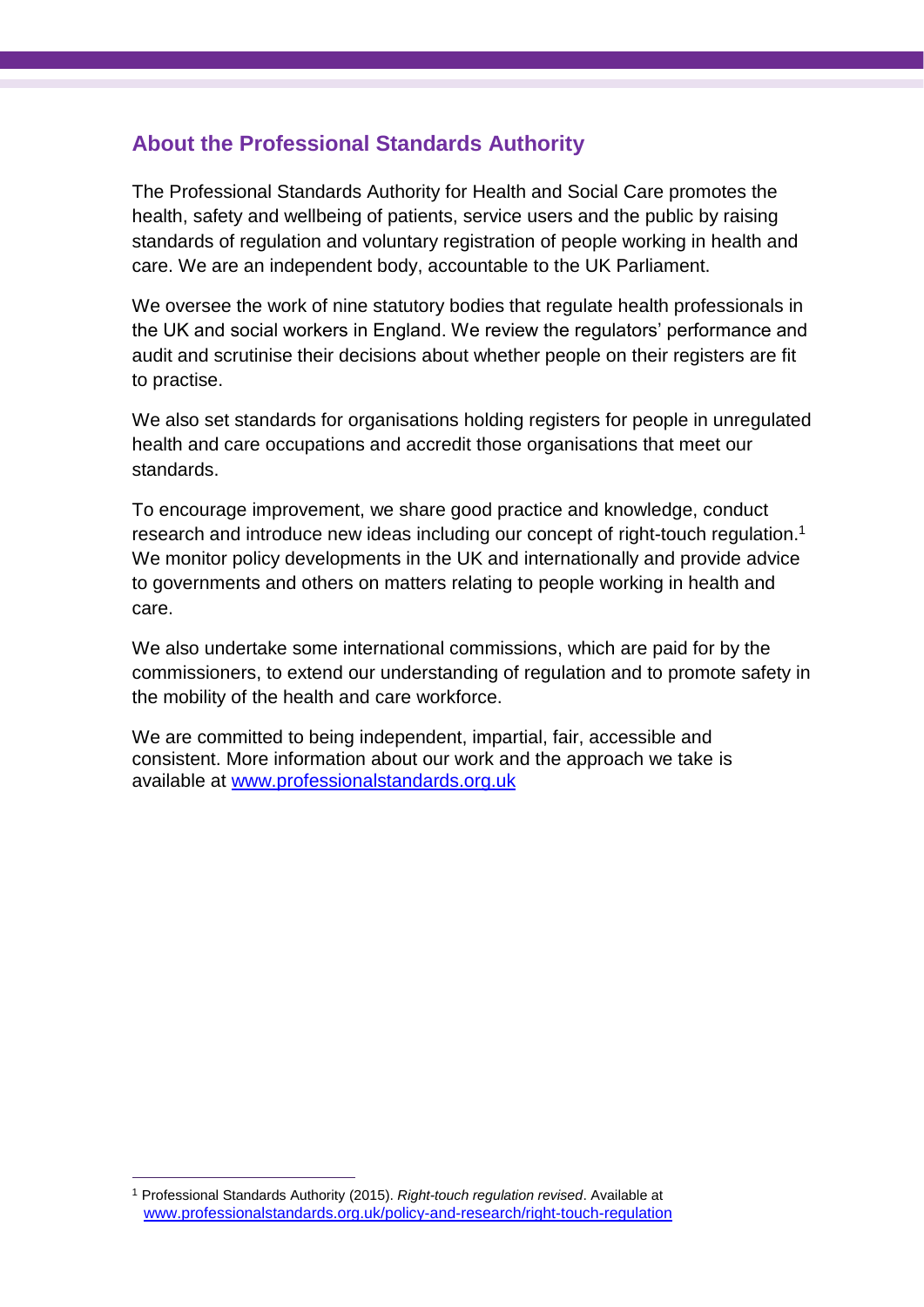# **Contents**

| 1. |                                                                  |  |
|----|------------------------------------------------------------------|--|
| 2. |                                                                  |  |
| 3. |                                                                  |  |
| 4. |                                                                  |  |
| 5. |                                                                  |  |
| 6. |                                                                  |  |
| 7. |                                                                  |  |
| 8. |                                                                  |  |
| 9. |                                                                  |  |
|    |                                                                  |  |
|    |                                                                  |  |
|    |                                                                  |  |
|    |                                                                  |  |
|    |                                                                  |  |
|    |                                                                  |  |
|    |                                                                  |  |
|    |                                                                  |  |
|    |                                                                  |  |
|    |                                                                  |  |
|    |                                                                  |  |
|    | 21. Good practice in induction for council members and chairs 43 |  |
|    |                                                                  |  |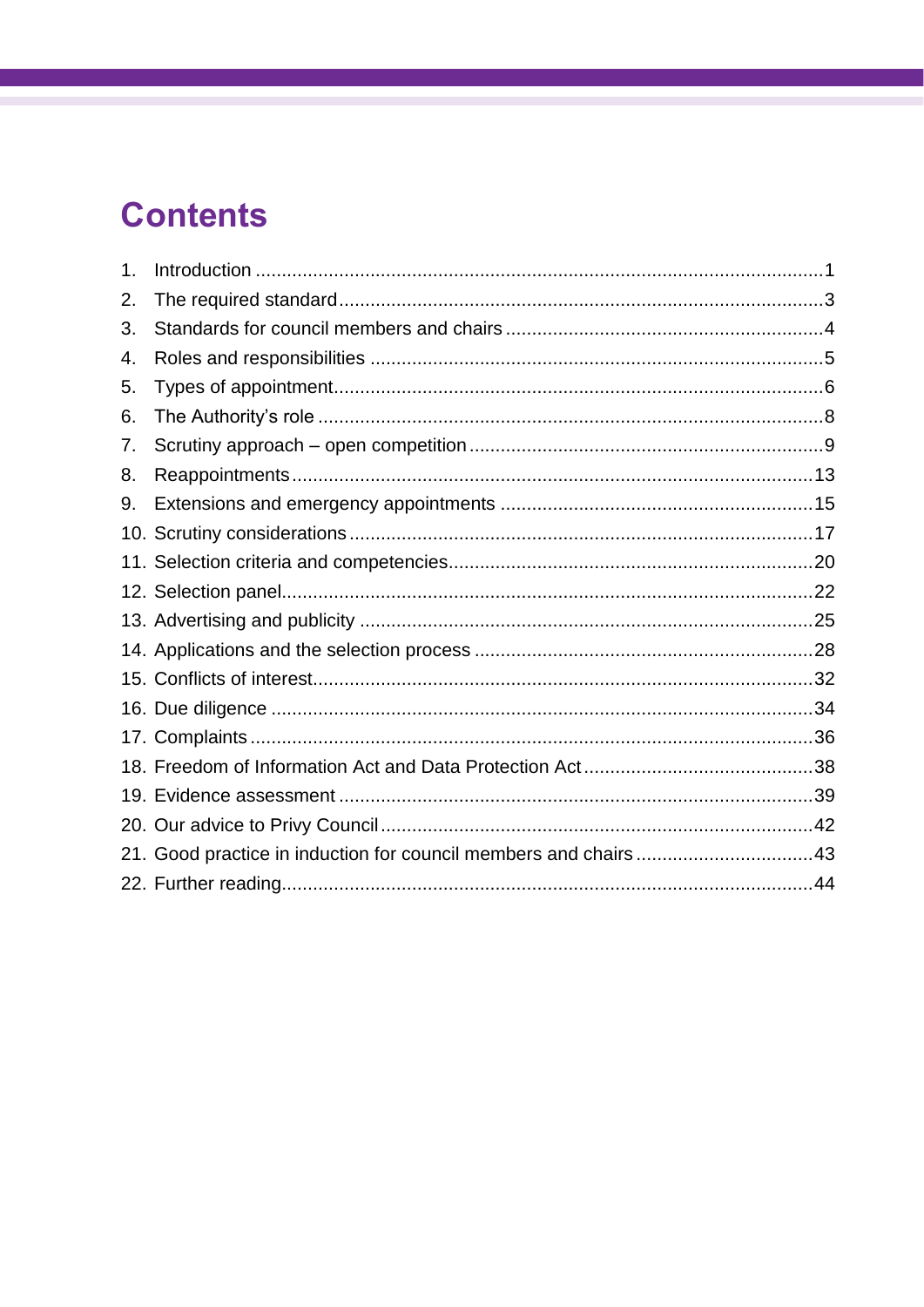# <span id="page-3-0"></span>1. Introduction

## 1.1 This document:

- Sets out the process that the Authority has adopted to enable itself to provide robust advice to the Privy Council about recommendations made by the regulators for appointments to their councils.
- Provides advice to the regulators on the information that the Authority will require in order to satisfy itself as to the integrity of their processes.
- Provides general advice on good practice in making appointments.
- 1.2 It combines and replaces the Authority's previous guidance on its process and its document *Good practice in making council appointments* and the *Section 25c scrutiny process* document.

## **Purpose of this document**

- 1.3 In this guide, we outline the four principles which regulators need to demonstrate to meet the standard required. We also provide good practice guidance on how regulators can adhere to the four principles of a good appointments process, as well as detailing the scrutiny process we use to advise the Privy Council.
- 1.4 While the main purpose is to guide the process for recruiting council members, much of the guidance is relevant to other types of appointment or recruitment processes.
- 1.5 This guide does not cover every aspect of an appointments process and the Authority encourages the regulators to discuss issues that arise during their appointments processes with us. This guide has been developed taking account of feedback from the regulators, the Privy Council Office, and health departments across the UK, as well as comments and suggestions from the Office of the Commissioner for Public Appointments, and the Centre for Public Appointments at the Cabinet Office. The first version of this guidance was developed with support from the Appointments Commission. We are grateful to all those who have contributed. We will continue to identify areas where the guidance could be improved and update it when necessary. This update draws on further learning from the regulators' processes and our appointments seminar.
- 1.6 The nature of the assistance the Authority will provide to the Privy Council is detailed in a Memorandum of Understanding (MoU) between the Privy Council and the Authority. This MoU agrees that the Authority will provide advice to the Privy Council about the processes the regulators use to identify candidates to recommend for appointment to their councils.

#### **Status of this guidance**

1.7 It is for each regulator to develop an approach to council appointments that suits its own needs; the Authority will not prescribe an approach that the regulators must use. As long as regulators can demonstrate to the Authority that their approach meets the required standard, and that it is in accordance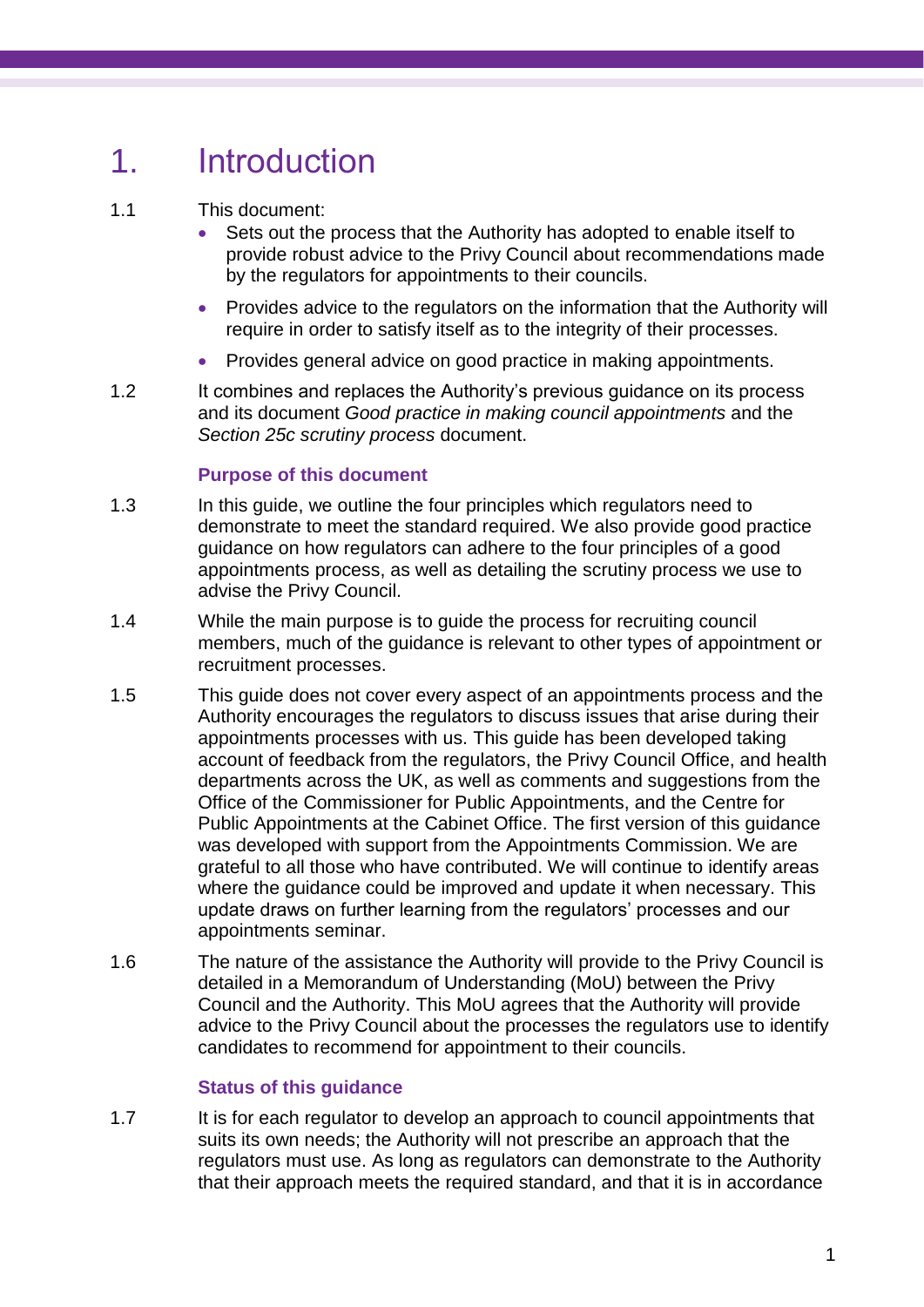with relevant legislation we will advise the Privy Council that it can have confidence in the process.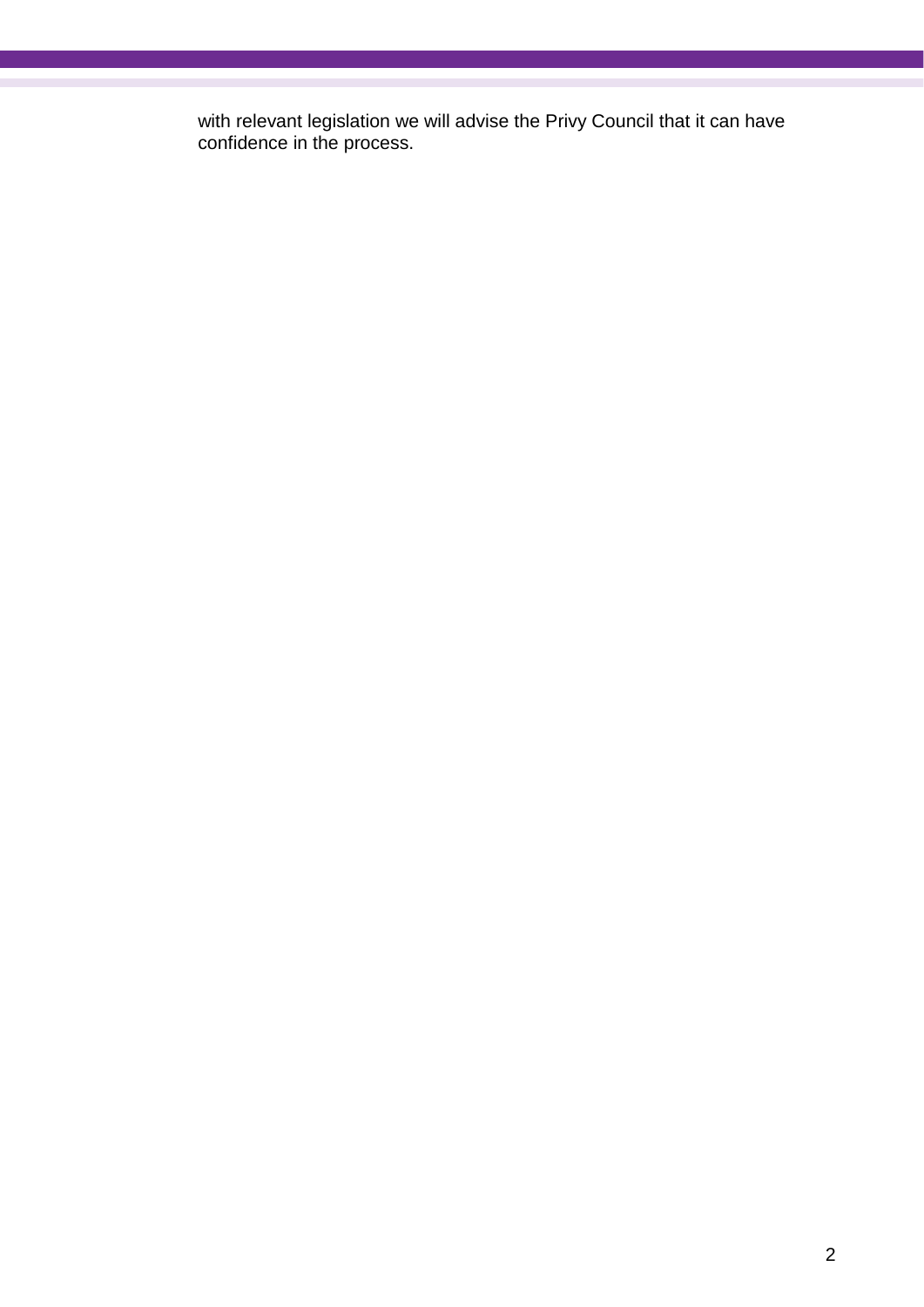## <span id="page-5-0"></span>2. The required standard

2.1 All appointments processes must adhere to the four principles, as outlined in the box below.

## **Principles of a good appointments process**

#### *Merit*

All selection decisions must be based on evidence of candidates' merit. This means appointing and reappointing individuals whose skills and experience have been judged to best meet the needs of the regulator and, where appropriate, recommending the removal or suspension of individuals where there is a strong case for doing so.

#### *Fairness*

Processes used in appointments must be objective, impartial and applied consistently. Processes must promote equality and be free from discrimination, harassment and victimisation.

#### *Transparency and openness*

Public appointments must be advertised in a way that is designed to attract a strong and diverse field of suitable candidates. Information about posts and appointment processes must be publicly available. The reasons for any recommendations made to the Privy Council arising from these processes must be clear.

## *Inspiring confidence*

The regulator's processes and systems must inspire confidence that it regulates in the public interest and take into account external perspectives. All processes must meet the requirements of the regulator's legislative framework.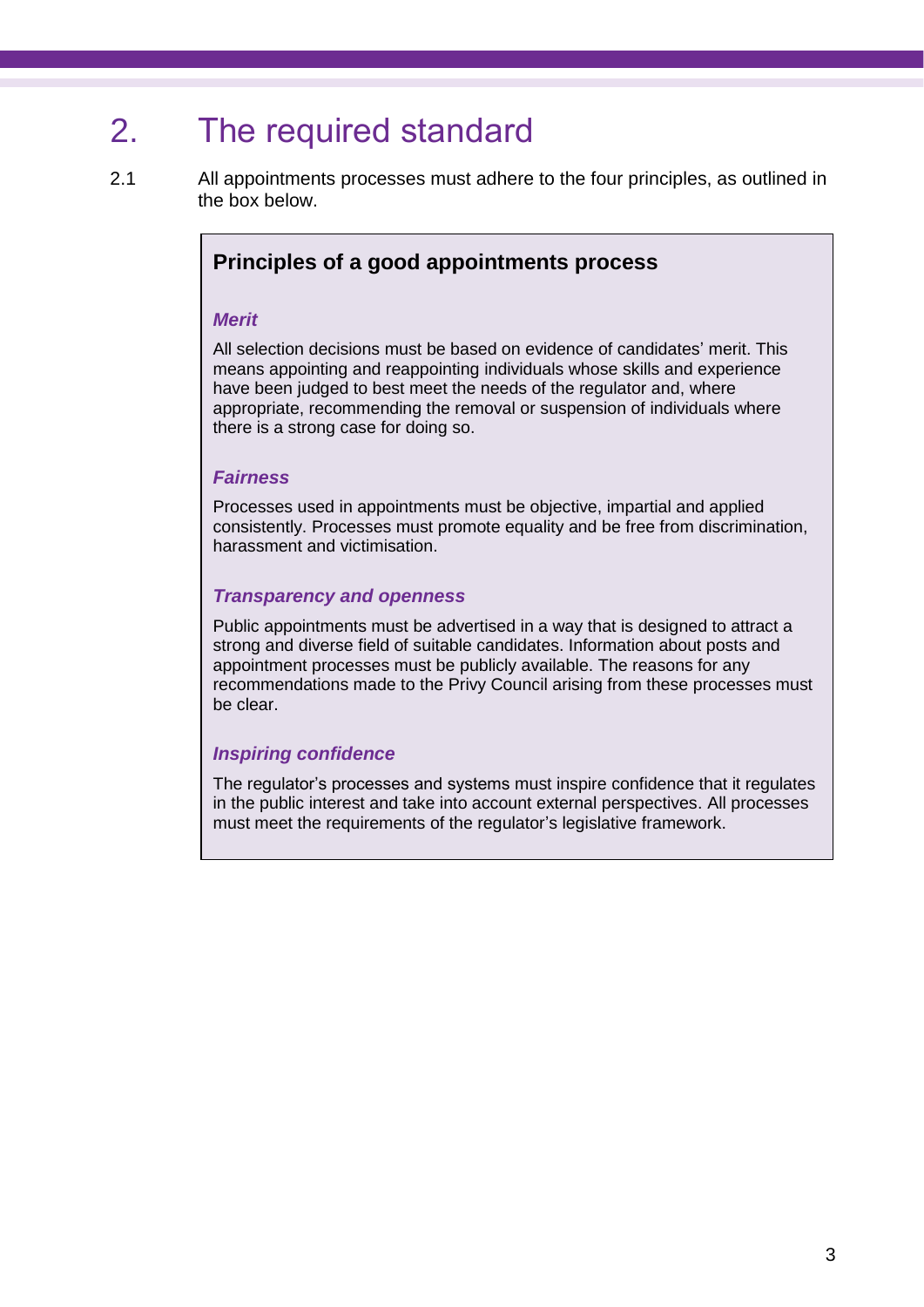## <span id="page-6-0"></span>3. Standards for council members and chairs

- 3.1 It is vital that all council members and chairs understand and demonstrate high standards of corporate and personal conduct. Usually members are asked to subscribe to a relevant code of conduct and confirm that they understand the standards of probity required by public appointees outlined in the 'Seven Principles of Public Life' (see table below).
- 3.2 Codes should clearly differentiate between personal and collective liability and the implications of failure to observe the relevant Code of Conduct. It is also important to ensure that these values and standards are embedded in the daily life of the council. All council members are responsible for upholding these values and should challenge any actions or behaviour by other council members which do not reflect these principles.

## **The seven principles of public life**

### *Selflessness*

Holders of public office should act solely in terms of the public interest.

### *Integrity*

Holders of public office should not place themselves under any obligation to people or organisations that might try inappropriately to influence them in their work. They should not act or take decisions in order to gain financial or other material benefits for themselves, their family, or their friends. They must declare and resolve any interests and relationships.

## *Objectivity*

Holders of public office must act and take decisions impartially, fairly and on merit, using the best evidence and without discrimination or bias.

## *Accountability*

Holders of public office are accountable to the public for their decisions and actions and must submit themselves to the scrutiny necessary to ensure this.

#### *Openness*

Holders of public office should act and take decisions in an open and transparent manner. Information should not be withheld from the public unless there are clear and lawful reasons for so doing.

## *Honesty*

Holders of public office should be truthful.

## *Leadership*

Holders of public office should exhibit these principles in their own behaviour. They should actively promote and robustly support the principles and be willing to challenge poor behaviour wherever it occurs.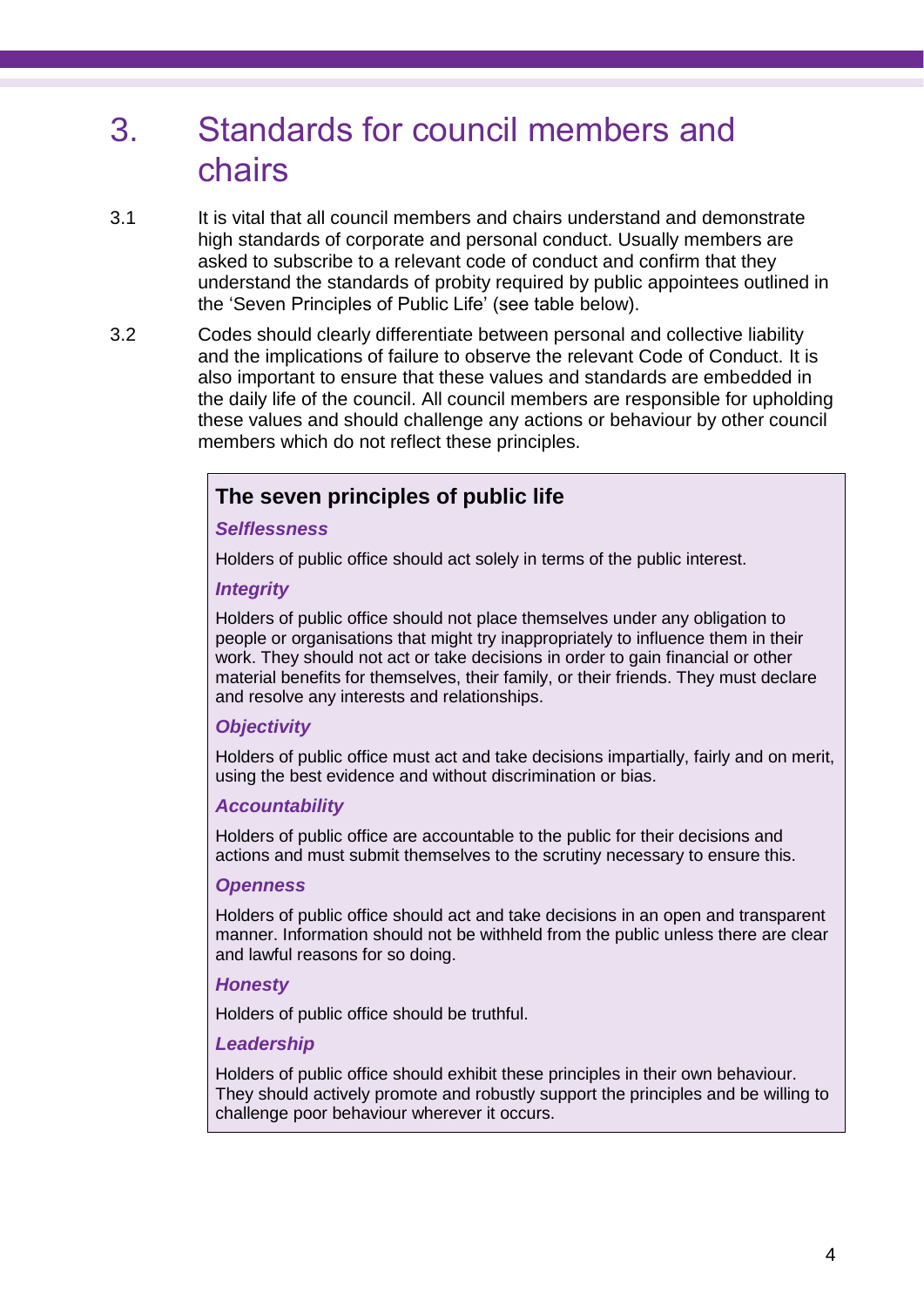## <span id="page-7-0"></span>4. Roles and responsibilities

## **Privy Council – power to appoint**

- 4.1 The power to make appointments to the regulators' councils rests with the Privy Council. In making appointments, the Privy Council must act in accordance with legislation setting out, amongst other things, who may and may not be appointed to each regulator's council and for how long they may serve. Legislation also sets out the circumstances in which the Privy Council may suspend or remove council members or chairs.
- 4.2 In most cases, the Privy Council's decision about whether to make appointments will be informed by advice from the Authority. The Privy Council is not bound to follow the Authority's advice and will consider it alongside other factors.

### **Regulators – managing the process**

- 4.3 The regulators' role is to assist the Privy Council to make the appointments. Regulators are responsible for managing the processes to identify suitable candidates and recommending these candidates to the Privy Council for appointment. This includes recommending the Privy Council reappoint or extend the term of existing council members, as well as to suspend or remove them when necessary.
- 4.4 The recommendations must comply with legislative requirements, such as regulators' Constitution Orders including the requirement for membership from individuals living or working in each of the UK nations. We acknowledge that sometimes these are difficult to manage and welcome regulators considering these issues in advance of each individual recruitment.
- 4.5 Unless a regulator's council has formally agreed (and documented) alternative arrangements, the Chief Executive is deemed to be responsible for ensuring that the need to plan and initiate an appointments process is brought to the council's attention in good time. The council is deemed to be responsible for ensuring that the process is undertaken appropriately and in a timely manner, and for allocating sufficient resources.

## **The Authority – advising the Privy Council about the process**

- 4.6 The Authority's role is to advise the Privy Council on the processes the regulators have used to select the candidates they recommend for appointment. It is important for the Privy Council to have confidence in the process used by the regulators to make these recommendations before it makes its decision. We will scrutinise each appointments process and then advise the Privy Council whether it can have confidence in that process.
- 4.7 The Authority is not a decision-maker and we look solely at the process undertaken by a regulator to make a recommendation.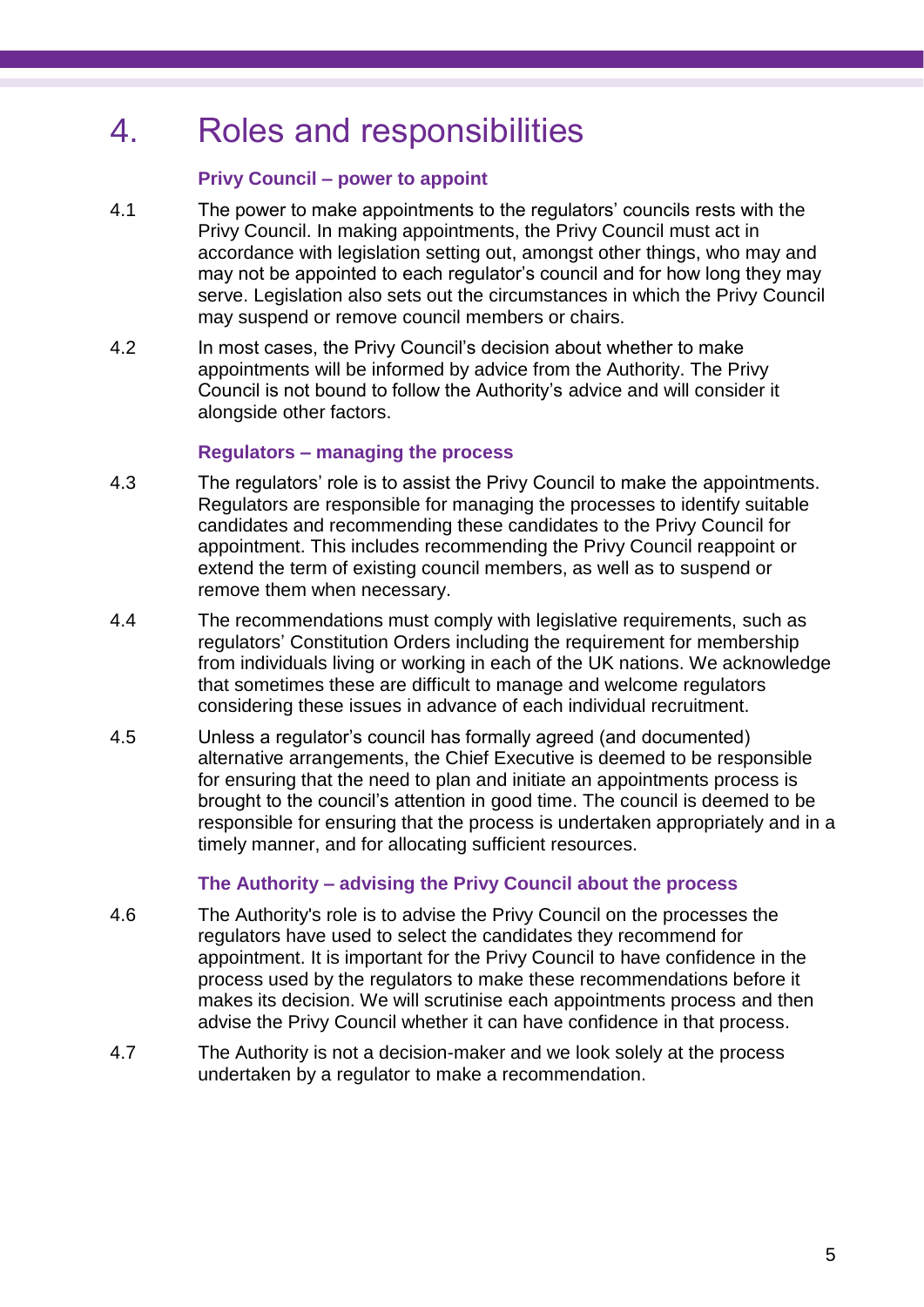## <span id="page-8-0"></span>5. Types of appointment

5.1 There are five types of appointments process covered by these arrangements. These are:

## **Open competition**

- 5.2 An open competition is when candidates are appointed to chair or member posts following a publicly-advertised competitive selection process. We expect all new members to be appointed under open competition other than in an emergency. Some regulators will require existing members who wish to be re-appointed at the end of their term to apply through an open competition.
- 5.3 Under the Authority's Memorandum of Understanding (MoU) with the Privy Council, we will provide advice to the Privy Council about all open competitions.

## **Reappointment**

- 5.4 Reappointments occur when sitting council members or chairs are appointed for a further consecutive term, following a formal process to assess whether their skills and expertise continue to meet the needs of the council but without having to go through a further open competition. Reappointments should not be automatic but can be an alternative to running an open competition if individuals' performance during their first term has been satisfactory and their skills and experience continue to meet the council's needs. Individuals may be reappointed only if they continue to meet the eligibility and term-length criteria specified in Constitution Orders or other relevant legislation.
- 5.5 The regulator should not recommend some members for reappointment while others who are eligible for reappointment are required to go through an open competition. If an open competition is run, all those sitting members who desire (and are eligible for) a further term must go through the open competition.
- 5.6 We will provide advice to the Privy Council about all reappointment processes under the terms of our MoU with the Privy Council.

## **Extension**

- 5.7 The term of a sitting council member or chair can be extended if there are particular circumstances justifying it. Such extensions would usually be for a short period (normally less than 12 months). It might be appropriate, for example, when a merger or reconstitution of the council is anticipated within a period which would make it impractical or disproportionate to run an open competition or reappointment process. Extensions are subject to normal limitations on length of service and eligibility criteria (as specified in Constitution Orders or other relevant legislation) and should not normally be considered if the member was not originally appointed via open competition.
- 5.8 It is for the Privy Council to decide whether an extension is appropriate. Regulators should seek the Privy Council's in-principle approval for an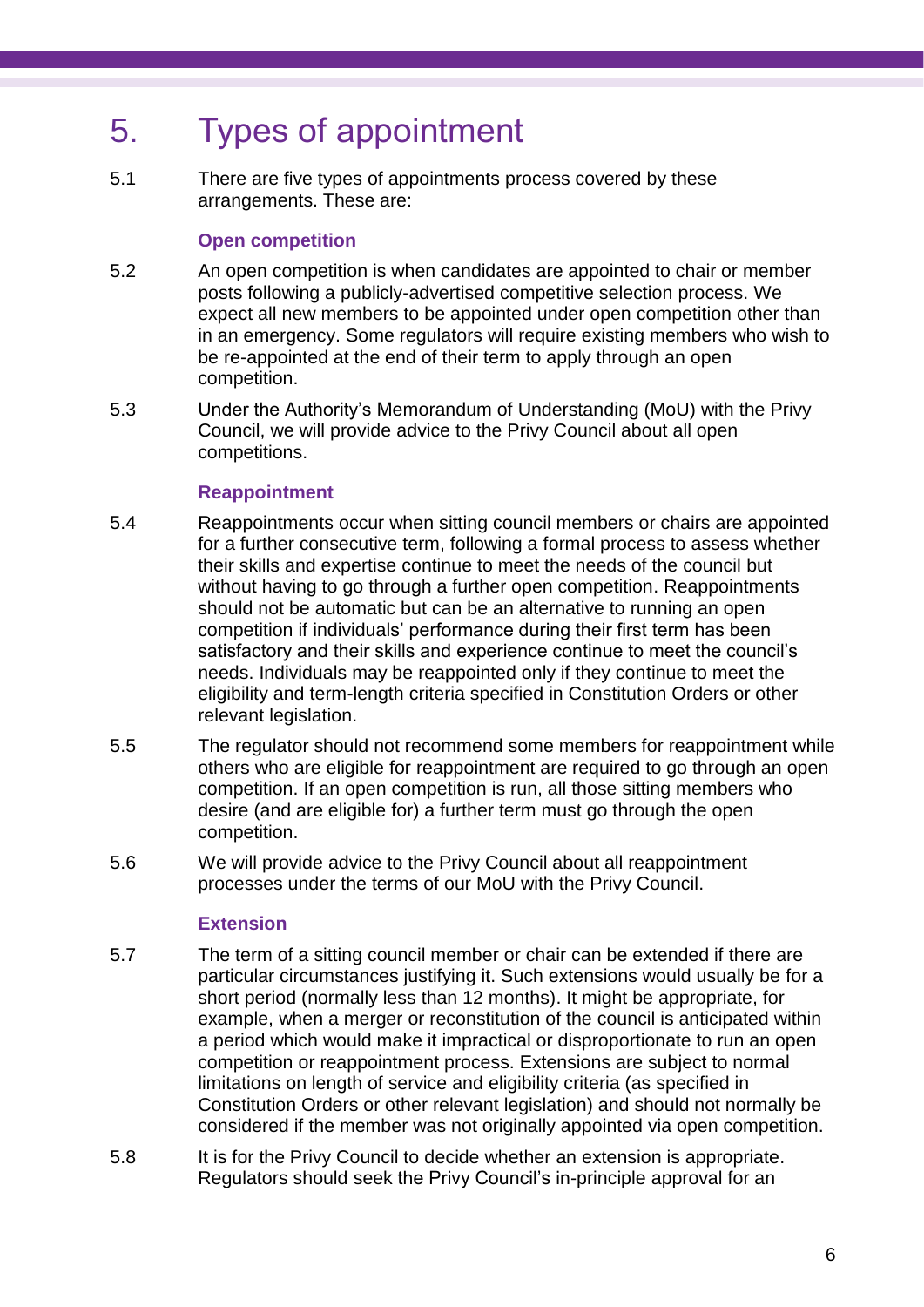extension in sufficient time to enable an open competition to be run, should the Privy Council decide that an extension is not appropriate.

5.9 The Privy Council does not have to seek our advice about extensions (under the MoU) but can do so if it chooses.

## **Suspension and removal**

- 5.10 Constitution Orders set out details of how each regulator can remove a council member or chair or suspend them pending an investigation into whether there are grounds for removal.
- 5.11 If a regulator asks the Privy Council to suspend or remove a member, the Privy Council may ask the Authority to advise on the process used by the regulator. Similarly, the Privy Council may ask us to advise if the suspension or removal is contested. However, it does not have to do so.

## **Emergency appointment**

- 5.12 Sometimes situations may arise when it may be appropriate to consider making an appointment urgently without conducting a normal competitive selection process, for example, because there is an unexpected vacancy which needs to be filled quickly.
- 5.13 Emergency appointments should only be considered where there is an obvious and urgent need to fill an unexpected vacancy. They will normally only be made for a maximum of 12 months, or for the minimum period required for the regulator to run an open competition. An emergency appointment should not be followed by an extension.
- 5.14 The Privy Council is not required to ask us for advice about emergency appointments but can do so if it chooses.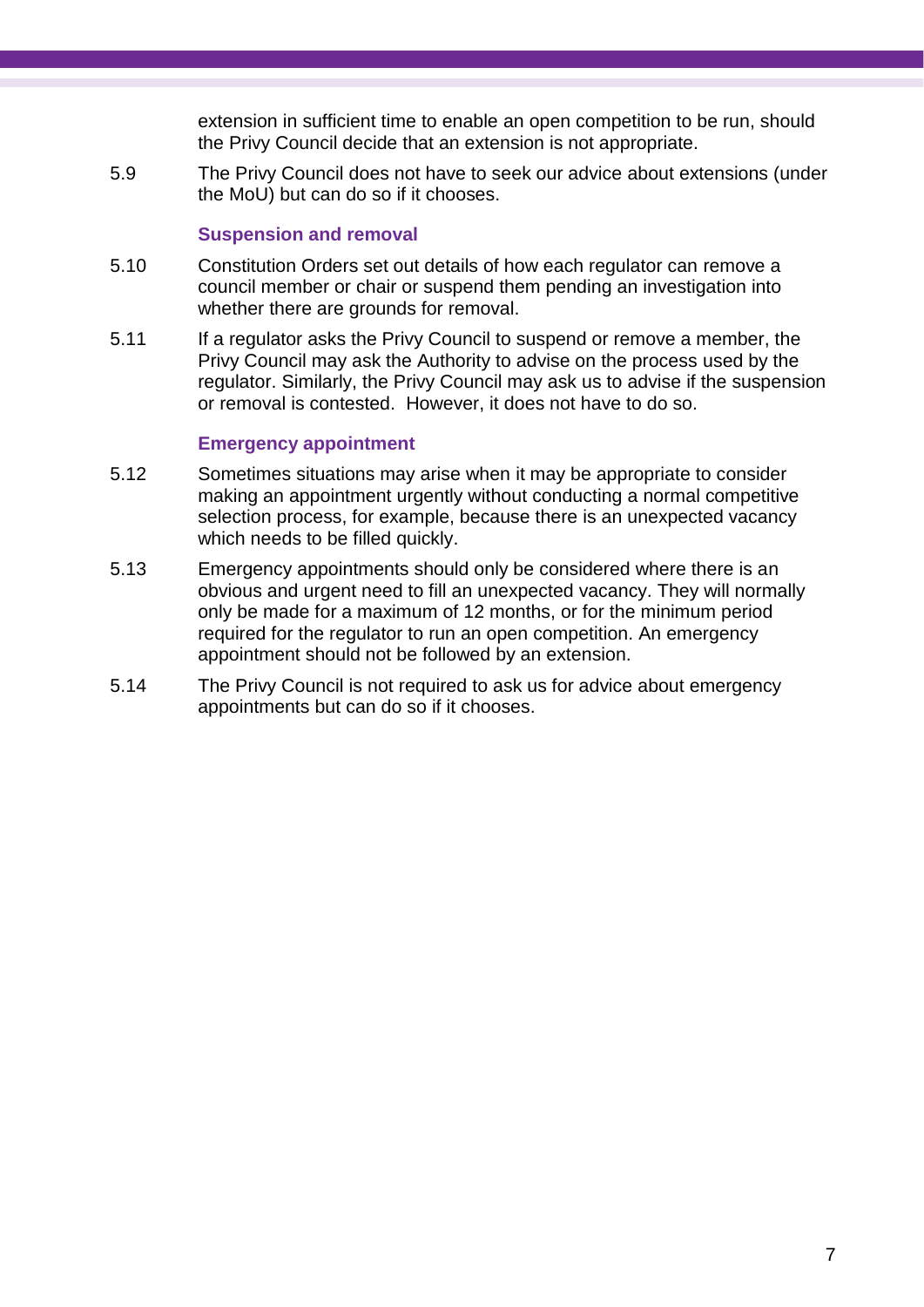## <span id="page-10-0"></span>6. The Authority's role

## **Advice on process**

- 6.1 We will scrutinise every recommendation each regulator makes to the Privy Council following an open competition or reappointment process. Where a recommendation may cover several individual vacancies, for example, where a regulator advertises concurrently for a chair and one or more council members but then undertakes separate selection processes for each of the roles, we will treat each of these recommendations as distinct for scrutiny purposes.
- 6.2 The Authority's advice to the Privy Council relates exclusively to the process a regulator has used to select candidates. We take no view on the suitability of the individuals recommended. We usually conduct our scrutiny work without any knowledge of the candidates' identities. We base our advice on how well the regulator's appointments process adhered to the principles of a good appointments process (see paragraph 2.1).
- 6.3 There will be occasions where a question of conflict of interest or similar issue arises which will mean that we are able to identify individuals. In such cases, we will only consider how the regulator proposes to manage the conflict of interest and will not take a formal view on the individual's suitability.
- 6.4 The Authority will try to assist the regulators by offering its views on issues that arise during its process. The regulators are not obliged to follow the Authority's advice, but, where there is a significant divergence of opinion the Authority may feel that it is appropriate to inform the Privy Council of its view and, in some cases, that this casts doubt on the integrity of the exercise.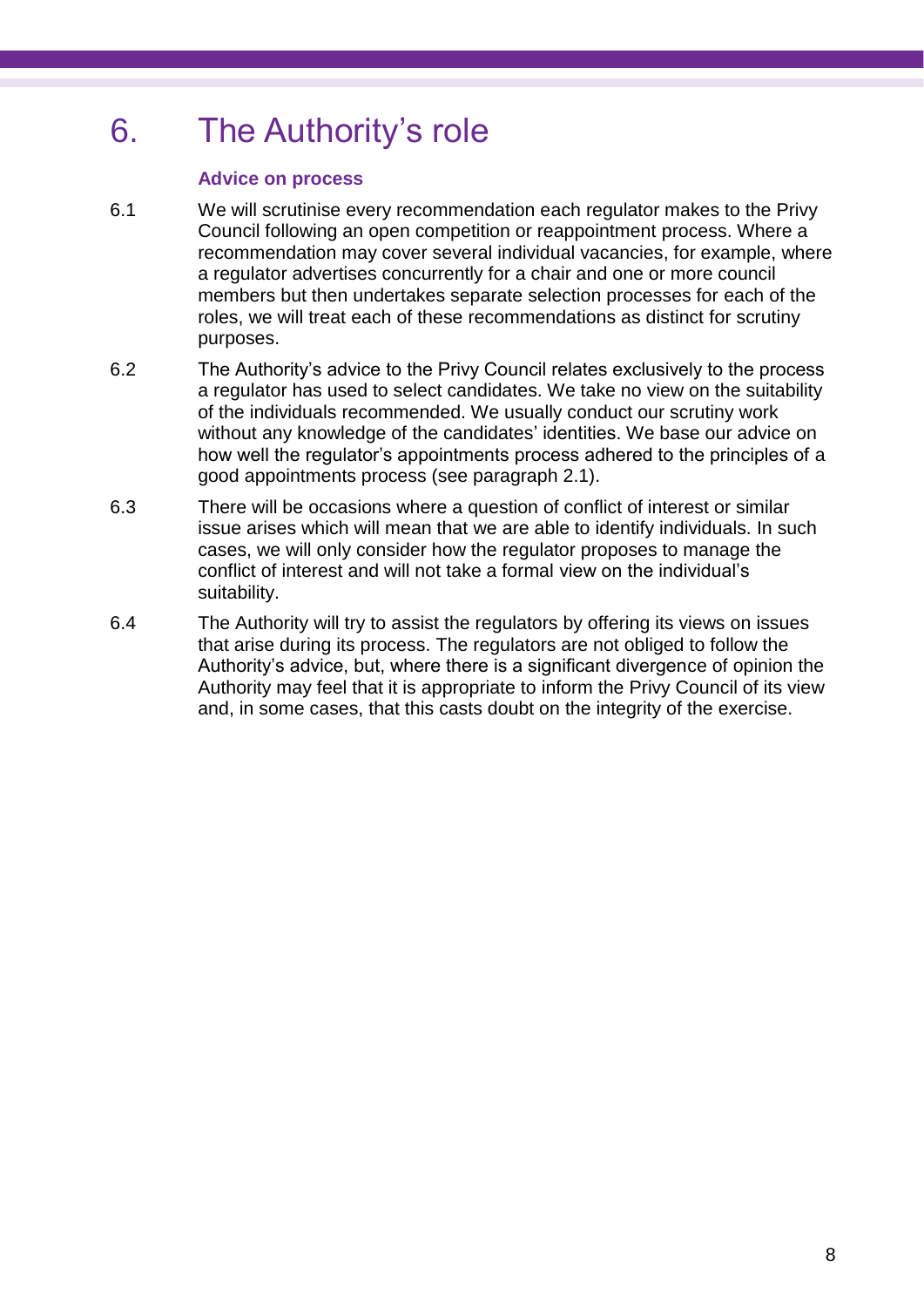## <span id="page-11-0"></span>7. Scrutiny approach – open competition

7.1 This section sets out our more detailed advice and guidance on the different stages of the competition process.

### **Four phases**

- 7.2 Each open competition process conducted under these arrangements can be considered to have four phases:
	- Phase 1: Planning
	- Phase 2: Advance Notice scrutiny
	- Phase 3: Implementation
	- Phase 4: Recommendation, scrutiny, and appointment.
- 7.3 We will scrutinise an open competition at two points: Phase 2, when the regulator submits their Advance Notice to the Authority; and Phase 4, when the regulator has recommended candidates for appointment and submitted their Notice of Recommendation to us.

## **Phase 1: Planning**

- 7.4 Each regulator needs to devise and implement a process which suits its own requirements, but which also adheres to the four principles of a good appointments process.
- 7.5 The regulator needs to identify in good time when vacancies on its council are likely to arise and develop a plan to fill them. This plan will need to include, among other things:
	- a publicity/advertising strategy
	- details of how candidates will be selected, against what criteria and by whom
	- how equality and diversity considerations will be considered
	- how the process will reflect that the regulator is a UK-wide (or GB-wide) body
	- how oversight will be exercised
	- how the panel will manage conflicts of interests
	- the full range of due diligence activities to be undertaken.
- 7.6 The regulator should advise both the Authority and the Privy Council that it is planning an open competition process. This should be done as soon as possible. It is helpful for the regulator to provide us with a provisional timetable of processes planned during the year.
- 7.7 It is important that the regulator discusses the likely timing of its recommendation with the Privy Council. If the regulator does this while they are still developing the timetable, it should mean that they do not need to change the timetable at a later stage.
- 7.8 Enough time needs to be allowed to plan the process properly and agree policies and procedures. Experience has shown us that the more time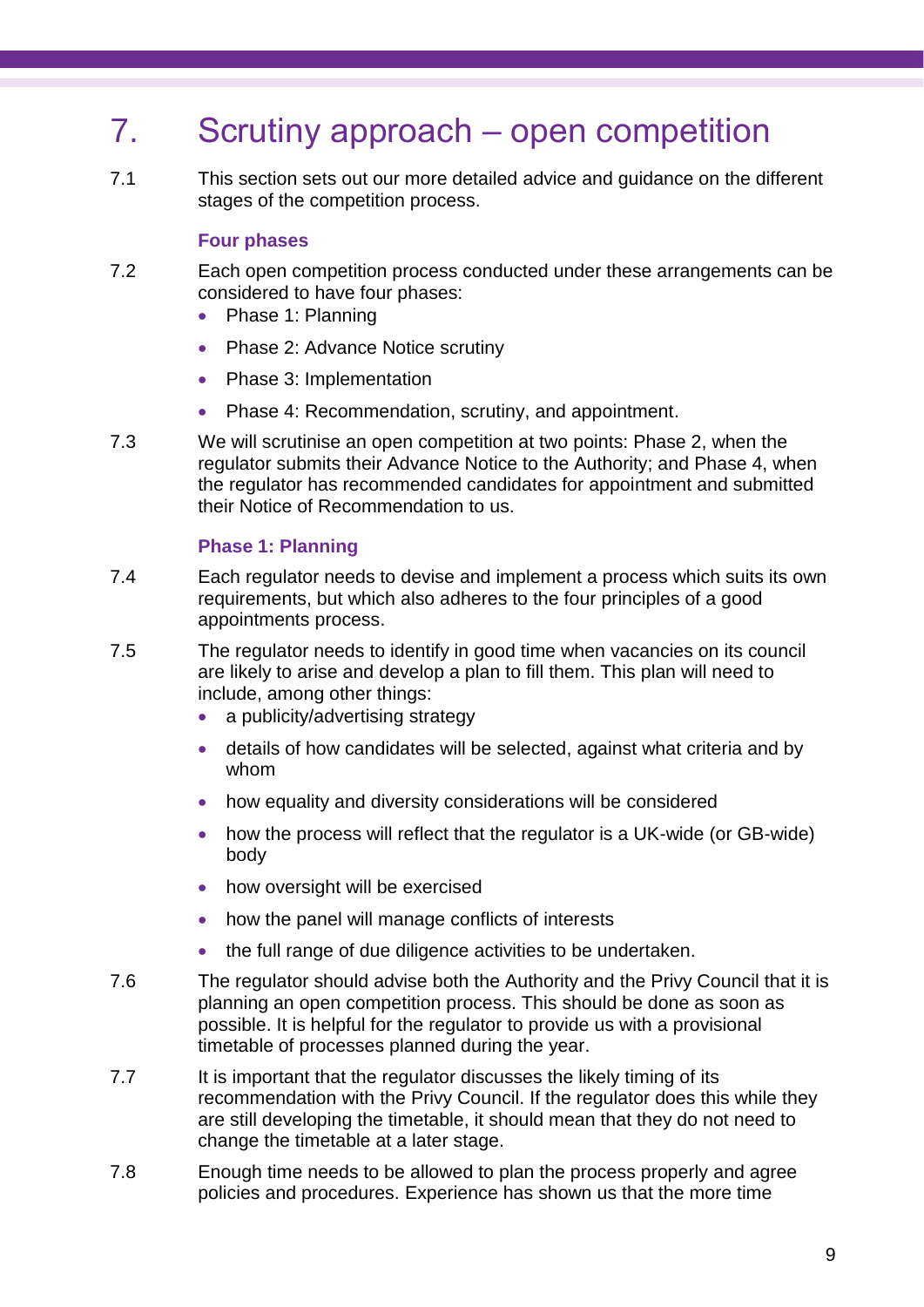invested in the planning stages, the less time will be required to answer the Authority's queries at a later stage.

- 7.9 Generally, open competition processes take approximately five months from the point at which the regulator submits its Advance Notice to the point where candidates are formally offered the appointment. A number of variables will affect this, including the length of the advertising period (a five-month timeframe allows four weeks of advertising), and the size of the process in terms of the number of vacancies and candidates. The selection phase of a large process may take longer than the four weeks allowed in this timeframe.
- 7.10 Regulators should also factor in the time needed to plan the process and get it internally approved, as well as for induction of new council members after their appointment has been confirmed but before they take office. This means that the whole process could take 10 months or longer from the initial plan to when new members take office.
- 7.11 The process may be longer if the regulator decides to advertise chair and member vacancies together, but then decides to complete the process for selecting the chair first, so the appointee can participate in the selection of council members. Such processes can lead to unforeseen problems and we would advise caution in adopting them.
- 7.12 Regulators should identify a senior staff member within their organisation who will be responsible for the process. All those involved in the appointments process, including contracted third parties such as recruitment agencies, should be clear about their tasks and deadlines for completion. Equally, all those involved need to understand the limits of their roles.
- 7.13 It is important that the regulator puts in place a means by which it can check the quality of work undertaken by others on its behalf, for example recruitment consultants. It is the regulator who will be accountable for adhering to the four principles, even if they have assigned certain aspects of the process to a third party. The regulator should make clear who will be responsible for delivering different phases of the process in its submission to the Authority.

## **Phase 2: Advance Notice scrutiny**

- 7.14 Once the planning is complete (or almost complete), the regulator should submit its Advance Notice to the Authority. The Advance Notice template provides guidance for ensuring that each area of the process is covered in the submission. The Advance Notice, supported by appropriate documentation, should give us a complete picture of the regulator's planned process. Additional documentation should be provided within the submission as annexes. The regulator should not send links to its website or external websites to provide us with information as part of the submission, as this information is unlikely to be redacted.
- 7.15 Advance notice scrutiny aims to reduce the risk of the Authority deciding to advise the Privy Council that it cannot have confidence in the regulators' appointments process. Advance notice scrutiny allows us to identify areas of concern at the outset and means that the regulator has an opportunity to address them. Resolving problems at the Advance Notice stage usually means that the recommendation phase (Phase 4) is easier and less timeconsuming.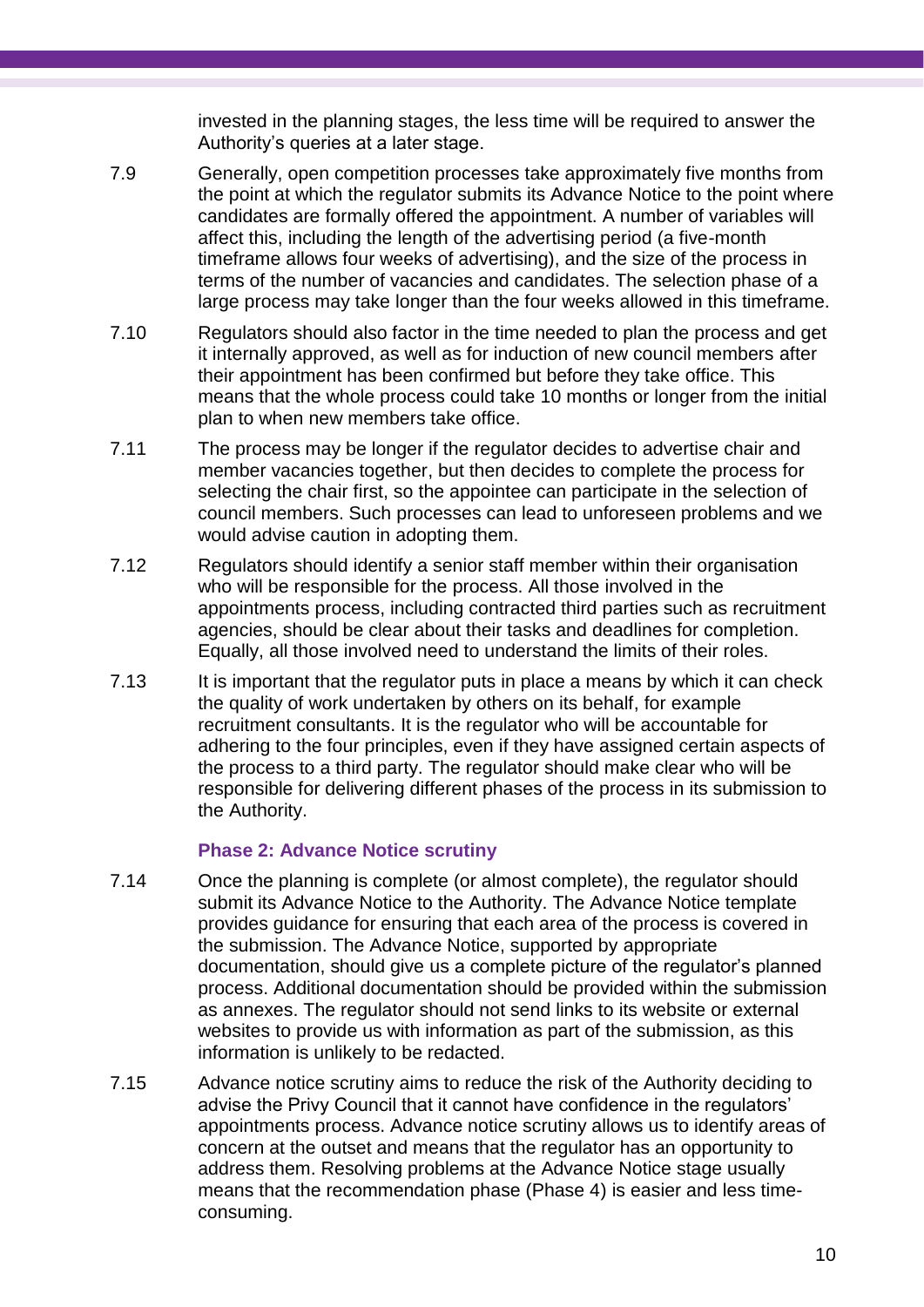- 7.16 We realise that as all the regulators have now completed an open competition process using our guidance, there are likely to be aspects of the process which will remain the same. The regulator should list at the end of the submission the areas which remain unchanged and make sure their submission is clear about parts of the process which will be repeated. The regulator will not be required to submit further details of the areas which will remain completely unchanged if they have been submitted in a previous process.
- 7.17 Once we have received the regulator's Advance Notice, we will assess whether it is likely to adhere to the four principles of a good appointments process. We will contact the regulator if we have any questions or concerns. We will make it clear if we consider that our concerns may mean we would be unable to advise the Privy Council that it can have confidence in the process. We will review our assessment if further information comes to light, or, if the regulator plans any changes to the process to address the points we have made.
- 7.18 Advance Notice stage scrutiny usually takes about three weeks, including time for the regulator to respond to our questions. We strongly recommend that the regulator submits their Advance Notice to us at least three weeks before the first advertising deadline.
- 7.19 At this stage, the Authority does not take a decision to 'approve' a planned process. However, we will inform the regulator if we have concerns about the process and, also, if we have no further questions arising from its Advance Notice.
- 7.20 The regulator may choose to go ahead with its process before we have completed our scrutiny of the Advance Notice. However, there is a risk that it may not be in a position to address any concerns which we raise subsequently and, therefore, may mean that we cannot advise the Privy Council that it can have confidence in the process, when the process is complete.

## **Phase 3: Implementation**

- 7.21 When phases 1 and 2 are complete, the regulator is responsible for implementing its planned process – advertising the vacancy and selecting candidates to recommend for appointment.
- 7.22 We recognise that events may arise which require modifications to the process part-way through. We encourage regulators to discuss changes with us before they are implemented if this is practicable.
- 7.23 Such changes may include alterations and additions to the method of assessment such as presentations, changes to selection panel membership, significant changes to the timetable, and anything else which the regulator considers might affect our assessment of the process. This is particularly important in cases where the changes might result in some applicants being treated differently from others.
- 7.24 It is good practice for the regulator to consult us before any changes to the process are implemented or as the process evolves.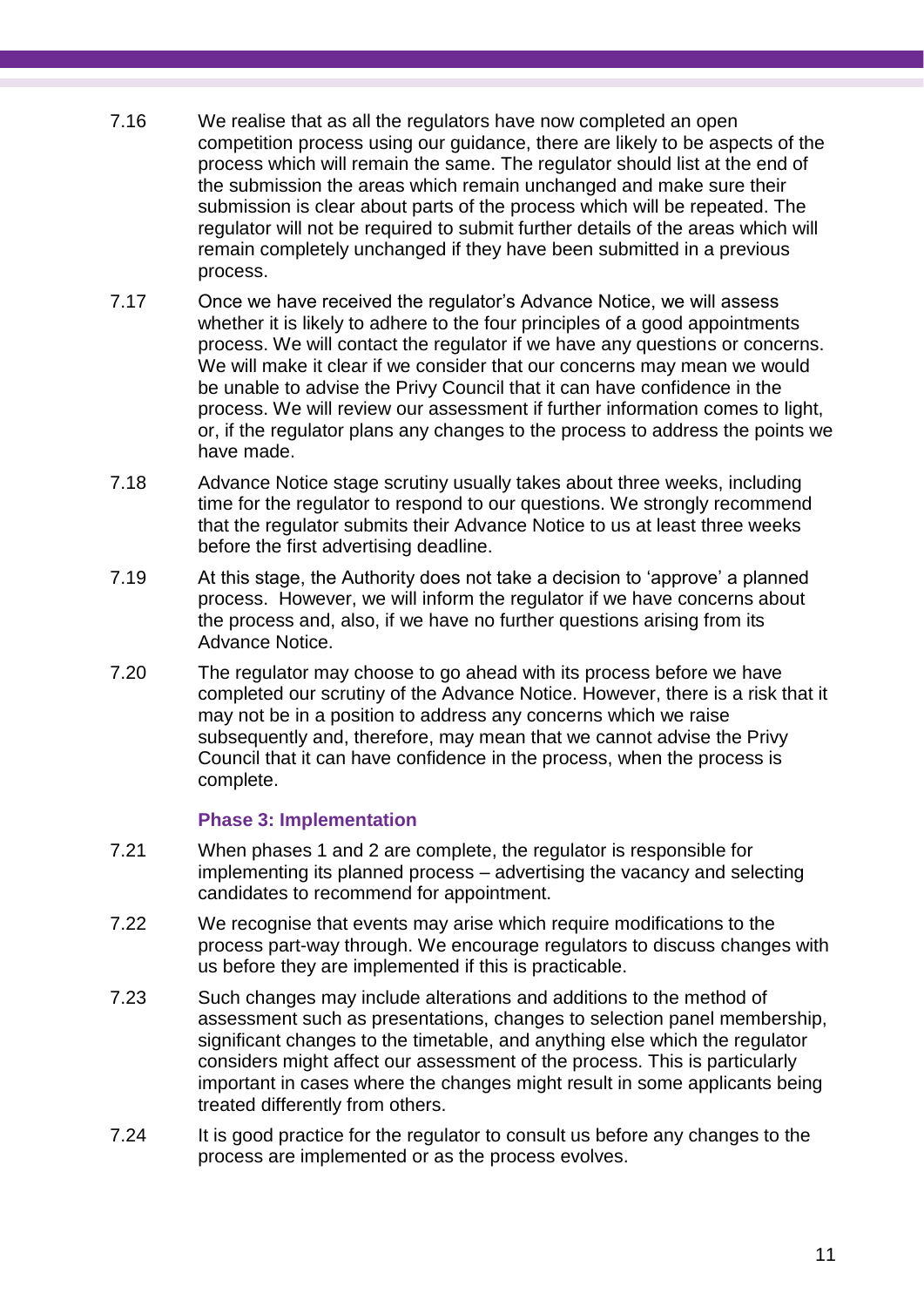## **Phase 4: Recommendation, scrutiny and appointment**

- 7.25 The regulator should notify both the Privy Council Office and the Authority once it has decided to recommend candidate(s). These notifications need to be made at the same time but need to be separate because they contain different information.
- 7.26 Details of the recommended candidates should be provided to the Privy Council Office (see the box opposite).
- 7.27 The regulator should provide the information requested in the Notice of Recommendation template (which the Authority will provide), with supporting documentation as required to the Authority. The purpose of this information is to enable us to assess the extent to which the regulator's process has adhered to the four principles.

#### **What to give the Privy Council Office**

When making a recommendation, regulators should provide details below for each candidate:

- Full name
- Address for correspondence
- Whether candidate is lay or registrant
- Precise term start and end dates
- Short biography or CV
- Any conditions (e.g. relinquishing other roles; living/working in a particular country).
- 7.28 The independent panel member's report should be submitted directly to the us by that member (though we have no objection to it being shared with the regulator, after the regulator has sent the notice of recommendation to us).
- 7.29 The regulator is responsible for liaising with the independent panel member over the completion of their report; we will not be able to scrutinise the regulator's process properly until it has received both the independent panel member's report and the regulator's notice of recommendation.
- 7.30 The regulator must remove all candidates' names and other identifying details from everything it sends to us. If we require information for a particular purpose, which may lead us to identify candidates, we will discuss this with the regulator.

## **Scrutiny at the recommendation stage**

- 7.31 The Authority will review all the evidence provided by the regulator and consider whether the regulator's process has adhered to each of the four principles. We will write to the regulator with any questions or concerns and review our assessment in light of the response. Once we are satisfied that we have enough information to make a robust assessment, we will decide whether we can advise the Privy Council that it can have confidence in the regulator's process.
- 7.32 This decision will be taken by a panel chaired by the Chief Executive or the Director of Scrutiny and Quality. Once the panel has made a decision, we will write to the Privy Council with our advice and will advise the regulator that we have done so.
- 7.33 Scrutiny at the recommendation stage is usually completed within three weeks, including time for the regulator to respond to any questions and concerns. We strongly recommend that regulator allow at least this time when planning the exercise.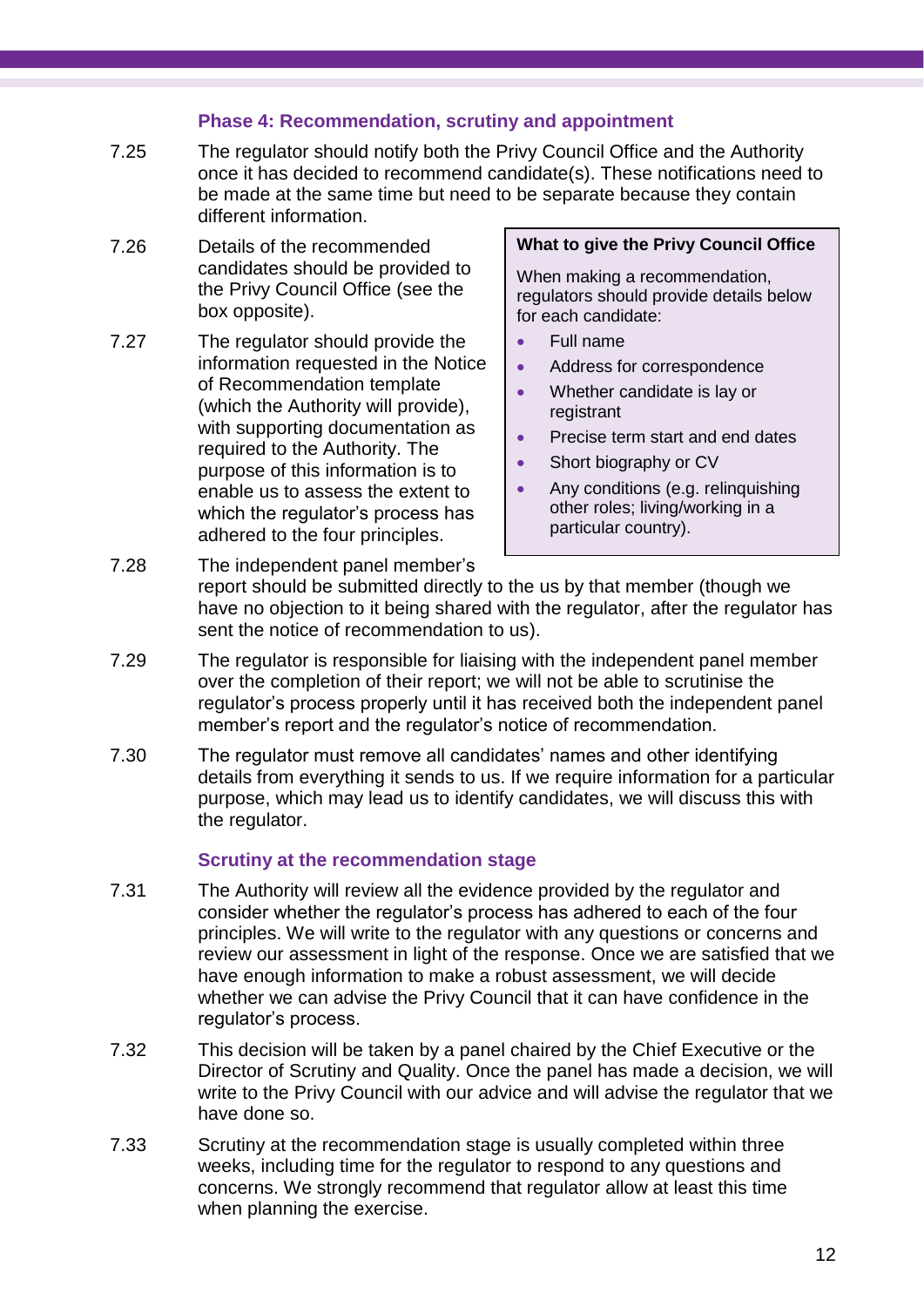## <span id="page-15-0"></span>8. Reappointments

- 8.1 Where there are council members or chairs whose terms are ending, and who are eligible to remain on the council, the regulator should decide whether reappointments without open competition will be considered in principle and ascertain which eligible members would like to seek reappointment. This should be done early enough to allow an open competition to be run if necessary prior to the members' terms ending.
- 8.2 It should be made clear to new appointees, and those eligible for reappointment, that there is no automatic right for a further term. Decisions to recommend individuals for reappointment should be based on an assessment of whether they have performed satisfactorily, and whether their skills and expertise will continue to meet the council's future needs. Each case should be considered on merit following an assessment of the council's expected future needs and current skill set.

When considering whether to recommend a reappointment, the following should be considered,

- the total period in office and eligibility for a further term
- whether individuals continue to be willing and able to commit the required amount of time to the role
- whether both registrant and lay members continue to fulfil the necessary criteria and whether any fitness to practise concerns in respect of a registrant member have been raised
- any conflicts of interest that have arisen or may arise
- any complaints received about the individual and
- their overall performance in the role.
- 8.3 The regulator will need to be able to demonstrate that the candidate for reappointment has been appraised and has demonstrated satisfactory performance. It is important during the process of reappointment that third party and key stakeholder feedback is sought, in particular from the Chief Executive and Registrar, or, should this not be possible other members of the regulator's senior team.
- 8.4 While the process of considering a reappointment should be carried out in accordance with that Council's process, no member should be involved in any matter affecting their own reappointment.

## **Reappointment of a chair**

- 8.5 For the reappointment of a chair it is expected that the regulator will conduct a formal 360° appraisal process, conducted by an independent person or panel. The 360° appraisal process would seek the views of other stakeholders, and may include:
	- related professional and service-user organisations
	- the professional and policy leads in government health departments
	- the Chief Executive and Registrar and the wider executive team
	- other council members.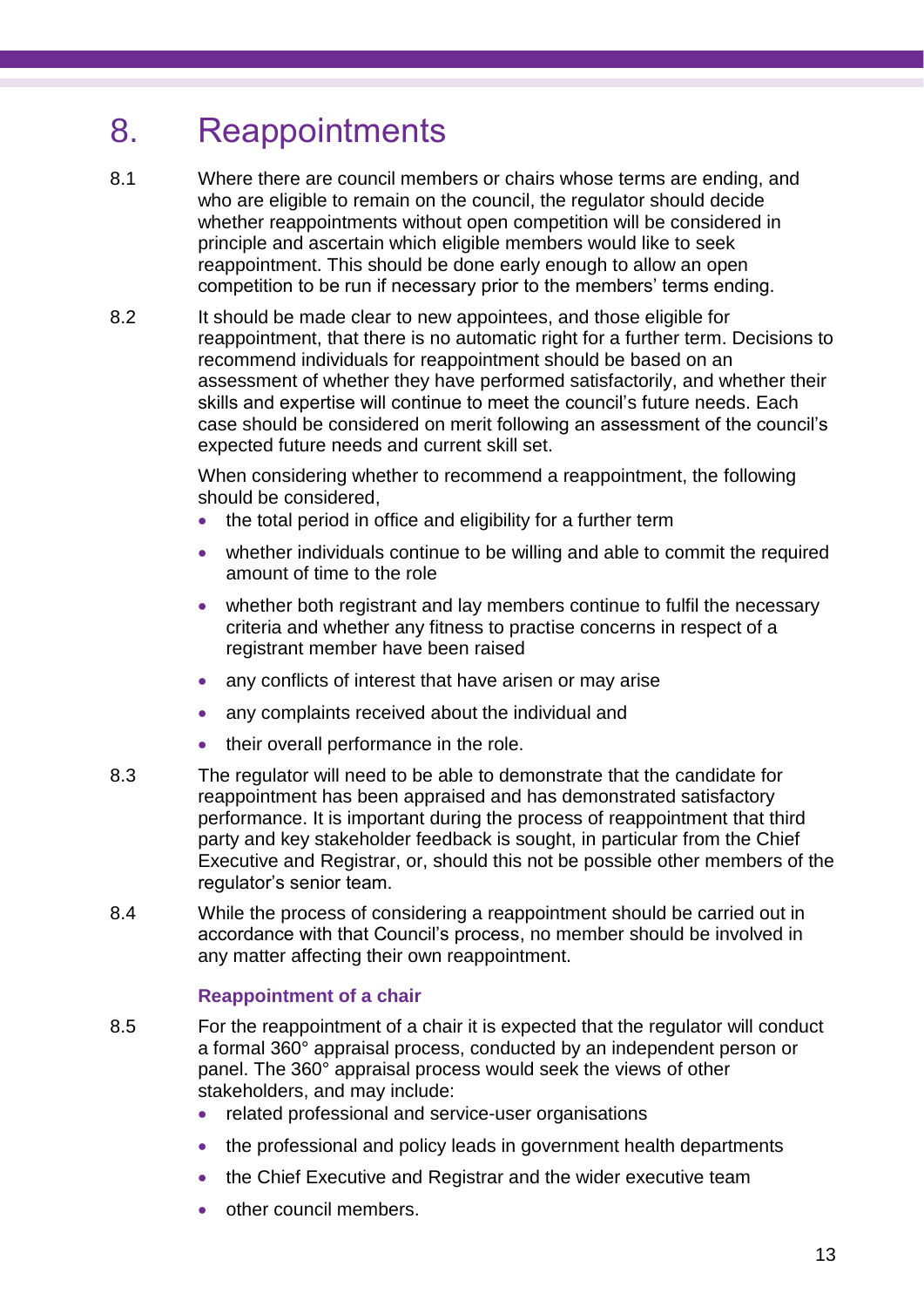8.6 The council may identify a lead member or members to manage the chair reappointment process and collate and assess the evidence. It is important to ensure that whoever fulfils this role, especially if he or she is a current council member, has the appropriate skills and experience, is impartial and independent, and is perceived to be so.

### **Scrutiny approach for reappointments**

8.7 When scrutinising a reappointments process, we will focus on assessing how well the decision-makers have assured themselves, in accordance with the process, that those recommended for reappointment continue to meet the council's requirements and are likely to continue to do so during their next term.

### **When to contact the Authority**

- 8.8 When the regulator has decided that it will seek to reappoint members, rather than run an open competition, it should consult the Privy Council regarding the planned timing of the reappointment recommendation. This should not normally be more than six months before the members' current terms end. It should then advise us as soon as possible.
- 8.9 We do not ask regulators to submit a formal Advance Notice for reappointments processes but are happy to discuss the regulator's proposed course of action while the process is being planned.

### **Making a reappointment recommendation**

- 8.10 Once a regulator decides to recommend candidates for reappointment, the Authority's scrutiny process, and the Privy Council's appointment process, are the same as for an open competition other than we do not require a report from an independent panel member.
- 8.11 We have provided a Notice of Reappointment Recommendation template which regulators may use. It includes guidance on the information regulators could provide to us in relation to reappointments processes.
- 8.12 As with other types of process, the regulator must remove all candidates' names and other identifying details from everything it sends to us in the first instance.
- 8.13 Regulators should allow at least three weeks for us to scrutinise their Notice of Reappointment Recommendation, and at least two weeks for the Privy Council to consider and make the reappointment.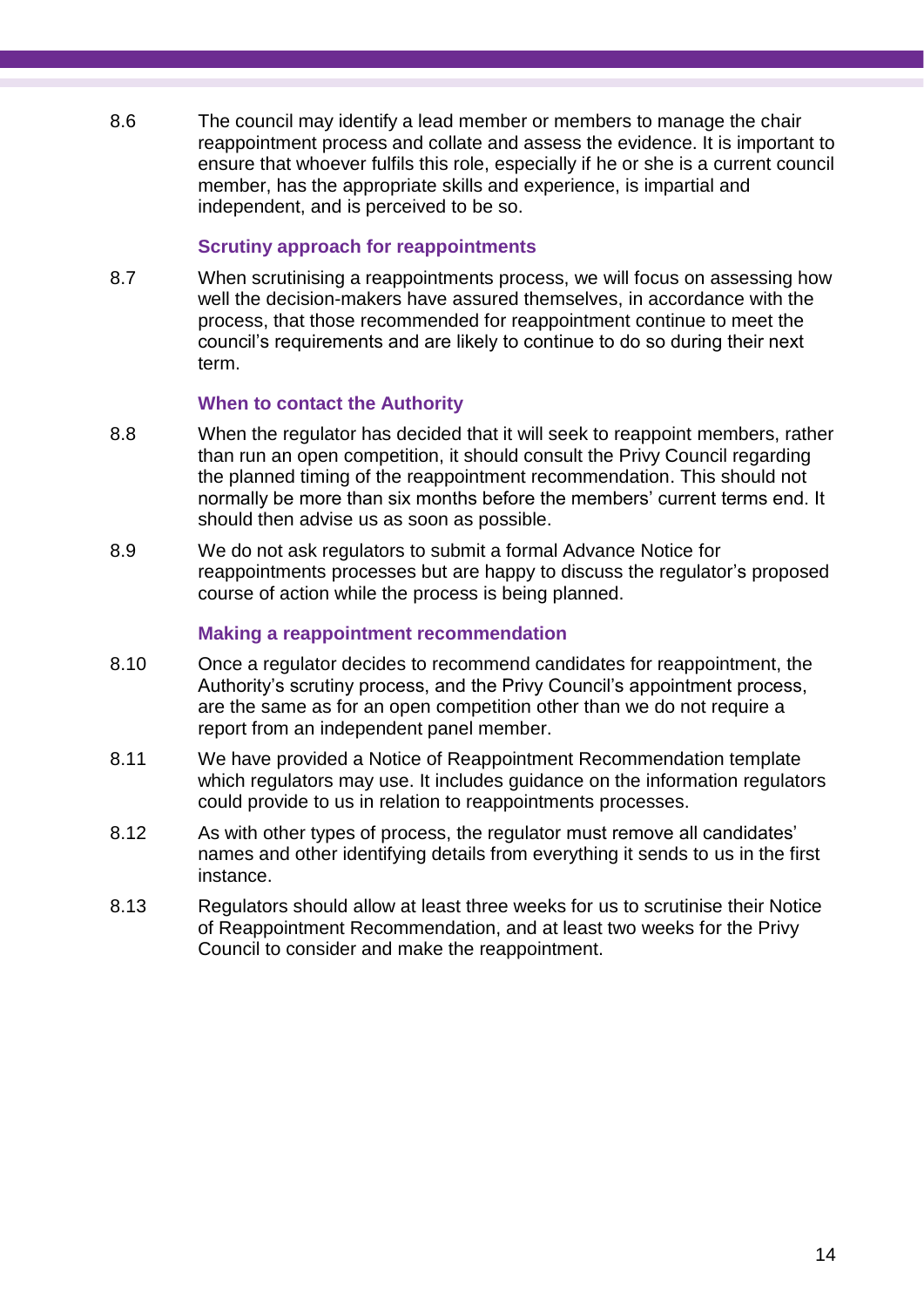## <span id="page-17-0"></span>9. Extensions and emergency appointments

9.1 We have not produced comprehensive guidance on extensions and 'emergency' appointment processes as they rarely happen and can differ significantly. However, the key points outlined below may be helpful for regulators thinking about running an extension or emergency process.

## **Extensions**

- 9.2 Extensions are temporary measures. They must not be seen as a means of circumventing the need to follow a robust, merit-based appointments process (open competition or assessed reappointment). In addition, individuals must continue to meet the eligibility and term-length criteria specified in relevant legislation.
- 9.3 The Privy Council can act without seeking the Authority's advice in relation to extensions. However, we would advise following some of these basic principles. Extensions should:
	- not take place if the term of appointment has already expired
	- not normally exceed 12 months
	- not be followed by a reappointment (or a further extension) without an open competition process taking place
	- only be considered when the incumbent has been appointed following an open competition which met our standard
	- be in line with the regulator's own constitution orders
	- be publicised once they have been approved.
- 9.4 We would, in addition, expect that the regulator would have satisfied itself, though appraisals that the individual's performance was satisfactory and that the extension was justified for strong operational reasons, having regard to the regulator's future work.

## **Emergency appointments**

- 9.5 Emergency appointments should only be used when there is an urgent need to fill an unexpected vacancy and there is insufficient time to run an open competition. We expect them to be extremely rare and should not be used because of the regulator's failure to take action early enough to fill a known upcoming vacancy. Individuals must meet the eligibility and term-length criteria specified in Constitution Orders or other relevant legislation.
- 9.6 The Privy Council can act without seeking the Authority's advice in relation to emergency appointments. However, we would advise following some of these basic principles. Emergency appointments should:
	- not exceed 12 months
	- not be followed by an extension or reappointment without an open competition
	- be publicised once they have been approved.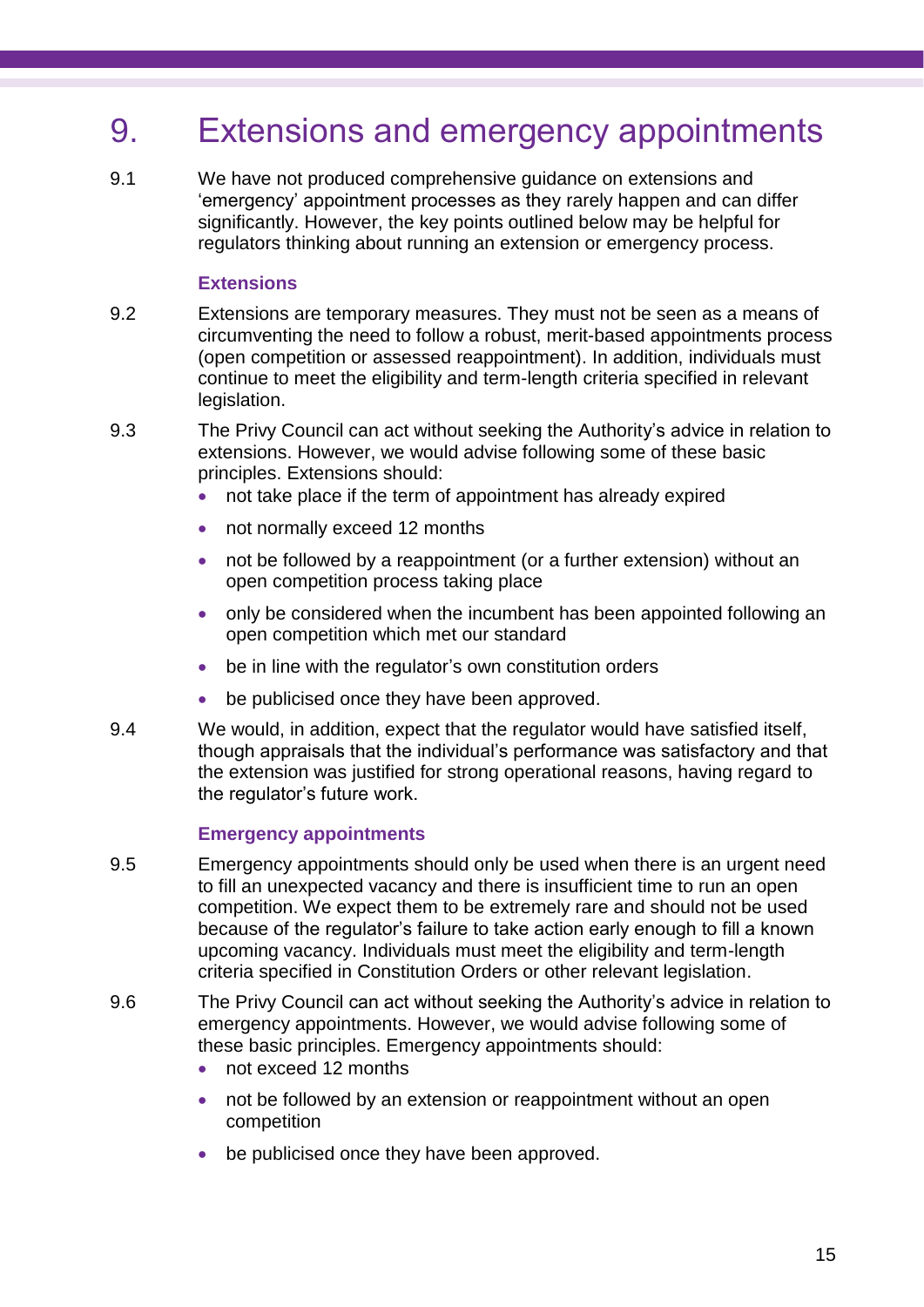9.7 In addition, we consider that it is important that the regulator should have gone through an appropriate process for identifying the criteria by which the candidate should be judged and for choosing suitable candidates. We would expect this process should be led by the council and that, unless there are compelling reasons, the council should consider more than one credible candidate for the appointment.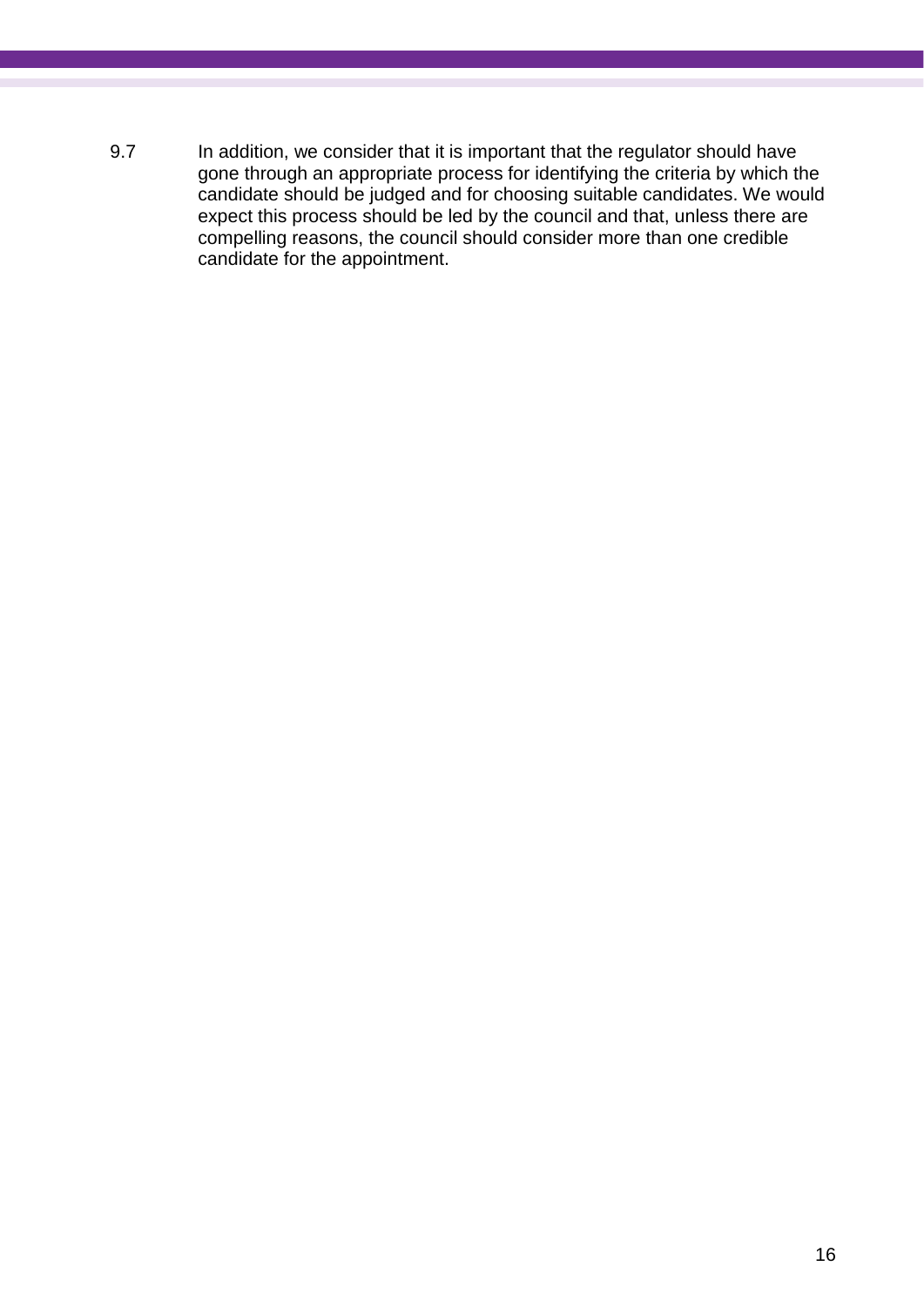## <span id="page-19-0"></span>10. Scrutiny considerations

10.1 The regulator should consider the following when seeking to meet the required standard.

## **Anonymisation of evidence**

- 10.2 The names of candidates or any other information by which a candidate could be identified should be removed from all documentation sent to the Authority.
- 10.3 Wherever practical, candidates should be identified only as, for example, Candidate 1, 2, 3, etc. (or similar). This allows us to track candidates through the process and gives us a better understanding of how selection decisions have been made.

## **Equality and diversity**

 $\overline{a}$ 

- 10.4 In scrutinising any type of appointments process, we will specifically consider the actions the regulator has undertaken to meet its obligations under the Equality Act 2010 to have due regard to the Public Sector Equality Duty (PSED) in its appointments processes. The PSED requires public authorities and organisations fulfilling public functions to have due regard to the need to:
	- eliminate unlawful discrimination, harassment, and victimisation and other conduct prohibited by the Equality Act 2010
	- advance equality of opportunity between people who share a protected characteristic and people who do not
	- foster good relations between people who share a relevant protected characteristic and those who do not.
- 10.5 This document does not provide detailed guidance around meeting obligations under the Equality Act 2010 and the PSED, which is available from other sources such as the Equality and Human Rights Commission in its Statutory Code of Practice on Employment and other guidance documents.<sup>2</sup>
- 10.6 Regulators will need to demonstrate that they had due regard for their equality obligations through both the planning and implementation of an appointment process.
- 10.7 Keeping accurate records of decisions and actions taken throughout the process will be essential to help demonstrate that the standards of a good process have been met.
- 10.8 We will look for evidence that the regulators have met these obligations when we advise the Privy Council. Equality duties cannot be delegated and it is important that regulators are aware of this and ensure that any work undertaken on their behalf by third parties, such as recruitment agencies complies with them.
- 10.9 Equality impact assessments are only meaningful if their findings are used to help achieve the aims of the PSED. The findings of the assessments should

<sup>2</sup> Equality and Human Rights Commission (2011). *[Employment Statutory Code of Practice](http://www.equalityhumanrights.com/uploaded_files/EqualityAct/employercode.pdf)*; see in particular paragraphs 11.33-11.51.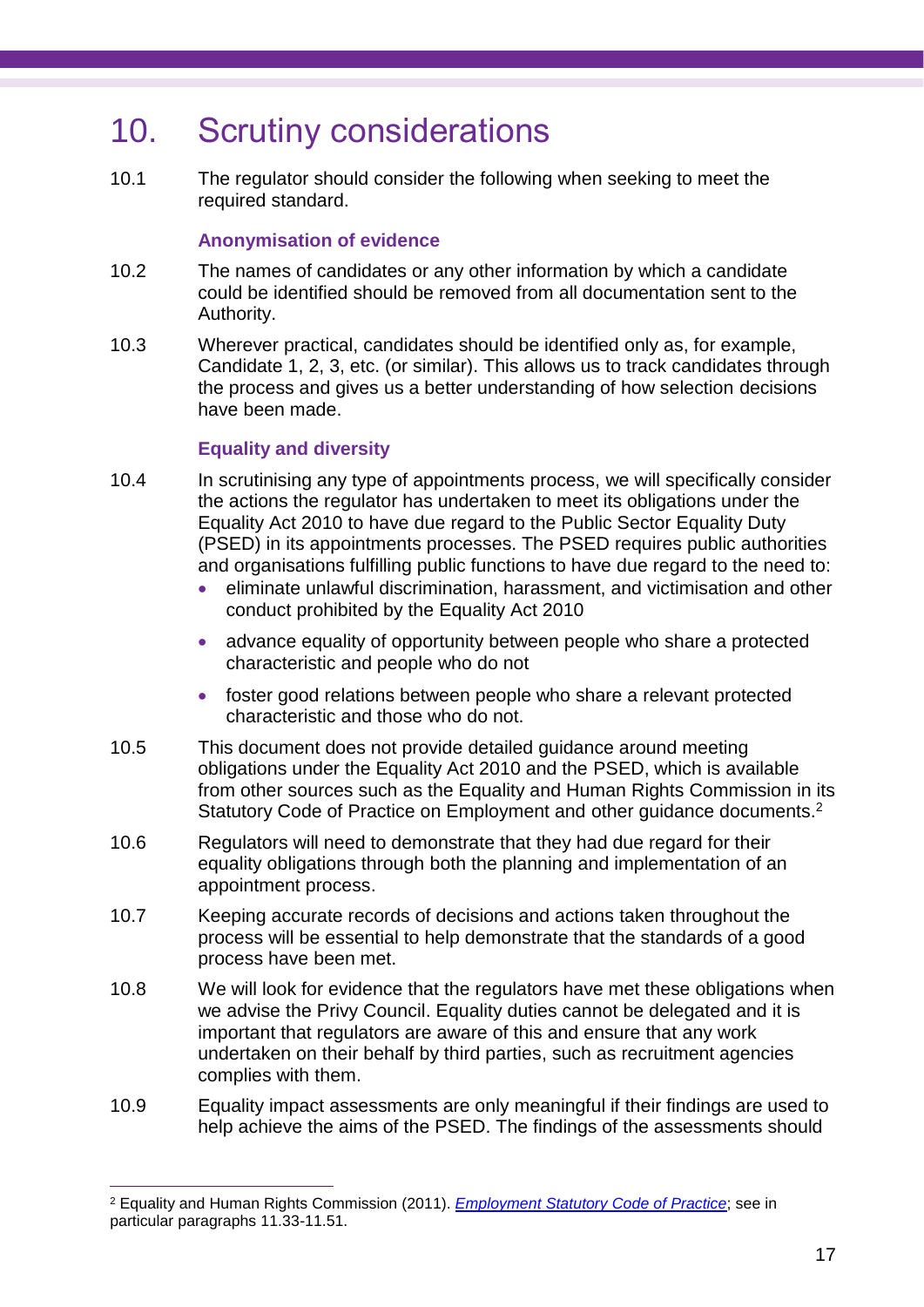therefore be used to inform development of other aspects of the appointments process.

## *Unconscious bias*

The Authority recognises that there is a significant body of research indicating that the unconscious biases of individuals may influence decisions about candidates within a selection process. The effect of these biases may be greatly reduced if those undertaking selections are aware of their own biases and if the process seeks to eliminate the possibility of bias, wherever possible, for example through the anonymisation of candidate identities.

The Authority considers it good practice for all panel members to have received training in the awareness of unconscious bias or to have had their awareness raised to the possibility of bias inadvertently influencing the panel's decisions.

## **Accommodating individual candidates' needs**

10.10 We expect regulators to make appointments processes accessible. Regulators should offer to make reasonable adjustments to accommodate the individual needs of candidates with disabilities. They should also offer to make the application form, information pack, and associated documents available in alternative formats such as Braille, audio, and large print. These offers should be made prominently in the documents available to candidates, and it is good practice to remind candidates of the offer of reasonable adjustments at various points throughout the process.

## **Diversity monitoring**

 $\overline{a}$ 

- 10.11 It is good practice to collect data about the diversity of applicants at each stage of the process. As a minimum, monitoring should cover the protected characteristics. It is a good idea to collect a wider range of data to help improve future assessments as this will enable regulators to assess more robustly the likely impact on individuals who share particular characteristics.
- 10.12 When devising monitoring questionnaires, we encourage regulators to consider guidance published by the Office of National Statistics and the Civil Service.<sup>3</sup> This guidance should help regulators structure questionnaires in a way that maximises the response rate, increases accuracy, and makes it easier to compare the responses with other datasets. It is good practice to include a 'prefer not to answer' option for each question.
- 10.13 Diversity monitoring data must be kept separately from the applicant's main application form to ensure that it is not used in the selection process. The data should be collected anonymously and the regulator's system should allow for the diversity of candidates to be monitored at each stage of the process. Applicants should be made aware of why the regulator is collecting

<sup>3</sup> Office of National Statistics (2013). *[A-Z Quick Reference Guide to Harmonised Concepts and Questions](http://www.ons.gov.uk/ons/guide-method/harmonisation/harmonisation-programme/a-z-of-harmonised-principles.pdf)  [for Government Social Surveys](http://www.ons.gov.uk/ons/guide-method/harmonisation/harmonisation-programme/a-z-of-harmonised-principles.pdf)*; Civil Service(2012). *[Best practice guidance on monitoring equality and](http://resources.civilservice.gov.uk/wp-content/uploads/2012/03/Equalities-Monitoring-Guidance-final.pdf)  [diversity in employment](http://resources.civilservice.gov.uk/wp-content/uploads/2012/03/Equalities-Monitoring-Guidance-final.pdf)*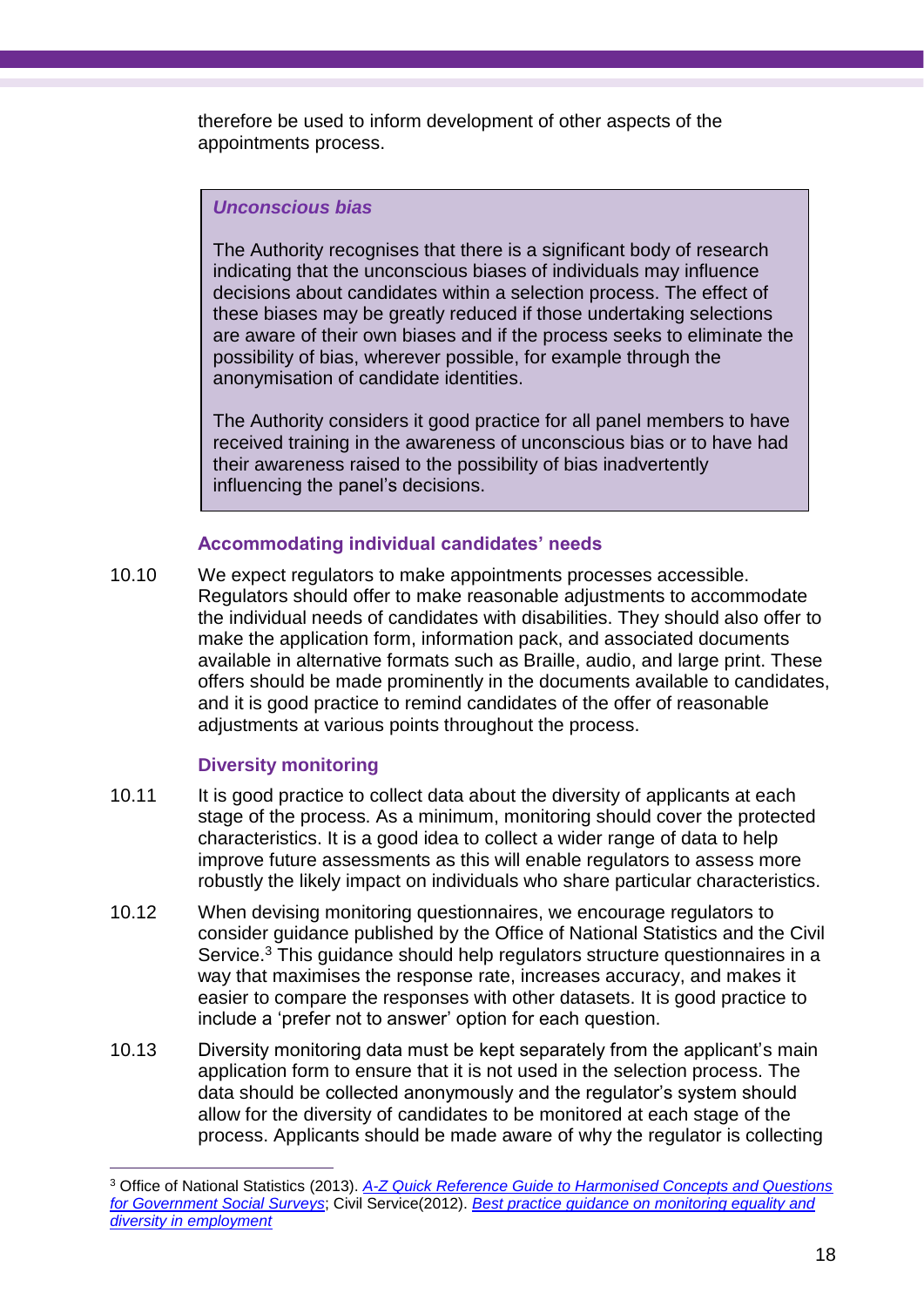this information and how it will be used (including destruction and collective reporting). Regulators should make it clear that monitoring information will not be used in the selection process. It should also be made clear that completion of the diversity monitoring information form is optional.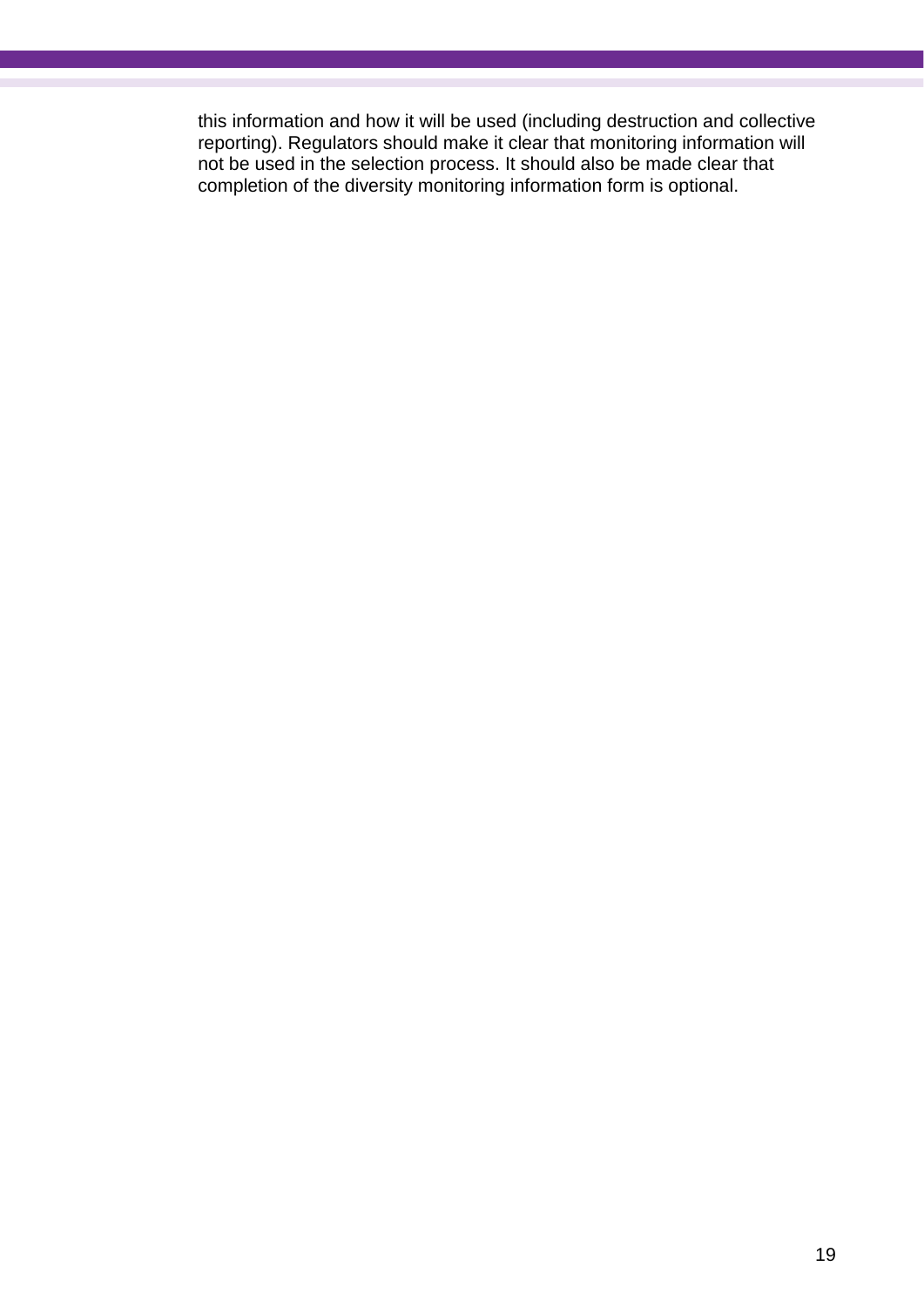## <span id="page-22-0"></span>11. Selection criteria and competencies

- 11.1 The selection criteria and competencies used to select chairs and council members should reflect the current and expected future needs of the council. As these needs are likely to change over time, it is good practice to review them regularly, for example by conducting an assessment of the future needs of the council and taking into account stakeholders' views. Regulators should think about regularly reviewing the person specification, especially if they need to fill several vacancies or when the regulator is undergoing significant change.
- 11.2 It is good practice when reviewing criteria and competencies ahead of an appointments process to consider the council's current mix of skills and expertise, with a view to filling any gaps. Essential criteria should be common to all council members, while skills that are not essential for them all may be included as 'desirable' criteria.
- 11.3 Regulators should also consider the diversity of the current council at this point and decide whether it may be desirable actively to seek applications from particular under-represented groups. While positive discrimination, whereby an individual is chosen purely because they fall within a particular group, is illegal, positive action is now permitted under the Equality Act 2010. This process applies in a situation where two or more candidates are regarded as being of equal merit and enables the appointing body to appoint the candidate who has a protected characteristic that is under-represented.
- 11.4 It should be stressed that regulators are under no obligation to apply positive action and the Authority has taken no view on whether it is desirable or not. If a regulator does decide to take this action, then it needs to decide to do so in the planning stages and ensure that this is stated in the documentation.
- 11.5 When developing selection criteria, it is important to bear in mind that council members are not 'representatives' of any organisation, or profession, or viewpoint. As we have stated elsewhere, councils need to be credible through their performance and the mix of background, knowledge and skills of their members, not because members individually are representatives of particular interests or constituencies.<sup>4</sup>
- 11.6 It is important that the difference between essential and desirable criteria is clear, as well as how each will be assessed. Making criteria, especially essential criteria, too wide can lead to a high volume of applicants and make it difficult to distinguish between them. Alternatively, restricting the criteria unnecessarily (such as specifying a qualification which may not be essential) may unhelpfully restrict the number of applications or cause otherwise suitable individuals to be ruled out. Setting too many criteria is likely to make assessment difficult and may put candidates off.
- 11.7 Criteria must not directly or indirectly discriminate against, or deter applications from, any group in society. For example, requiring 10 years' experience would discriminate against those who are not old enough to have worked for 10 years, as would using language which would imply a bias, for example, 'chairman' (gender) or 'mature' (age).

 $\overline{a}$ 

<sup>4</sup> Professional Standards Authority (2013). *[Fit and Proper?: Governance in the public interest](http://www.professionalstandards.org.uk/docs/scrutiny-quality/130307-fit-and-proper-governance-in-the-public-interest.pdf?sfvrsn=0)*, p6.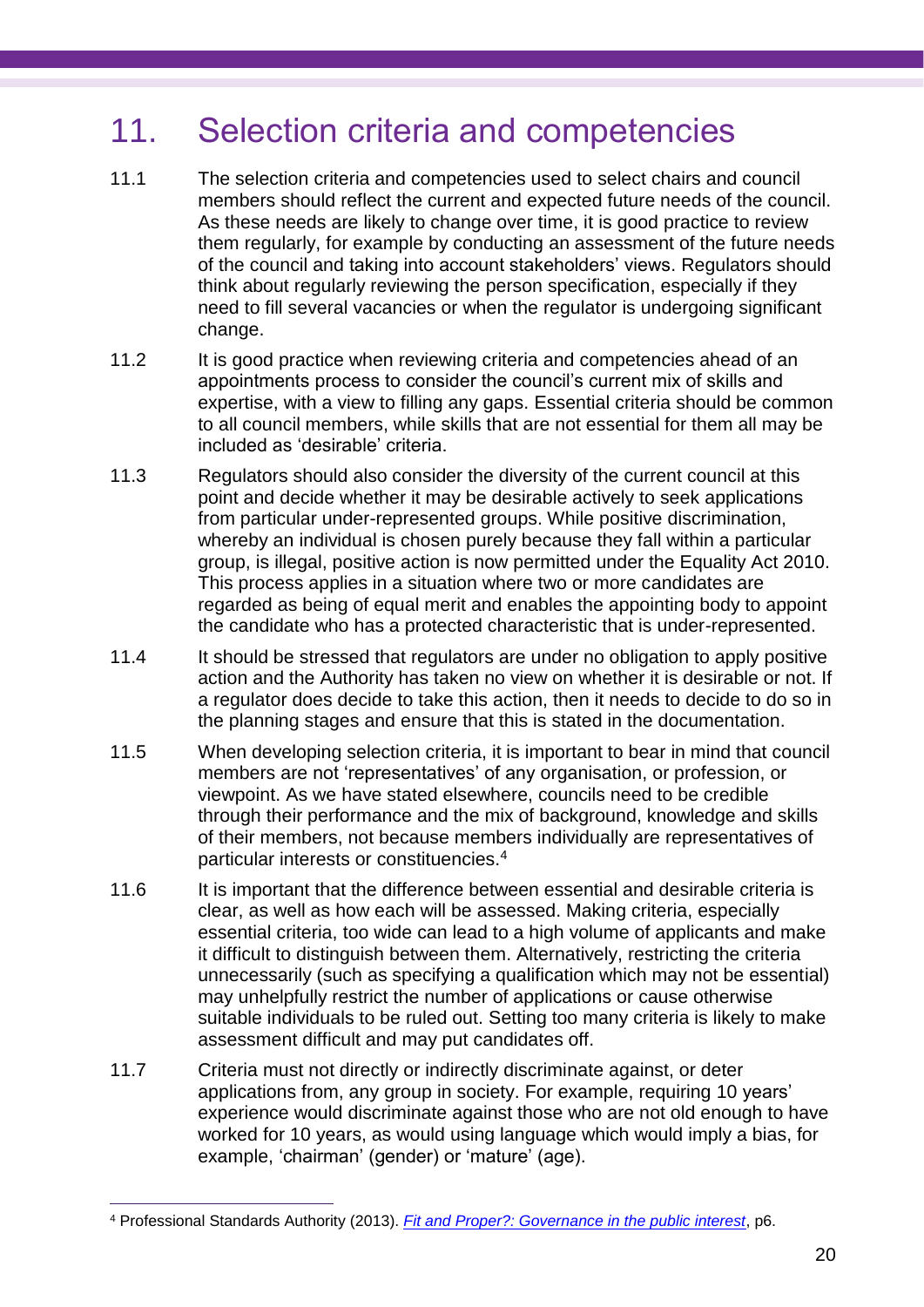11.8 Once published, criteria must remain unchanged throughout the process.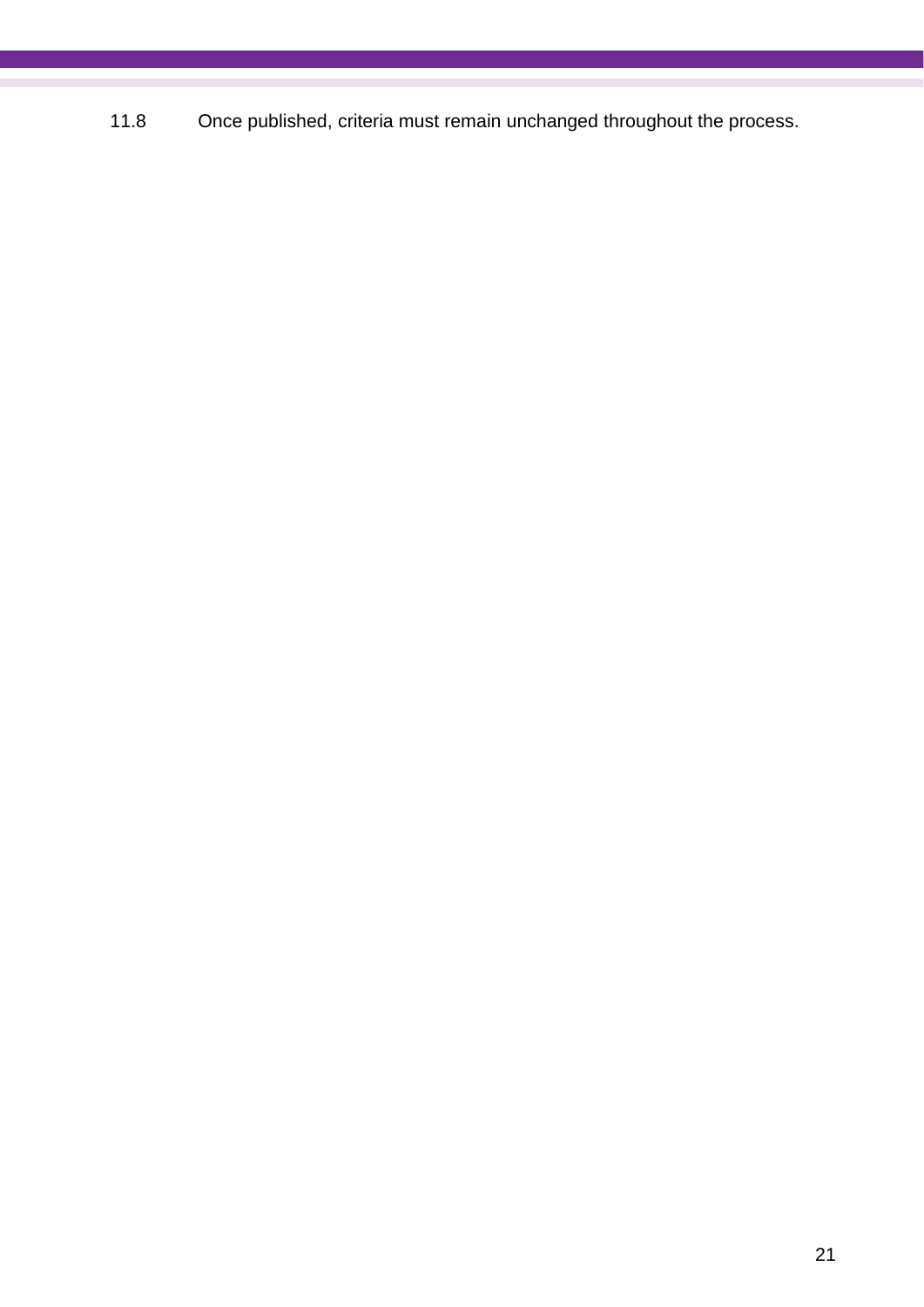## <span id="page-24-0"></span>12. Selection panel

- 12.1 Panel members should normally participate in all stages of the selection process and their availability to do so should be checked when they are being appointed. Regulators should consider beforehand what they would do in the event a panel member became unavailable during the process.
- 12.2 The selection panel's main task is to assess candidates against the published criteria, in accordance with the published process, and decide who to recommend for appointment.
- 12.3 The panel must not allow selection decisions to be influenced by unwritten or 'assumed' criteria (for example that it must appoint candidates belonging to particular registrant professions) and it must not add to or amend the agreed criteria. Evidence of such changes will almost certainly cause the Authority to question whether the process meets the required standard.
- 12.4 In cases where a recruitment agency conducts part of the selection process on behalf of the panel, the selection panel should assure itself that the agency's decisions are correct, for example by sampling the forms of those who were not recommended.

## **Membership of the selection panel**

- 12.5 Selection panels should consist of at least three and usually no more than five members and should be credible to inspire confidence in the integrity of the process.
- 12.6 Panels are required to make recommendations about appointments in the public interest. In order to do so and to be seen to do so members should not consider themselves or be treated as representatives of any particular group or organisation in particular registrant membership bodies. Achieving this credibility is likely to involve appointing panels whose members:
	- Are individually competent to undertake the tasks for which the panel is responsible, with most panel members having experience in public appointments or significant transferrable skills and experience in the recruitment of leaders.
	- Are from a range of different backgrounds, both professionally and personally, bringing different perspectives and inspiring the confidence of different groups. When regulators are seeking to appoint members with certain skills or to ensure participation of individuals living or working in all UK nations, or are seeking to increase the diversity of the council, they should consider including panel members who can bring relevant perspectives.
- 12.7 Panels should not be constituted to have a registrant majority and should have at least one member who has no connection with healthcare regulation i.e. is not a current or recent registrant of any health and care regulator nor currently works in the health and care field.
- 12.8 Panels must also include at least one member who is independent of the regulator (the *Independent Panel Member)*, who can bring a credible impartial perspective. This means that the individual is not a registrant and does not have any connection with the regulator that might suggest that his or her ability to provide independent advice was compromised.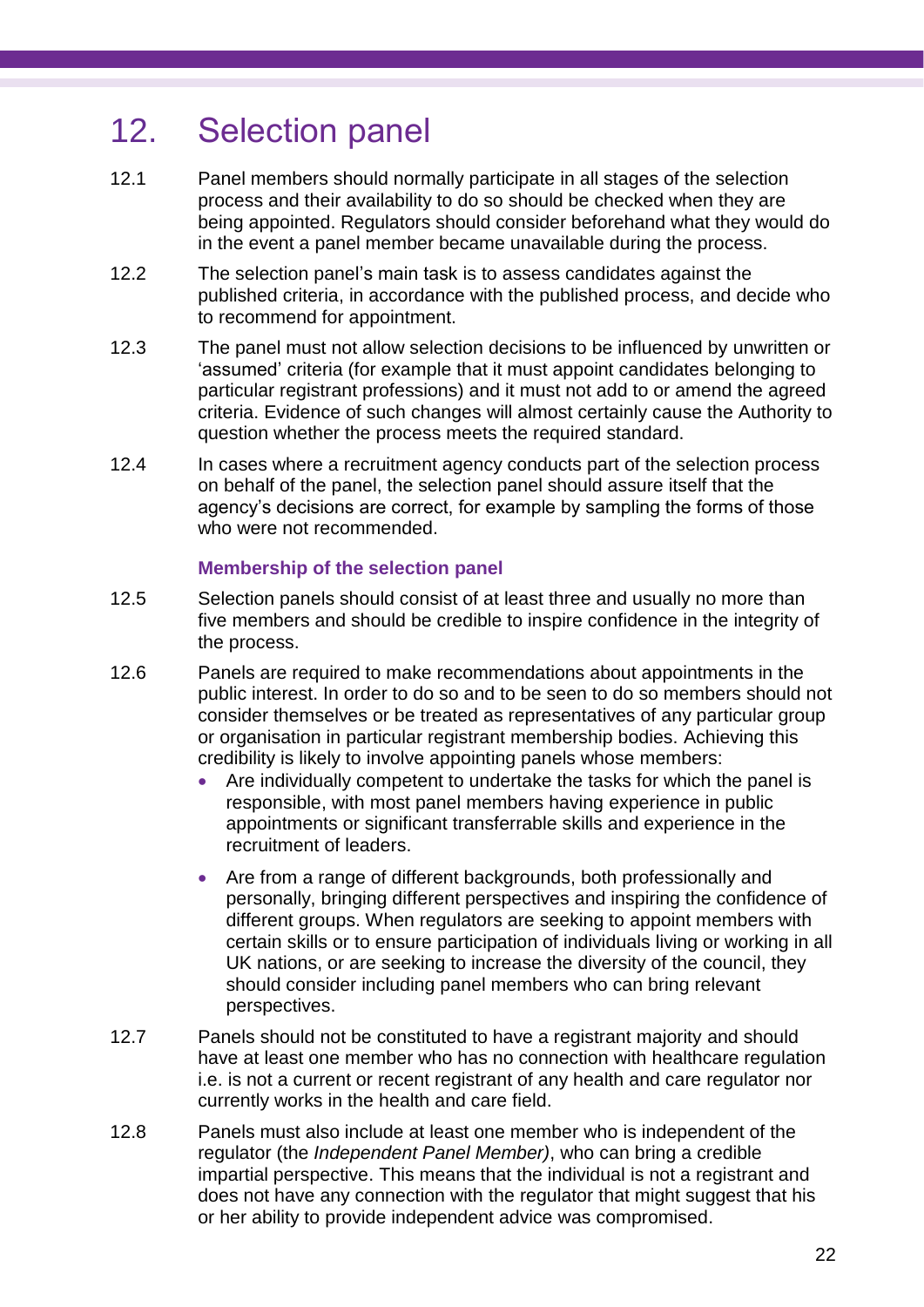- 12.9 As the regulators are independent of government, we do not consider it good practice to allow government to participate in the selection process, either through membership of the selection panel or otherwise.
- 12.10 Selection panels should not include members of the regulator's executive staff.
- 12.11 It is normally appropriate, though not required, for the chair of the regulator to sit on selection panels for council members.
- 12.12 If a regulator wishes to have a current council member on the selection panel for a chair appointment, the member concerned should normally not be eligible for reappointment, and ideally should be near the end of their tenure on the council. This is to avoid the perception that the member's views might be influenced by personal considerations arising from the fact that candidates who are appointed will report to, and be appraised by, the person they select. It is also to avoid the perception that the new member may be beholden to the council member who was party to the decision to recommend them for appointment.

## **Role of the Independent Panel Member (IPM)**

- 12.13 The independent panel member's role is to bring a credible, impartial perspective to selection decisions, and provide their own assessment to the Authority about how well the appointments process adhered to the four principles. Regulators are responsible for finding suitable individuals to act as independent panel members.
- 12.14 The independent panel member should not be, nor have ever been, a professional of a profession registered by the regulator and should always have substantial experience in public appointments.
- 12.15 If a regulator proposes to use an independent panel member who has served previously, it should take into account the individual's previous performance in the role. It should also assess whether the extent of previous involvement is sufficiently great that the individual would no longer be considered independent of the regulator. In practice, we recommend that IPMs are used in no more than three separate processes for the same regulator.
- 12.16 The regulator should make the independent panel member aware of their role and responsibilities when appointing them to the panel. Regulators should provide us with contact details for the independent panel member when they submit their Advance Notice. We will contact the independent panel member at that point to explain what we expect them to report on, and to provide guidance and assistance as required.
- 12.17 We do not provide independent panel members with a report template and strongly recommend that the regulators do not provide one either. This is to ensure that the report reflects the individual process and is not influenced or restricted by a template. However, we would ask that the [IPM] describes the following in their report:
	- how well the regulator's process met the four principles
	- any disagreements within the panel about the process and how these were resolved
	- how any unforeseen matters were dealt with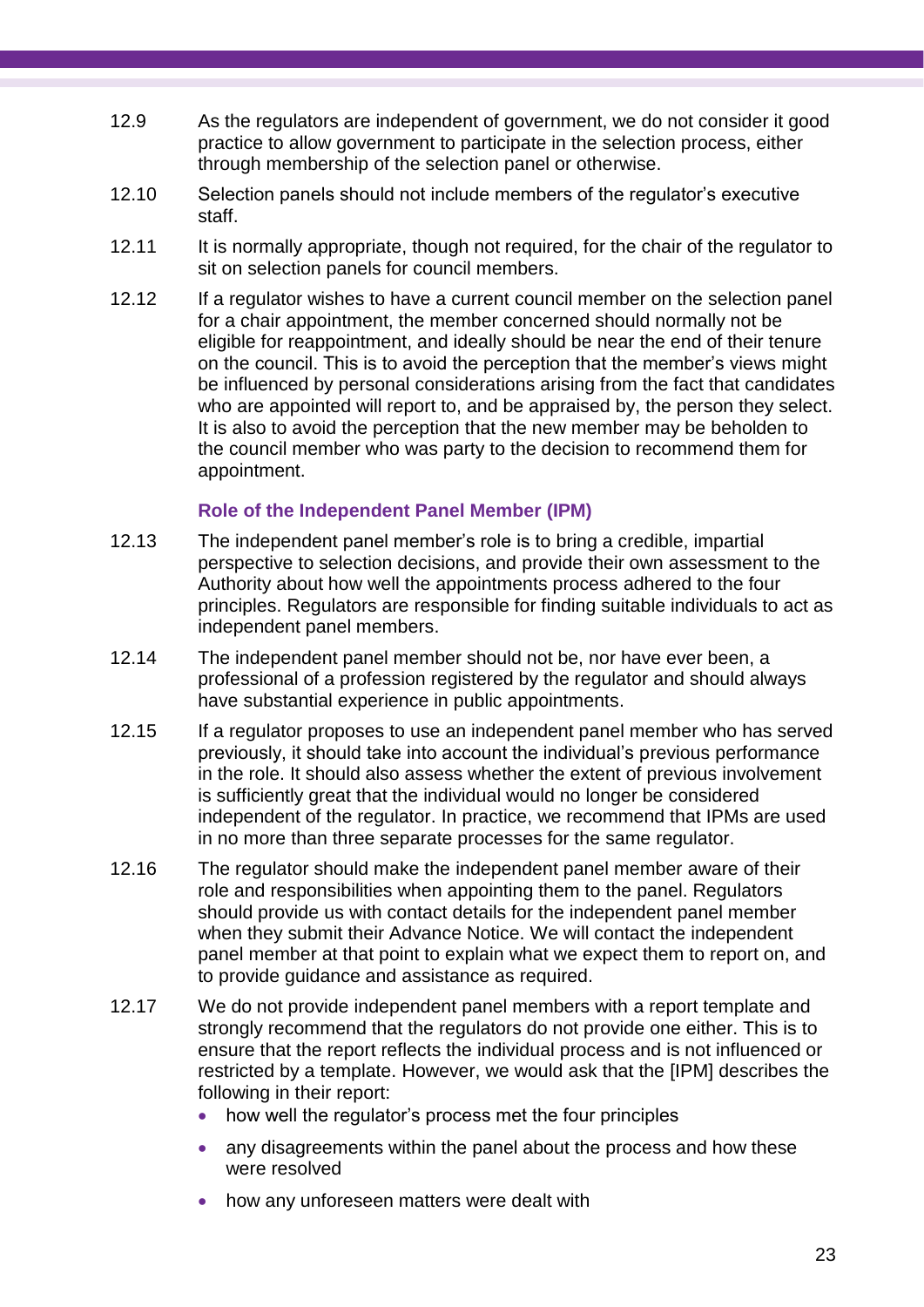- the quality of panel chairing (for this reason we consider that the independent panel member should not act as panel chair)
- the quality of administration throughout the process
- the consistency of the panel and any absences or changes
- how well equality and diversity issues were addressed in the process
- how any conflicts of interest were dealt with
- any complaints and how they were responded to
- any learning to be gained from the process and how it could be improved
- if they are happy to recommend the process to the Authority as fair and if not the nature of any concerns.
- 12.18 We also discourage independent panel members from copying sections of previously submitted reports. We accept that some repetition is likely to be unavoidable but cutting and pasting comments from previous reports does not provide confidence in the integrity of the report.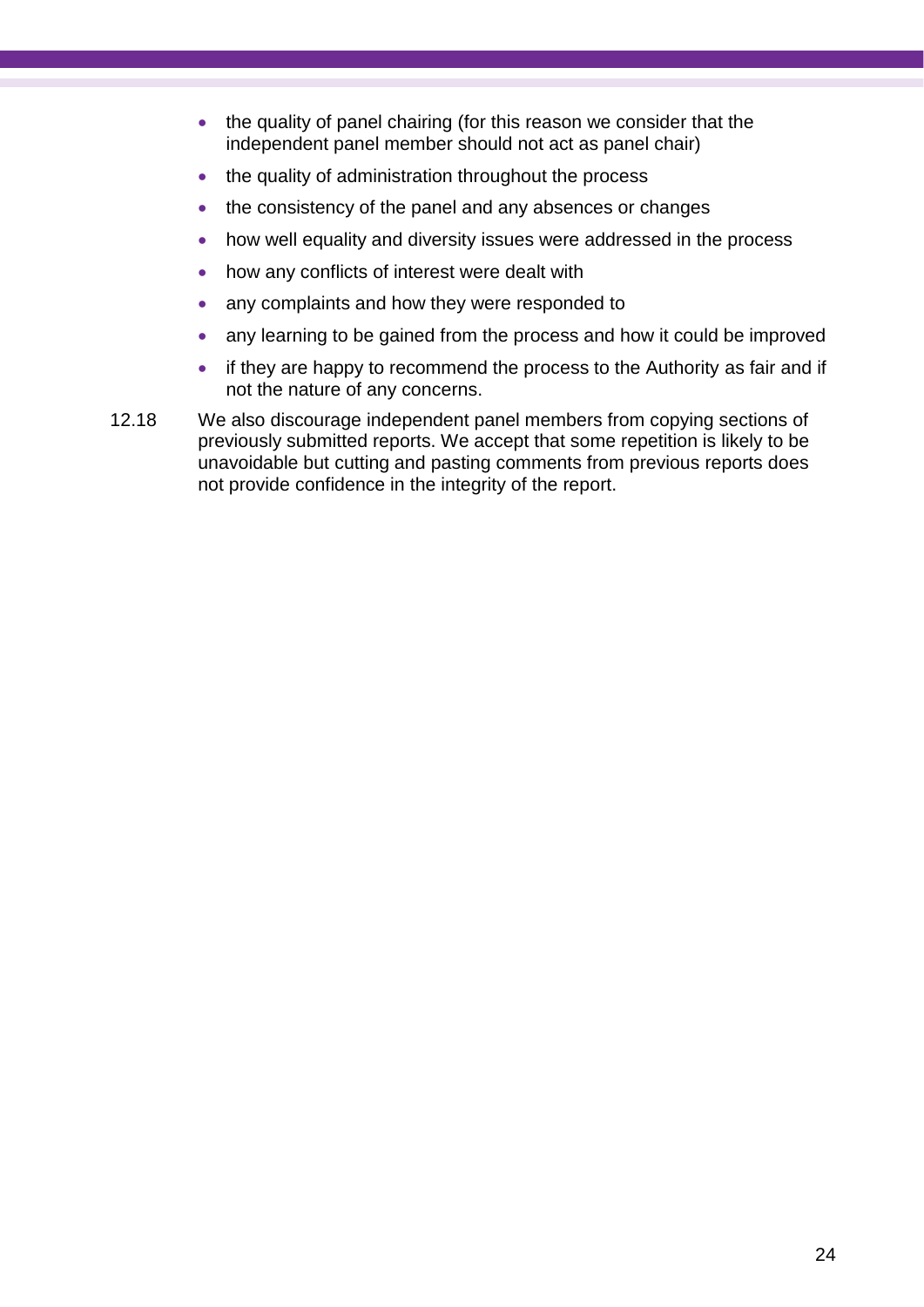## <span id="page-27-0"></span>13. Advertising and publicity

- 13.1 All vacancies filled through open competition must be publicly advertised. Vacancies should be widely publicised to attract diverse and suitable applicants.
- 13.2 Regulators need to think about where and when they advertise given the nature of the post and the skills and experience sought, the outcome of equality impact assessments, and the need to encourage participation by members of under-represented groups.

## **Duration of advertising**

- 13.3 We expect vacancies to be advertised and open for applications for at least four weeks, to give potential candidates sufficient opportunity to see the advert and apply for the vacancy. In cases where the regulator is seeking to encourage applications from individuals with particular skills, from Northern Ireland, Scotland, and/or Wales, or from under-represented groups, a longer advertising period could help increase the likelihood that appointable candidates will apply.
- 13.4 If possible, regulators should avoid advertising over holiday periods (which vary between UK countries), and, if they do, should consider changing the advertising period or extending the deadline for applications.
- 13.5 If a regulator proposes to advertise for less than four weeks, which it should do only in exceptional circumstances, it will need to demonstrate that sufficient steps are taken to offset the impact of a shorter advertising period. Such steps could include an increase in the breadth and intensity of the publicity campaign, as well as 'pre-publicity' to raise awareness of the vacancy before the formal advertising begins.
- 13.6 The regulator should select a suitable closing date and time for applications and make this clear in the advertisement. In our experience a 09:00 deadline on a Monday leads to a greater number of applications received than if the deadline is at 17:00 on a Friday.

## **Advertising and publicity methods**

- 13.7 Although advertising in traditional national media will usually yield the largest proportion of applications, other media should be used to try to reach particular groups. 'Groups' in this context could mean registrants, members of particular professions where applicable, those with specific desirable skills, potential candidates in Northern Ireland, Scotland, and/or Wales, those who share particular protected characteristics, or any other target group.
- 13.8 Decisions about where and how to advertise should be informed by the success or otherwise of methods used in previous campaigns.
- 13.9 Experience suggests that tailoring publicity campaigns to the recruitment markets in Northern Ireland, Scotland, and Wales will yield a larger number of applications from those countries than a single UK-wide campaign would. Regulators should also have regard to the Welsh language Measure.
- 13.10 Regulators should consider how to make good use of their own established communications channels with registrants and other stakeholders to help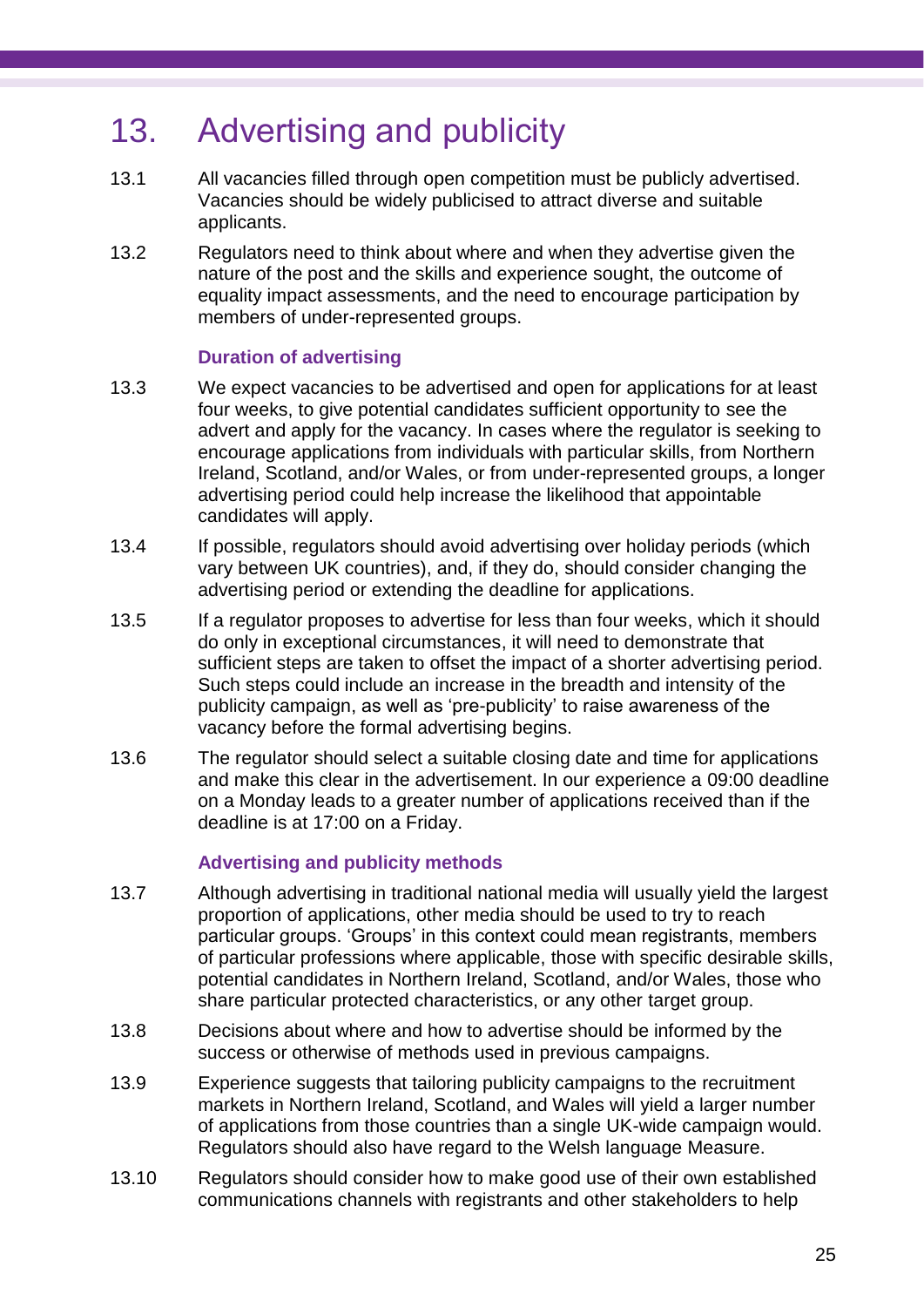publicise the vacancy and encourage applications. Direct email, newsletters, social media, professional and trade publications, and websites (including the regulator's own website) are channels that should be considered, and which have yielded good results.

## **A good advertisement**

- 13.11 Whether online or on paper, good advertisements are clear and should include:
	- brief description of the role of the regulator, and location
	- overview of the requirements of the post to be filled
	- headline criteria required, including key eligibility/disqualification criteria
	- encouragement for members of under-represented groups to apply, and/or for applications from Northern Ireland, Scotland, and/or Wales
	- expected time commitment
	- **remuneration**
	- tenure of office and commencement date
	- details of how to apply (including reference to alternative formats and other reasonable adjustments)
	- closing date for applications and interview/assessment dates.

## **Stakeholder engagement**

- 13.12 Regulators should consider how best to obtain and incorporate stakeholders' views when developing their approach to council appointments, though stakeholders must not directly influence selection decisions.
- 13.13 When deciding whose views to seek, regulators should think about likely individuals, groups, and organisations interested in their work and leadership. Patients, service users and the public, professional bodies, unions, governments across the UK, patient and other interest groups, are among those who may have an interest.
- 13.14 Engagement activities should be undertaken early enough to allow the views to be taken into account during the planning phase of an appointments process.

## **Recruitment agency or third-party involvement in assessing applications**

13.15 Regulators may choose to appoint a recruitment agency to assist with the selection process. The regulator/selection panel should ensure that the agency understands the assessment criteria and that the people carrying out the selection and any interviews have appropriate experience to ensure that the process is credible. We expect the regulator/selection panel to check that any decisions the agency makes on their behalf align with what the panel itself would decide. As with all selection decisions, recruitment agency decisions should be fully documented and detailed enough to convey how decisions were reached.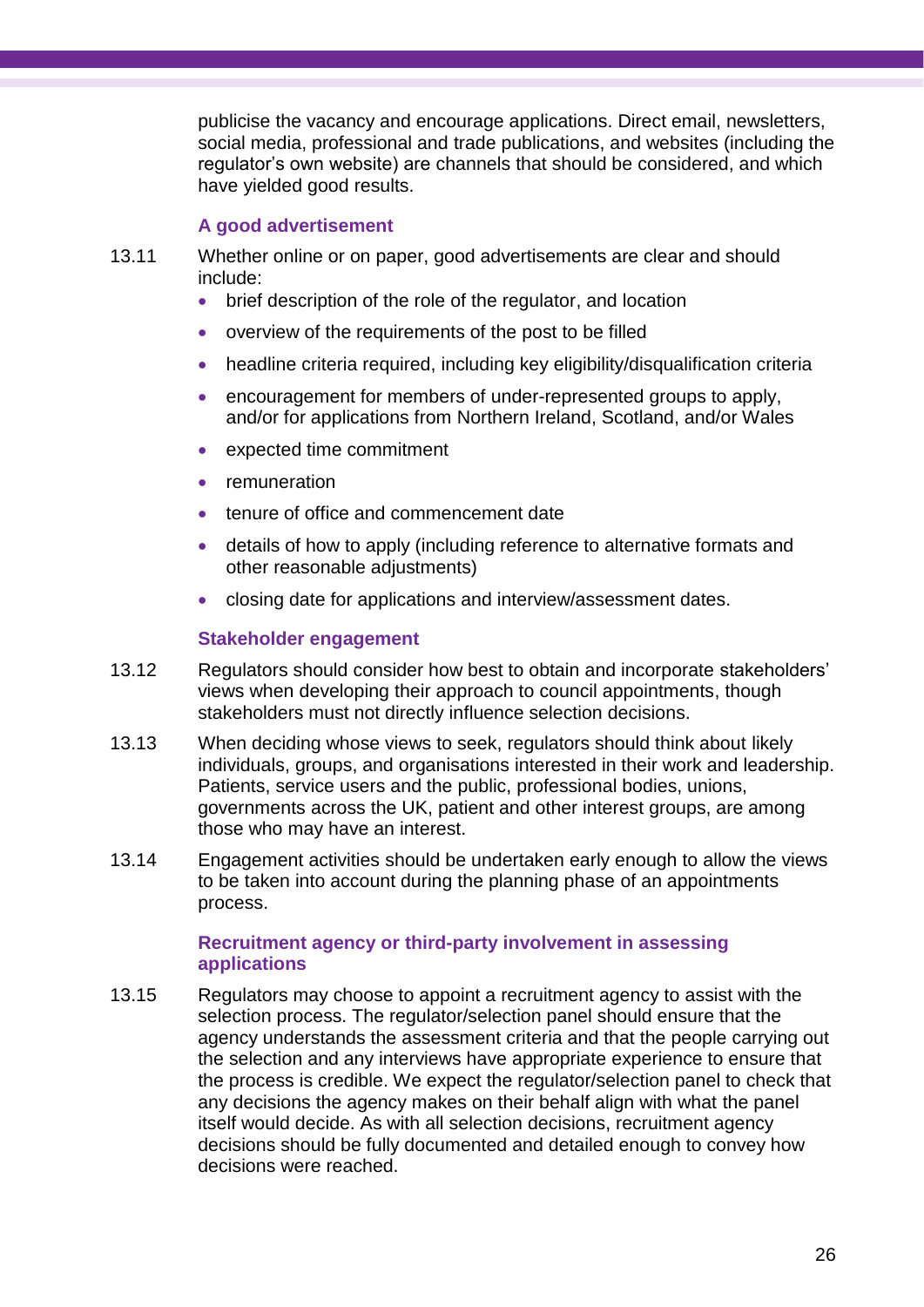#### **Direct contact**

It is worth considering asking influential contacts to distribute details of the vacancy to their own networks. Any individuals recommended or contacted directly should apply using the agreed application process. It is important that they and any other candidates approached, for example by search consultants, are made aware that selection is made on merit only within a fully competitive process.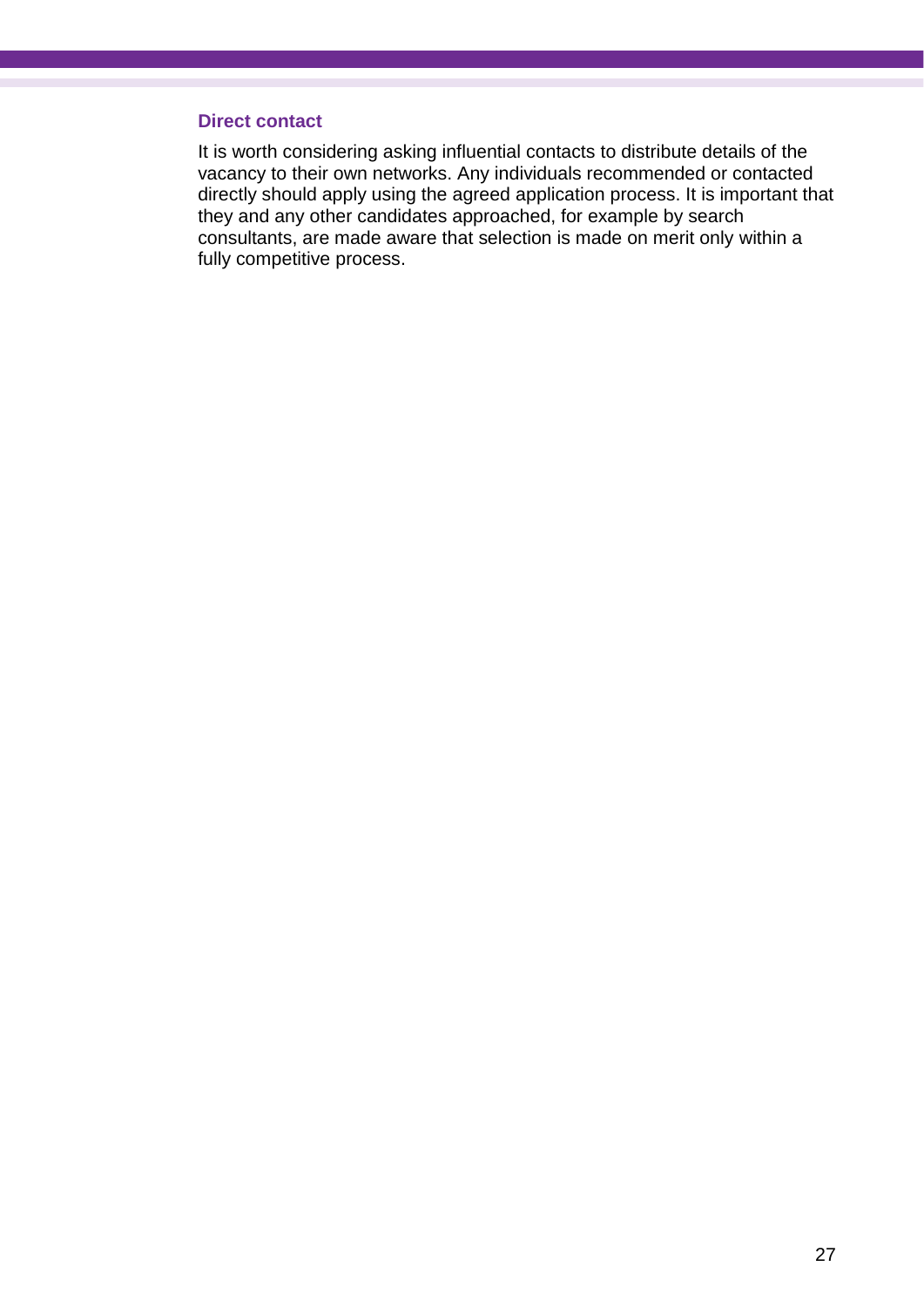## <span id="page-30-0"></span>14. Applications and the selection process

- 14.1 It is up to the regulators to choose the most appropriate method for candidates to demonstrate their suitability. In most cases, this will be through an application form, CV and/or supporting statement.
- 14.2 Application forms should be straightforward, tailored to suit the vacancy, and designed to gather only the information needed. Forms should make it easier for the selection panel to focus on relevant information and undertake consistent assessments.
- 14.3 CVs are used widely but are less likely to be consistent and may include irrelevant information. Panels need to be aware that they should not take such information into account.
- 14.4 The application process should be the same for all candidates; there should be no optional elements. Where CVs are required as well as competencybased application forms, it should be clear when and how the information submitted in each will be used.
- 14.5 Regulators should aim to make it as easy as possible for anyone to apply, including candidates with disabilities. Therefore, it is good practice to ensure that forms are available in different formats and that applications can be submitted electronically or on paper.

## **Assessing applications**

- 14.6 Selection decisions must be made solely on merit. All applications must be assessed against the published criteria. Those responsible for assessing applications should not only impartially consider how the application meets the criteria, but also document it. Only those candidates assessed as meeting the relevant criteria should progress to the next stage.
- 14.7 It is not appropriate for executive staff to be involved in the assessment of council member applications. In some circumstances (usually when a recruitment agency or other independent third party is not involved), it may be acceptable for appropriate executive staff to conduct a limited initial sift of applications to identify incomplete applications or ineligible candidates, but this role must exclude any decision-making on candidates' merits.
- 14.8 We recommend that application packs are anonymised before they are given to the selection panel for initial grading with candidates' identities only revealed to the selection panel after the initial grading has been received by the regulator and the short/long list) compiled.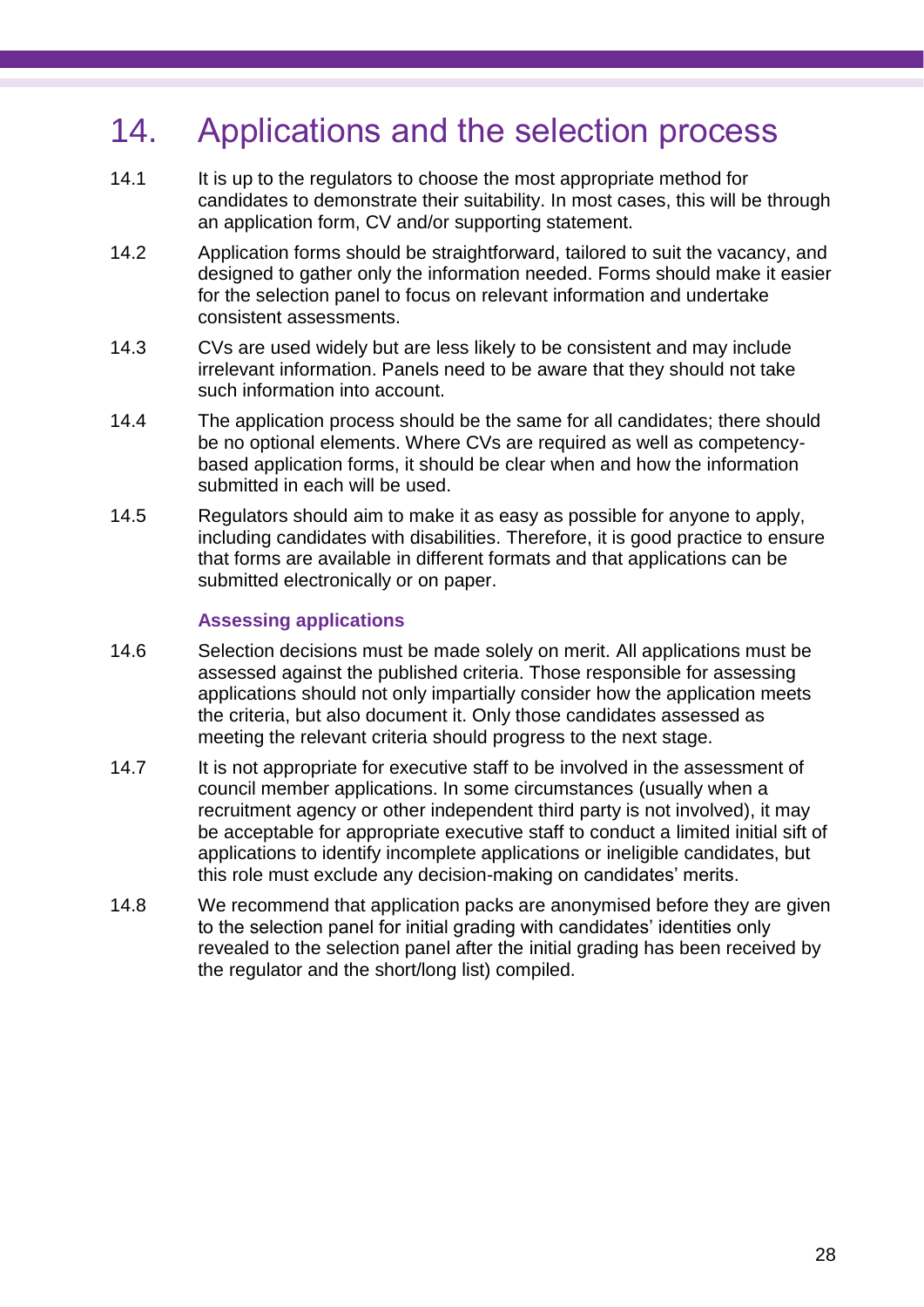## **The importance of anonymising candidate identities**

We consider the anonymisation of candidate identities until the end of the shortlisting phase a key strategy to reduce the effect of unconscious bias. Ideally, identities will only be revealed when shortlisting is complete in order that references and other matters of due diligence may be considered by the panel.

The purpose of anonymisation is not to make it difficult for panellists to recognise individuals they know (which is likely to happen anyway); rather, it is to avoid panellists making conscious or sub-conscious assumptions about individuals they do not know based on their name.

Where panellists are aware of the identity of a candidate, having recognised them through the positions they have held, they should in all cases make the panel chair aware of their relationship. The chair may then take steps to ensure the panel's decision making is not unduly influenced, for example by excusing the panel member from discussion of the candidate or asking them to speak last (see also 14.5).

- 14.9 Candidates should not be eliminated from the selection process on the basis of actual, potential, or perceived conflicts of interest until they have an opportunity to explain how they would manage or eliminate the conflict – see guidance below. Where conflicts have been identified, the panel should continue to assess the candidate solely on how well they meet the criteria until any issues have been explored fully with the candidate(s) and a decision reached.
- 14.10 The selection panel should agree a scoring mechanism before starting the process. Scoring should be designed to enable consistency at each stage between panel members and across candidates. It will minimise the risk of one or two panel members' views becoming dominant.
- 14.11 Decisions about how well candidates meet the merit-based selection criteria should be made solely on the basis of evidence provided by candidates in their application and during the selection process. Selection decisions should be documented, clearly explaining why the panel considered how each candidate met the criteria, and which candidates were strongest.

#### **Interviews**

- 14.12 Selection panels should agree a list of questions designed to test relevant areas of the criteria before the interviews. Candidates should be asked the same key questions to ensure fair treatment. Questions can be adjusted to reflect the candidate's application and follow up questions may be used where necessary.
- 14.13 At interview, the panel should re-confirm the individual's ability to meet the time commitment and also explore any potential conflicts of interest. Candidates should also be asked whether there is anything in their past that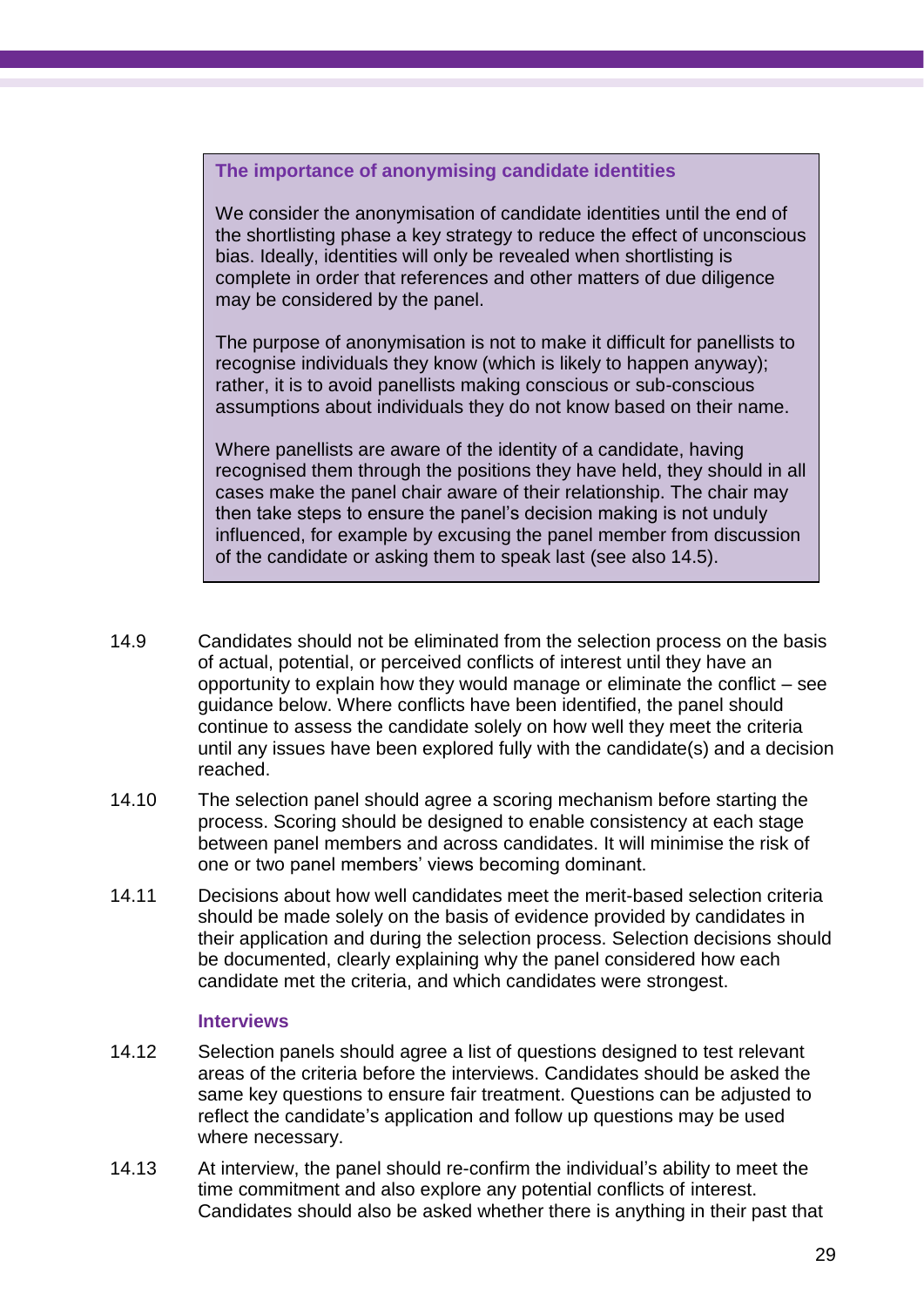would potentially embarrass the regulator or the Privy Council if they were to be appointed.

- 14.14 Panels should identify all the candidates who meet the threshold, as well as the best candidate for the post under consideration. The justification for deciding which candidates are appointable and which should be recommended for appointment should be documented.
- 14.15 If regulators wish to assess candidates by additional means (such as presentations), it should be clear what criteria these will address and how they will be included in the assessment. Subjects for presentations should be clearly relevant to the role of the council member.

## **Documenting selection decisions**

- 14.16 All decisions must be fully documented at each stage of the process so that there is a robust audit trail of the selection decisions. Documentation should be clear and contain sufficient explanation to convey how a decision was reached and should be approved formally by the selection panel. They should clearly be based on the assessment of the candidates against the published criteria.
- 14.17 Panel members should be reminded that candidates can ask for copies of all information held about themselves, including any documentation relating to the selection process, under the relevant Data Protection Legislation.

### **Reserve lists**

14.18 Regulators may wish to retain a list of the candidates considered appointable but not recommended in case an identical vacancy arises unexpectedly within the next six to 12 months. The needs of the Council should be reviewed at the time the vacancy arises and use of 'reserve list' of candidates is only appropriate where the person specification and criteria remain the same. The regulator should seek candidates' agreement prior to retaining them on a reserve list.

## **Candidate management**

- 14.19 Treating candidates with sensitivity and courtesy during the process will help reduce the likelihood of complaints about the process. Effective candidate management can help to retain good quality, diverse potential future appointees – or candidates for other roles – and helps ensure they are not alienated by the process.
- 14.20 The appointments process presents an opportunity to promote the regulator. For some applicants, it may be the first interaction with the organisation. It is important therefore to consider how applicants, successful or not, can be left with a positive impression of the regulator.
- 14.21 The timescales involved in these appointments processes may be longer than many candidates are accustomed to, so it is important set out clearly in the candidate information pack the steps in the process and how long they should take. This information should include a brief explanation of the Authority's role in the process. If there are significant alterations to expected timeframes during the process, candidates should be kept informed.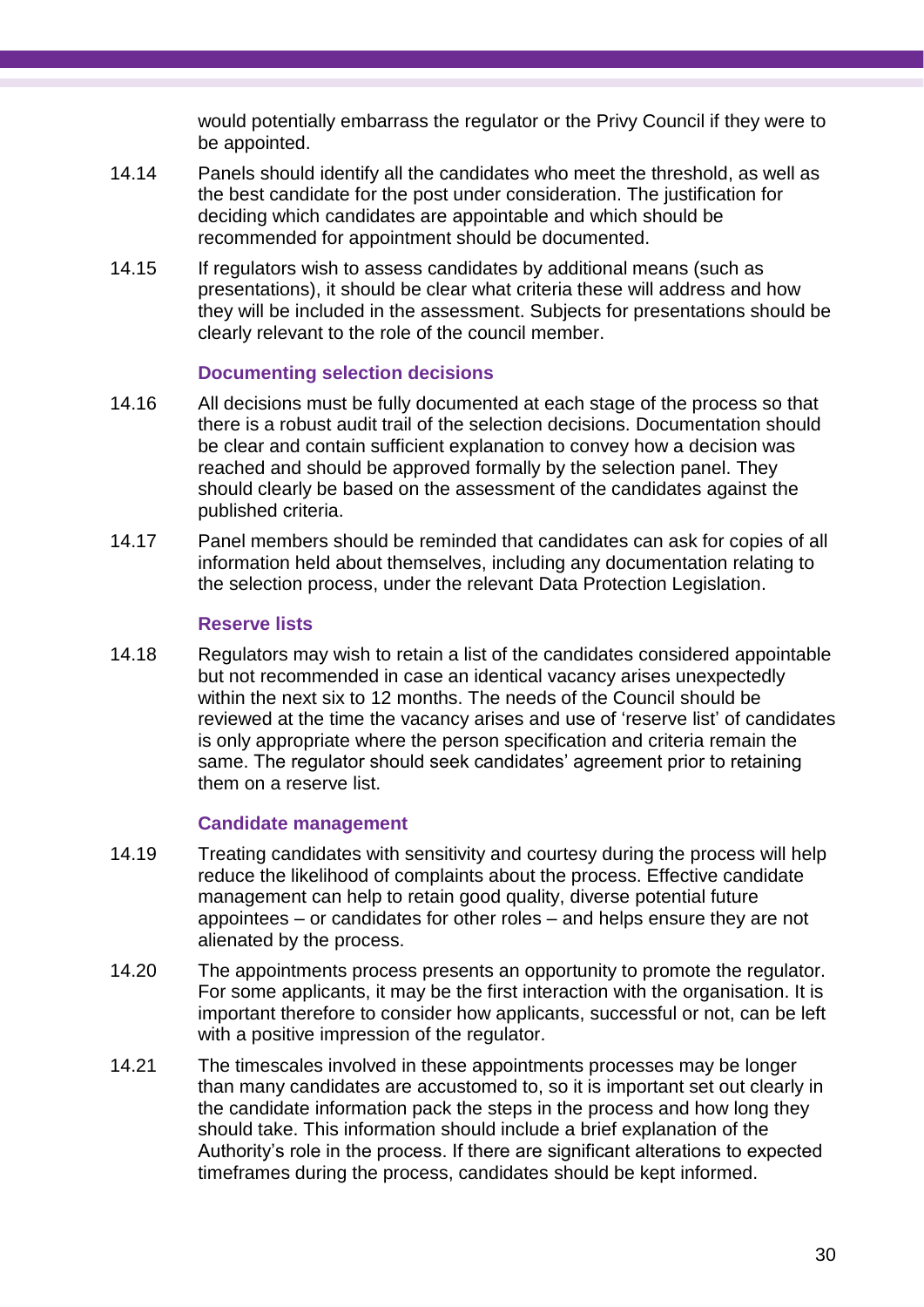- 14.22 Where a recruitment agency is responsible for candidate management, particularly in relation to communicating with unsuccessful candidates, the regulator should assure itself that the agency's practices meet these requirements.
- 14.23 If a regulator offers potential candidates the opportunity to discuss the role before applying, it should agree a process for doing so and should ensure the same opportunity is offered to all candidates at the same stage of the process. There should be a designated contact who will field calls and correspondence and be made aware of what can and cannot be discussed. Each call, and what was discussed should be documented. Conflicts of interest should be managed and documented; for example, it would not be appropriate for sitting council members who are eligible to apply for the vacancy to undertake this role.

## **Meetings with the Chief Executive/Chair**

- 14.24 If regulators offer candidates the opportunity to meet the Chief Executive and Registrar (CER) or current Chair of the council, the scope and purpose of the discussion should be clearly outlined to both the candidates and the CER/Chair and whether the discussion will form any part of the selection process.
- 14.25 If the Chair is on the selection panel, they should not meet separately with candidates. If the regulator decides that the CER/Chair's views will be taken into account by the panel, then the CER/Chair should meet all candidates at the relevant stage of the process and provide formal, documented feedback about each one. The panel should be clear about the impact of this feedback on the selection process and how it will be considered when assessing the candidates.

## **Privy Council decision and offer of appointment**

- 14.26 The Privy Council requires at least two weeks to consider and make appointments, following the receipt of the Authority's advice. This timeframe will be longer if the recommendation coincides with a Parliamentary recess or other significant events. It is important that the regulator discusses proposed timings with the Privy Council Office early in the planning process.
- 14.27 Once the Privy Council has decided to make the appointment, it will write to the candidate to offer the appointment. The candidate will need to communicate directly with the Privy Council to accept the appointment, and the regulator will then need to follow up with the appointee regarding detailed terms of the appointment, induction arrangements, and so forth.
- 14.28 Regulators must not offer appointments to candidates. Regulators may, if they wish, inform candidates that they have been recommended for appointment, and in doing so should explain the next steps in the process. They should make it clear that the decision about whether to offer the appointment will be made by the Privy Council. For this reason, we recommend that no induction activities are commenced until the Privy Council's decision is known.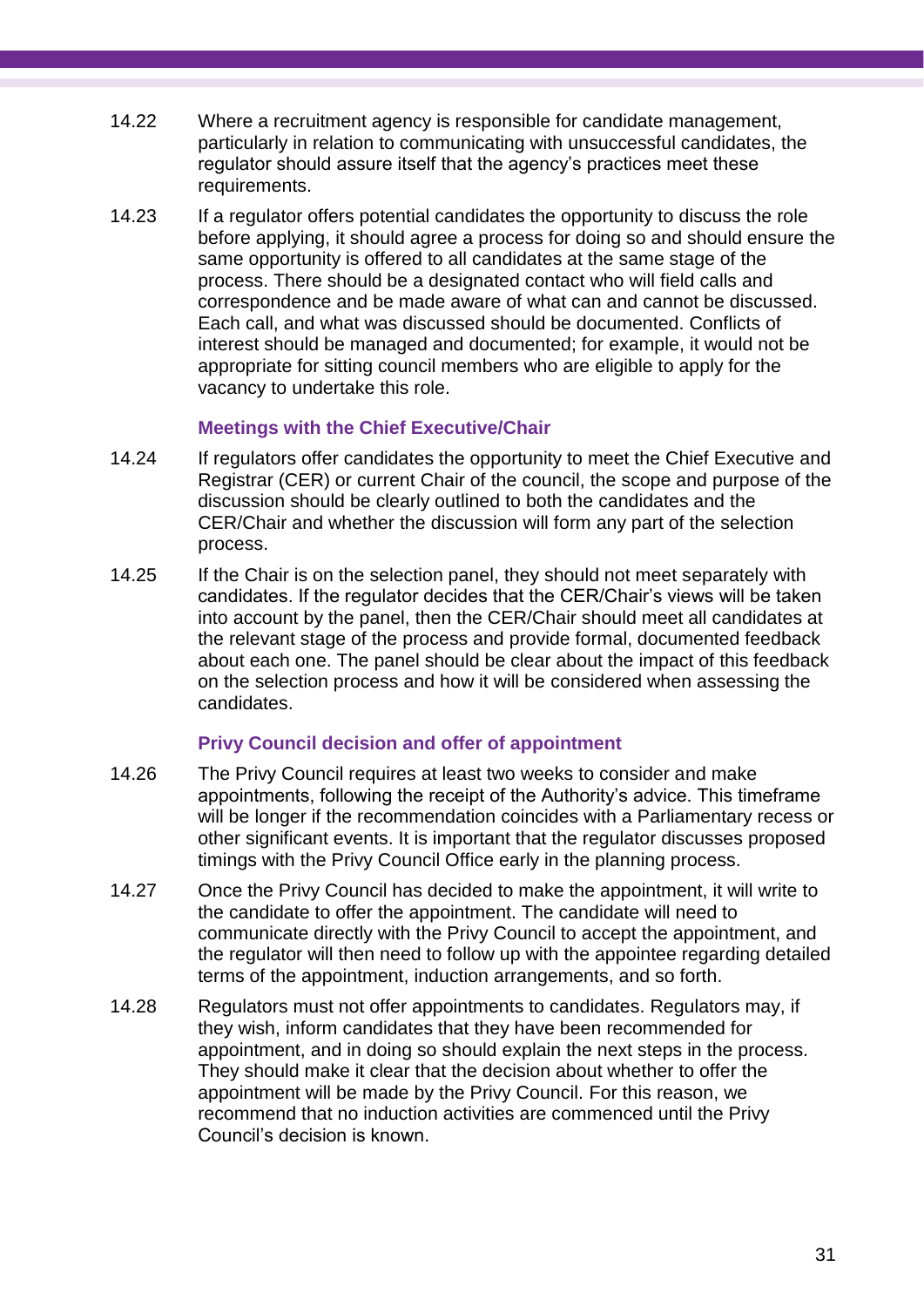## <span id="page-34-0"></span>15. Conflicts of interest

15.1 Those responsible for planning/implementing the appointments process need to bear in mind the potential for actual or perceived conflicts of interest to arise. Appropriate steps should be taken to avoid conflicts arising and properly managing those that do.

### **Ensuring appropriate separation of roles within the process**

- 15.2 Responsibility for different aspects of the appointments process should be apportioned in a way which does not allow or give the appearance of allowing, a small number of individuals to unduly influence the outcome of the process.
- 15.3 Care should be taken to ensure there is appropriate separation between oversight of the appointments process and selection decisions. Consideration should also be given to appropriate ways of limiting the involvement of council members who are eligible to apply for the vacancies.

#### **Selection panel – prior knowledge of candidates**

- 15.4 There are likely to be instances where applicants are known to selection panel members, particularly in the case of registrant applicants. Regulators and selection panels should put in place appropriate measures to ensure the assessment of candidates remains objective, and demonstrably so. Panel members should have the opportunity to declare any prior knowledge at each stage of the selection process. This should also apply where panel members think that they know a candidate whose details have been anonymised, in which case it is appropriate simply to indicate that to the Chair of the panel without indicating who the candidate is. These declarations should be recorded.
- 15.5 Panels may deem it appropriate for members who have prior knowledge of candidates to contribute their assessment only after other panel members have done so. Where existing relationships between panel members and candidates are sufficiently close, it could be inappropriate for the panel member to participate in the assessment of those candidates; regulators should consider the circumstances in which this could be the case and provide guidance to selection panels. In extreme cases, this may mean that the panel member should withdraw from the whole process and be replaced by another.

## **Identifying candidates' conflicts of interest**

- 15.6 Regulators should take steps to identify as early as possible any actual, potential, or perceived conflicts of interest that would arise if candidates were appointed to council. This should include asking candidates to detail any possible conflicts in their application, exploring the conflicts of interest at interview, and conducting appropriate due diligence to identify conflicts which may not have been declared.
- 15.7 The selection panel should discuss any conflicts identified with the candidate to ensure that the candidate recognises the potential impact of conflicts of interest and how they could be managed.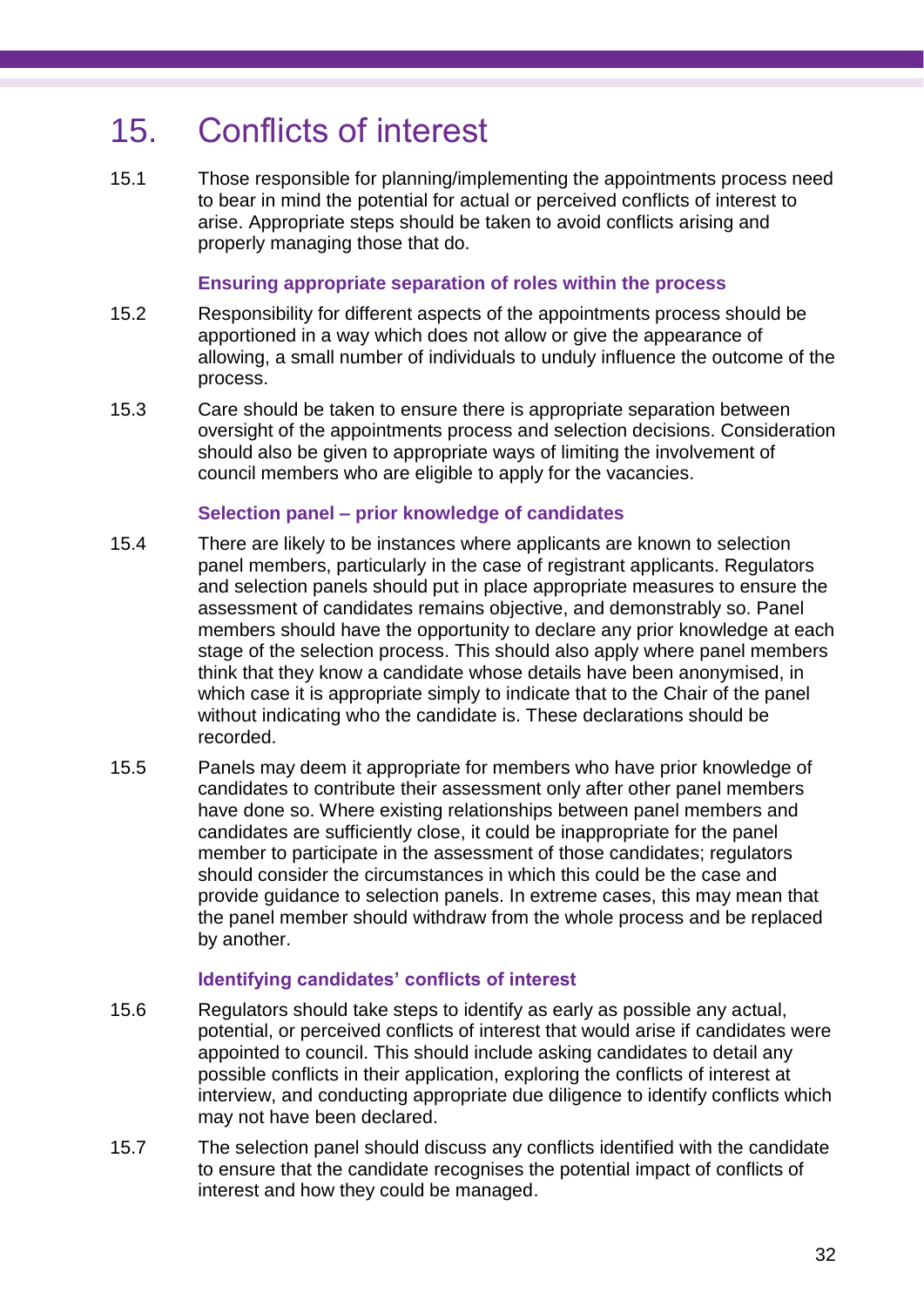## **Assessing candidates' conflicts of interest**

- 15.8 The selection panel is responsible for exploring potential conflicts with the applicant, and then agreeing the most appropriate course of action (and document it). Depending on the scale of the conflict, the panel has several options:
	- the conflict is so great that it cannot be managed successfully and the candidate is therefore unsuitable for appointment
	- the conflict could only be managed by the candidate giving up involvement with the conflicting activity and appointment is made conditional upon this
	- the conflict can be managed, for example by the candidate not participating in certain discussions or being involved in particular decisions and this will not prejudice their effectiveness as a council member or the effectiveness of the council
	- the conflict is unlikely to affect the role and can be managed on an ad hoc basis or by a declaration of interests.
- 15.9 The regulator should ensure that panel members consider the significance of candidates' conflicts in accordance with its own policies and should provide specific guidance to the panel if necessary. It is good practice to include in the candidates' information pack guidance on what the regulator would consider a conflict.

#### **The Authority's view on conflicts of interest**

Below are examples of what the Authority has previously considered a significant conflict of interest during our scrutiny of regulators' appointments processes:

- holding office on another health and care professional regulatory body
- holding office on a professional organisation whose role is relevant to the regulator's role or a non-departmental public body such as NHS England or Health Education England
- holding other appointments/positions of any sort which collectively mean the individual is unlikely to be able to commit the required time to the regulator
- having a financial interest in a business providing services to the regulator
- holding a current prominent position within a political party, in particular, but not exclusively with regard to health as collective responsibility will apply.

These types of conflicts are likely to require candidates to relinquish other roles as a condition of appointment to the regulator's council.

The regulator will also need to be mindful of historic conflicts of interest, particularly political and the possible perception of a remaining conflict of interest. In considering these issues the panel must consider whether these have the potential for undermining confidence in the regulator's independence and its ability to inspire confidence that it regulates in the public interest.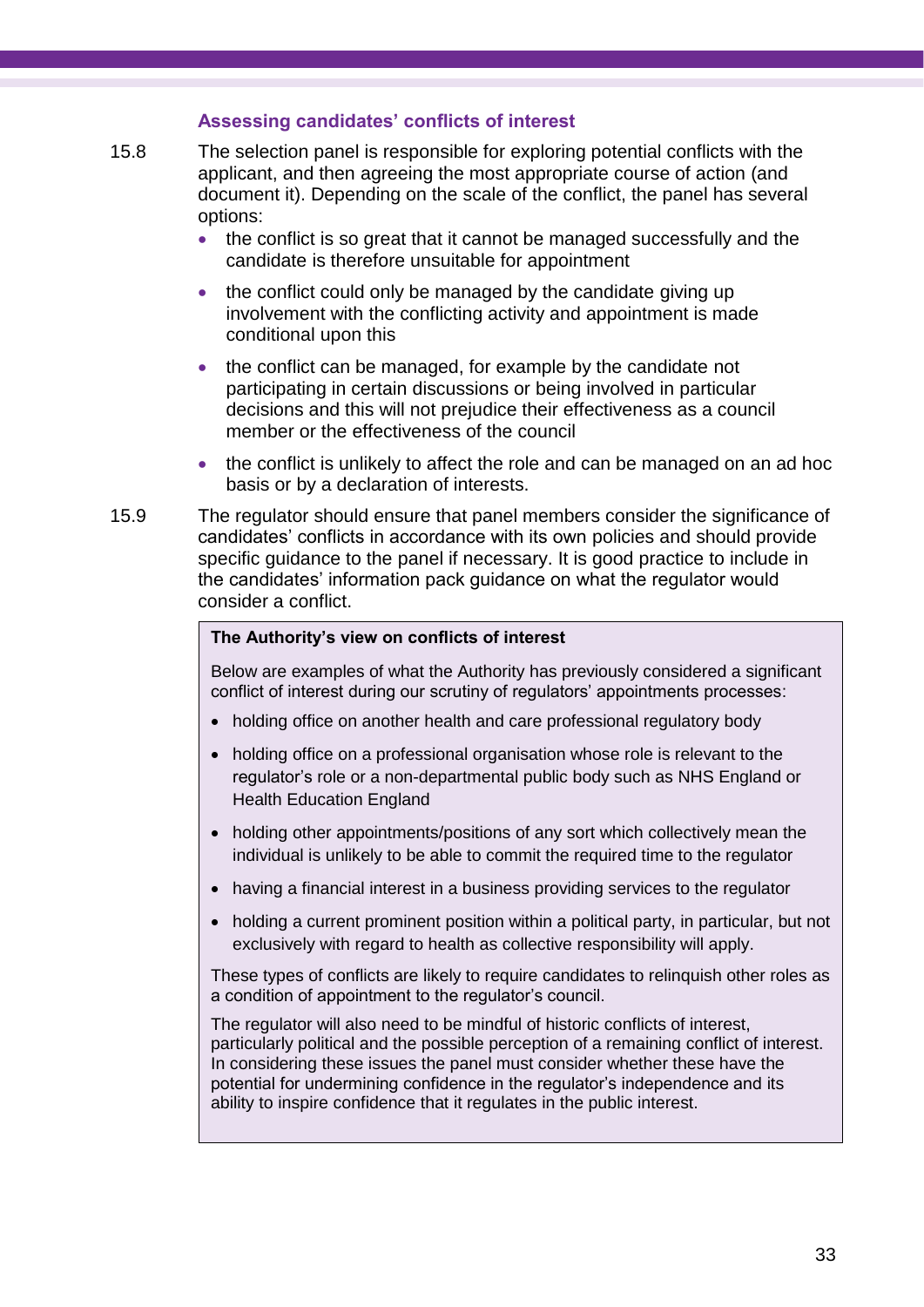## <span id="page-36-0"></span>16. Due diligence

- 16.1 Regulators need to make sure that their due diligence checks are sufficient to make sure that information provided by the candidates is accurate and complete. For example, following up references.
- 16.2 Due diligence should also aim to ensure that any conflicts of interest are identified and there is nothing in the candidates' past which would render them ineligible or unable to perform the role (and which could pose a risk to the regulator's or the Privy Council's reputation).
- 16.3 Following up references is important. However, it is good practice to conduct other checks, such as internet searches, as it is unlikely that candidates can have any influence over these results.
- 16.4 Checks should be conducted consistently, ensuring that they are fair to all candidates, and relevant to the role. Therefore, it is a good idea to agree in advance the type of information to be checked and how it will be gathered. Wherever possible, the same basic checks should be conducted for each candidate at the relevant stage of the process. However, it may be appropriate to investigate some candidates further if initial checks uncover information that could be a cause for concern.
- 16.5 In most cases (except in the case of references, for example), checks should be objective, and focus on verifying or identifying relevant information about the candidate. In all cases where information is obtained from third parties, but particularly when using internet searches, judgement should be exercised about the reliability of the source. Details of the due diligence checks that will be made should be published in the information pack.
- 16.6 If any information comes to light that might affect a candidate's suitability for appointment, candidates should be given an opportunity to discuss the information before a course of action is decided upon.

## **Disqualification criteria**

- 16.7 Each regulator's legislation sets out the criteria by which individuals would be disqualified from appointments to its council. Most of these are tightly prescribed. The legislation also gives the Privy Council broader discretion not to appoint (or in some cases to remove) individuals in certain circumstances where it is satisfied that the individual's membership of a council would be liable to undermine confidence in the regulation of the relevant professions.
- 16.8 The regulator should ensure that the selection panel is aware of all eligibility requirements and disqualification criteria, and the selection panel should keep these in the front of its mind throughout the selection process. It should be clear early on whether individual candidates meet any of the specific criteria. However, the panel will need to use its judgement about factors relating to candidates and their past which could be relevant to broader criteria and might lead to the Privy Council exercising its discretion not to appoint someone if doing so would be likely to undermine confidence.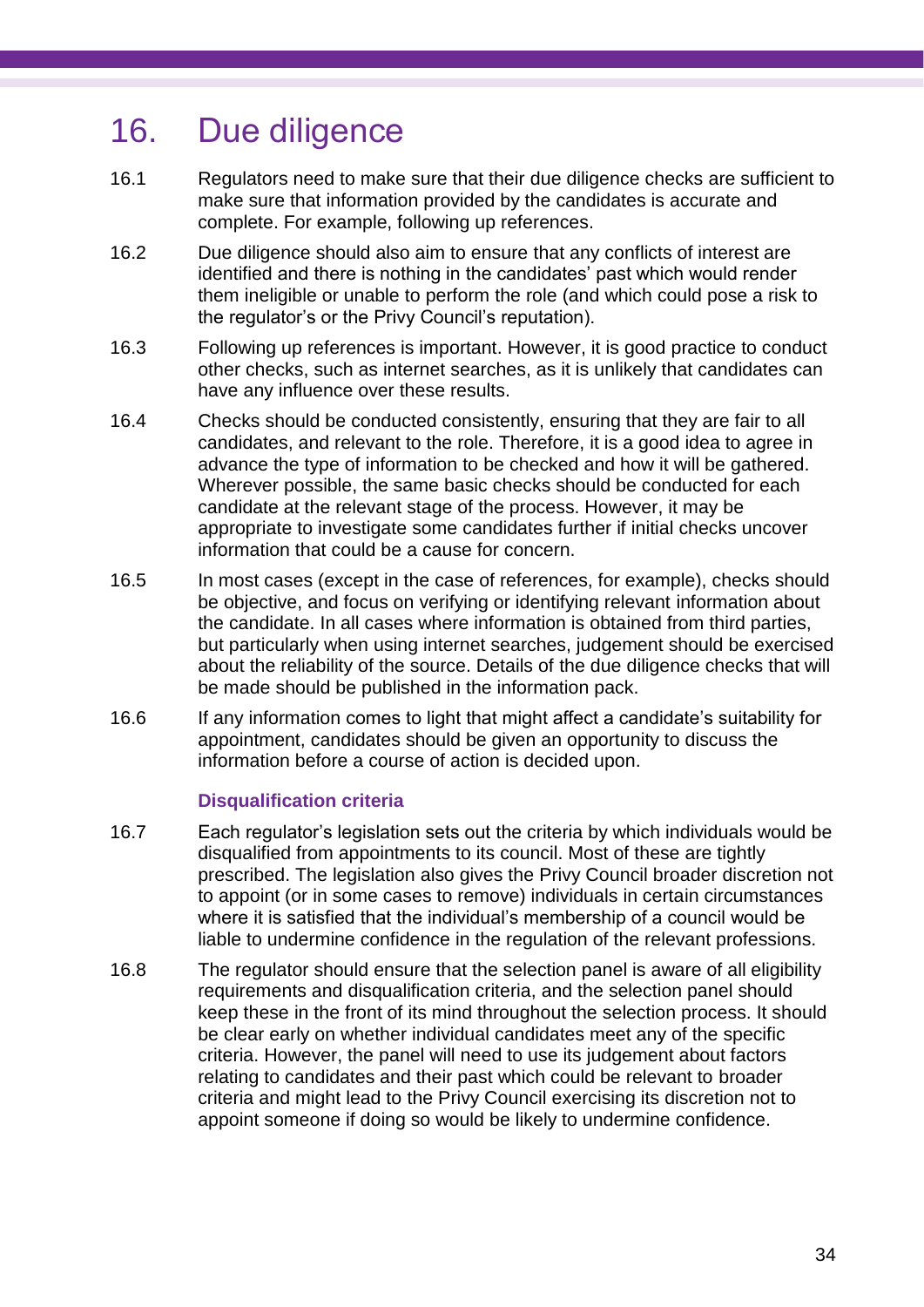### **Candidates' fitness to practise history**

- 16.9 Even if specific disqualification criteria are not used, selection panels should pay attention to whether the appointment of registrant candidates with fitness to practise histories would be likely to undermine confidence.
- 16.10 It will always be inappropriate for candidates who are currently subject to proceedings or have current sanctions against them to be appointed. Panels should also bear in mind that recent exposure to fitness to practise procedures, even if no finding of impairment or misconduct was made, may well affect the registrant's approach to the regulator's role in respect of fitness to practise.
- 16.11 Although circumstances will be unique to each case, as well as findings of impairment and sanctions, panels should consider that:
	- recent fitness to practise cases are likely to be of greater concern than historic ones
	- cases which proceeded to a full hearing are likely to be of greater concern than those closed at an early stage of the process
	- restrictive sanctions are likely to be of significantly greater concern than non-restrictive ones
	- cases which were publicly reported are likely to be of greater concern than those about which there has been no publicity.
- 16.12 The following is a list of due diligence activities that may be useful for regulators to consider as a checklist:
	- Identity verification and right to work
	- Two references
	- Insolvency check/disqualified directors' check
	- Professional membership (where applicable)
	- Media risk analysis review of social media twitter/google/LinkedIn
	- Registration status check/fitness to practise status check (including early stage)/fitness to practise history
	- Fitness to practise processes of other bodies
	- Disclosure Barring Service checks
	- Charity Commission or Office of the Scottish Charity Regulator for removed trustees
	- Roles with or associated to the regulator
	- Ministerial or NHS Board appointments
	- Convictions self declaration including convictions abroad.

Note: Some checks will require applying to more than one authority, for example there are different arrangements for England and Wales, Northern Ireland and Scotland for registration of charity trustees.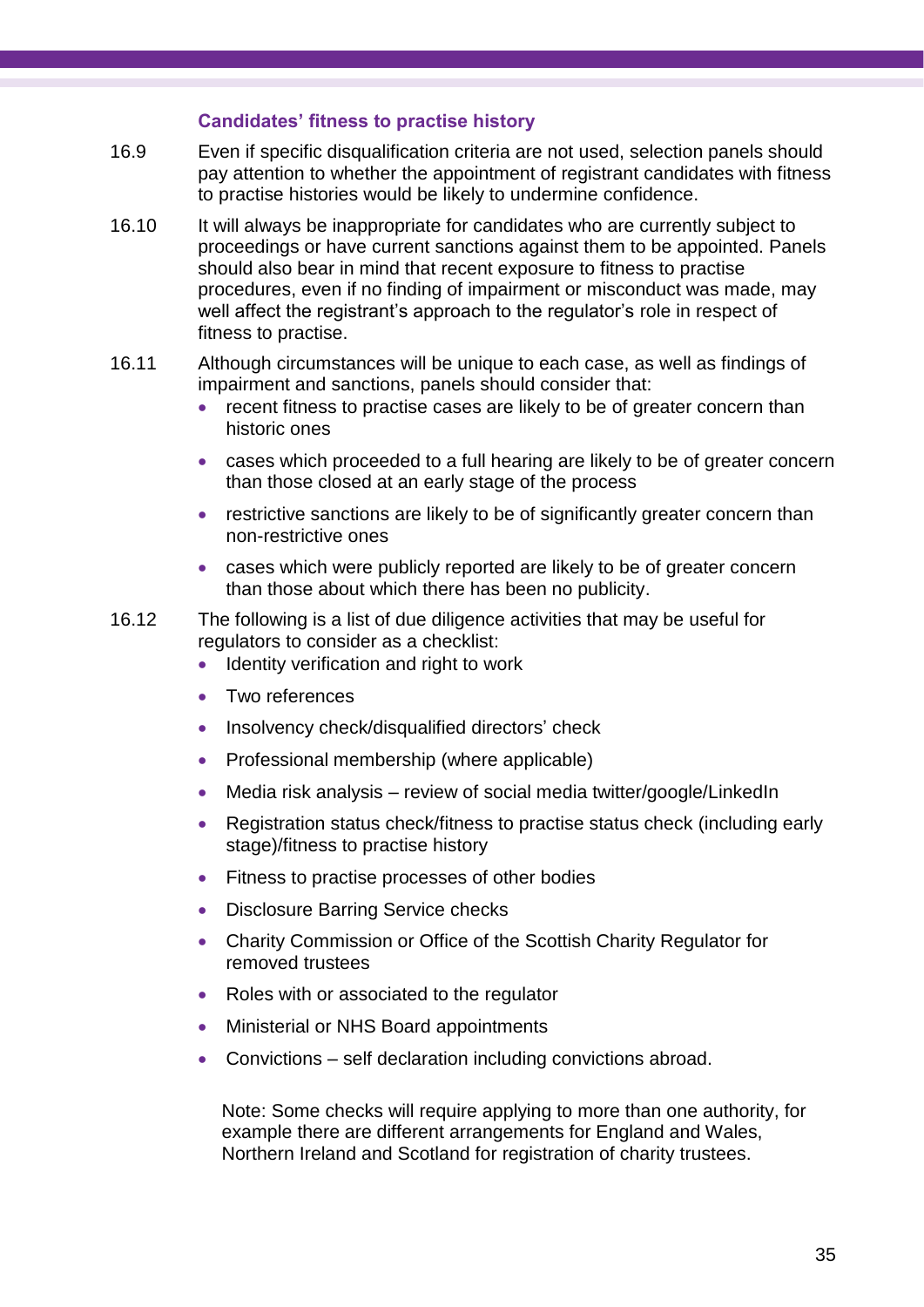## <span id="page-38-0"></span>17. Complaints

- 17.1 Regulators are responsible for handling complaints about their own appointments processes and should have a process in place to handle and record complaints about all aspects of the process.
- 17.2 Regulators should make all applicants aware of the complaints procedure and associated timeframes in the candidate information pack or ensure that it is made publicly available and reviewed regularly by the regulator. This process should be included as part of the submission to the Authority.
- 17.3 If a regulator delegates handling of initial complaints to a recruitment agency, the regulator needs to ensure that the agency's complaints handling process is appropriate and clarify how the agency's process will integrate with the regulator's own process. In addition to making sure the process is appropriate, the regulator should also assure itself that any complaints directed to the agency are dealt with thoroughly on the regulator's behalf.
- 17.4 The regulator should periodically review complaints and make any necessary improvements which they may suggest. Where complaints have arisen as a result of a recruitment agency's work on behalf of the regulator, the regulator should ensure that the agency's processes are amended to take account of this feedback.

## **Option to complain to the Privy Council**

- 17.5 Applicants who complain to the regulator but are not satisfied with the response can raise their concerns with the Privy Council. Regulators should clearly explain this as part of their complaints process.
- 17.6 However, before contacting the Privy Council with a complaint, complainants need to have first exhausted the regulator's own complaints process. They then have six months after the regulator's process has concluded in which to raise their concern with the Privy Council. Only in exceptional circumstances will the Privy Council consider complaints which do not meet these requirements.
- 17.7 The regulator may wish to provide full contact details for the Privy Council in the candidate information pack. We strongly recommend that the regulator does not provide direct contact details or personal information in relation to any specific individual working at the Privy Council.

## **Complaints received before a recommendation is made**

- 17.8 The regulator should include details of any resolved (or ongoing) complaints in the information it provides to both the Authority and to the Privy Council when it makes the recommendation.
- 17.9 For complaints which have been resolved to the complainant's satisfaction, this should include an anonymised summary of the complaint itself and the steps that were taken to resolve it. For complaints which have not been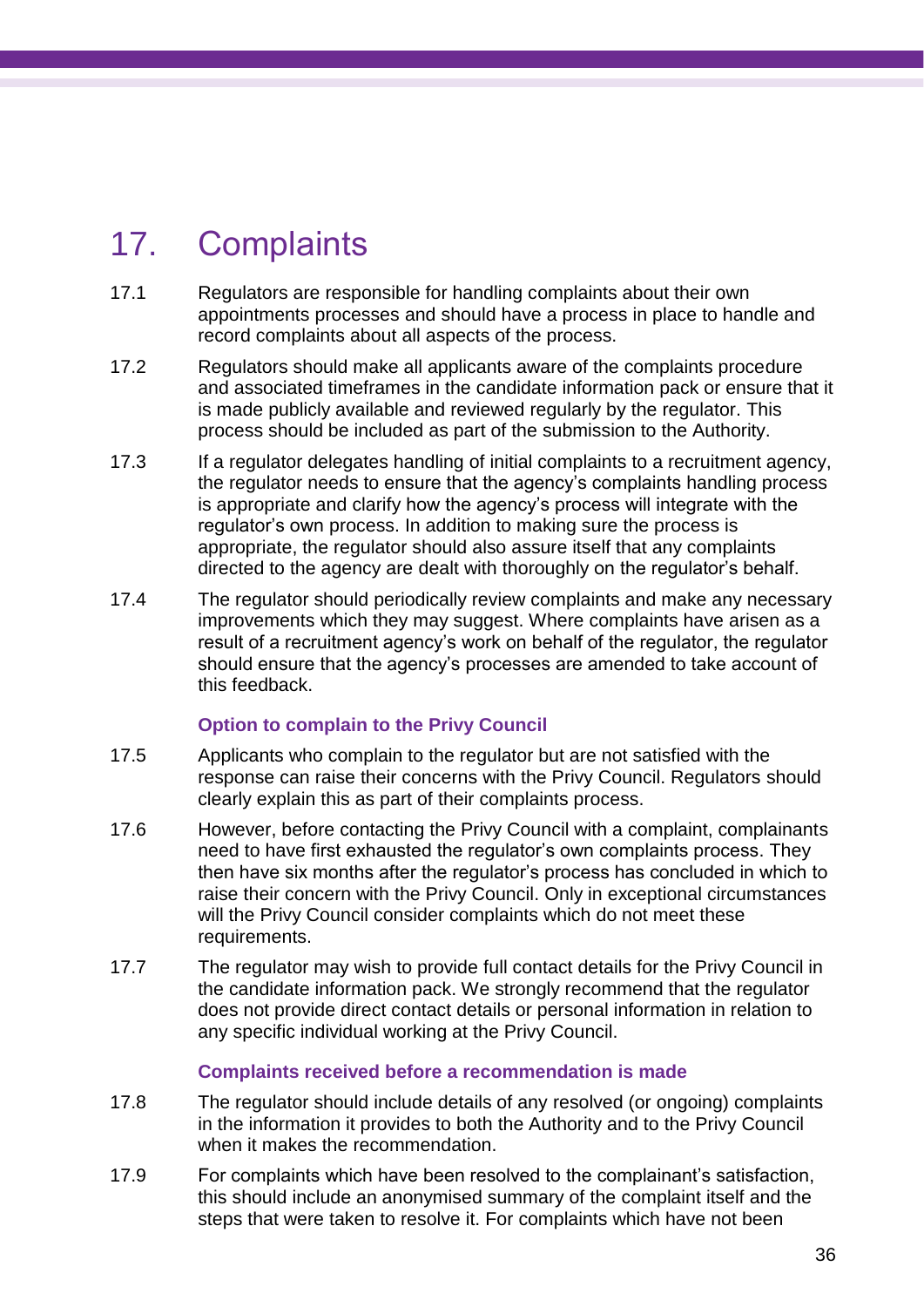resolved at the point a recommendation is made, the regulator should send the Authority copies of all relevant documents. This includes the complaint itself, all correspondence between the regulator (and its agents) and the complainant, and any relevant internal documents. The regulator is responsible for ensuring that it complies with data protection law, and that it has the complainant's permission to share the complaint with the Authority.

#### **Complaints received after a recommendation has been made**

- 17.10 The regulators are expected to inform the Privy Council if a complaint is raised about the process after a recommendation has been submitted to the Privy Council. This should be done with urgency if the Privy Council is in the process of considering a recommendation. The Privy Council will decide whether it requires additional advice from the Authority relating to the complaint before taking a decision to appoint.
- 17.11 If the Privy Council does ask the Authority for additional advice, we will probably need copies of all relevant documents as described above from the regulator.

### **Complaints – the Authority's role**

- 17.12 The Authority has no role in adjudicating complaints about the regulators' appointments processes. However, if a complaint made to the Privy Council about the regulator's process suggests a failure by the regulator to demonstrate the principles of a good appointments process, the Privy Council may seek our advice.
- 17.13 The extent to which we can assist the Privy Council will be determined by a number of factors, including the stage at which the complaint is made and the status of the appointments process, as well as the relevance of the complaint to the regulator's adherence to the four principles. Please see our separate complaints process document for greater detail on how we deal with these types of complaints.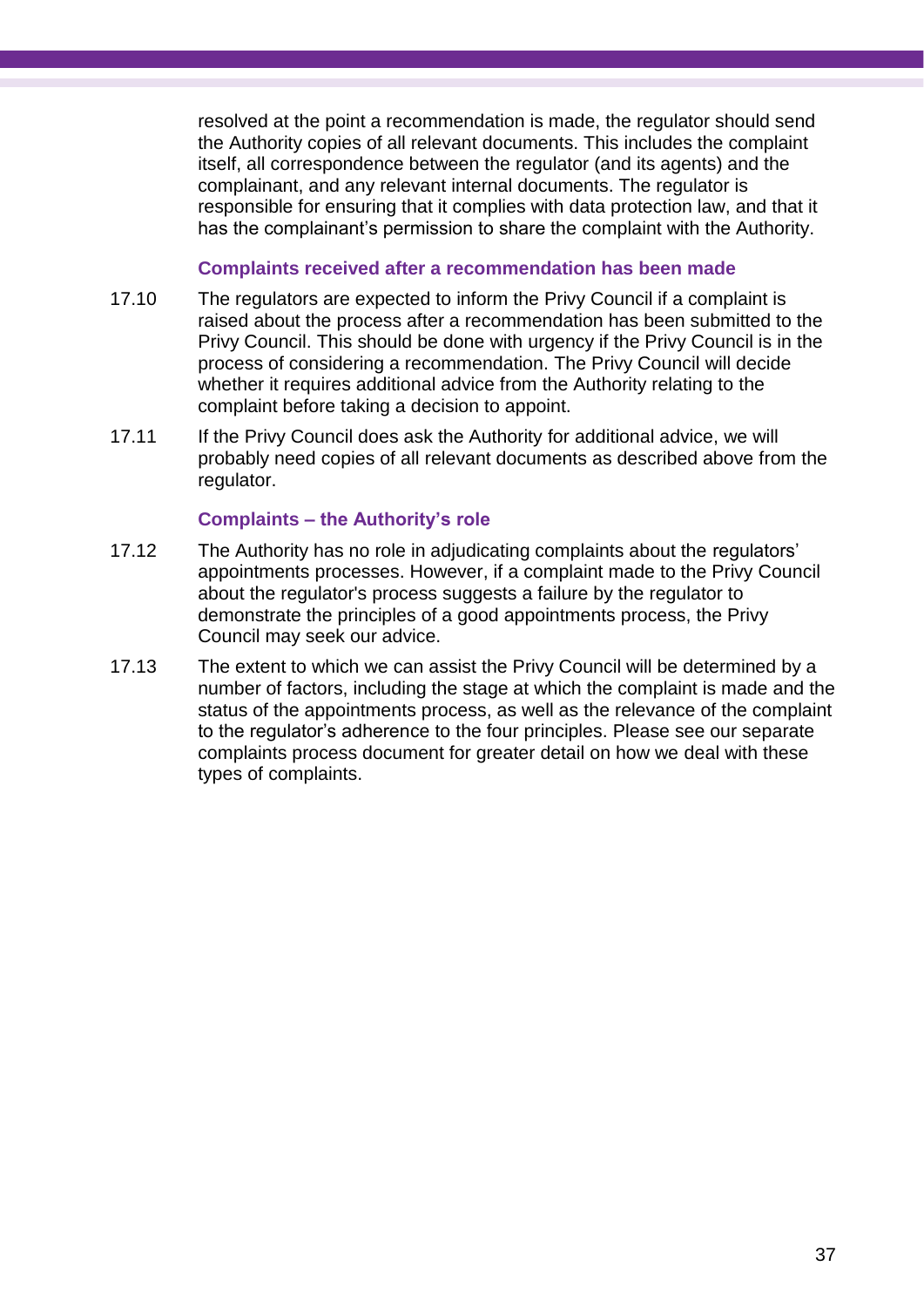## <span id="page-40-0"></span>18. Freedom of Information Act and Data Protection Act

- 18.1 In general, regulators should not send information to the Authority which would be considered personal data under Data Protection Legislation. Evidence which is pertinent to the Authority's scrutiny of the process, but which contains personal data should be fully anonymised before it is sent to us, and the regulator needs to adhere to its own data protection and other relevant policies.
- 18.2 There will occasionally be instances where information about individuals is pertinent to our scrutiny of the process. If regulators wish to send any personal data as part of their evidence, they should discuss this with us first.
- 18.3 We will manage all information received from the regulators in accordance with our own policies, which are available on our website.
- 18.4 The Authority is subject to requests made under the Freedom of Information Act 2000 (FOIA), and any information we hold may be requested, including information sent to us by others.
- 18.5 The regulators and the Privy Council are also subject to FOIA requests. Wherever possible, if we are required to disclose information provided by a regulator, we will inform and consider comments from the regulator prior to making the disclosure. However, we will make our own decisions about what information to disclose, including in relation to information sent to us by others.
- 18.6 It is important that the regulator includes in its own data protection statements (such as those included on application forms) the fact that it will share some information about the appointments process, including information provided by candidates, with the Authority and with the Privy Council.

## **Document retention**

18.7 Regulators should ensure that they retain all documentation in relation to an appointments process for a sufficient length of time to allow the Privy Council, with the Authority's assistance if requested, to investigate complaints about an appointments process within the specified timeframe, and subject to statutory and regulatory requirements.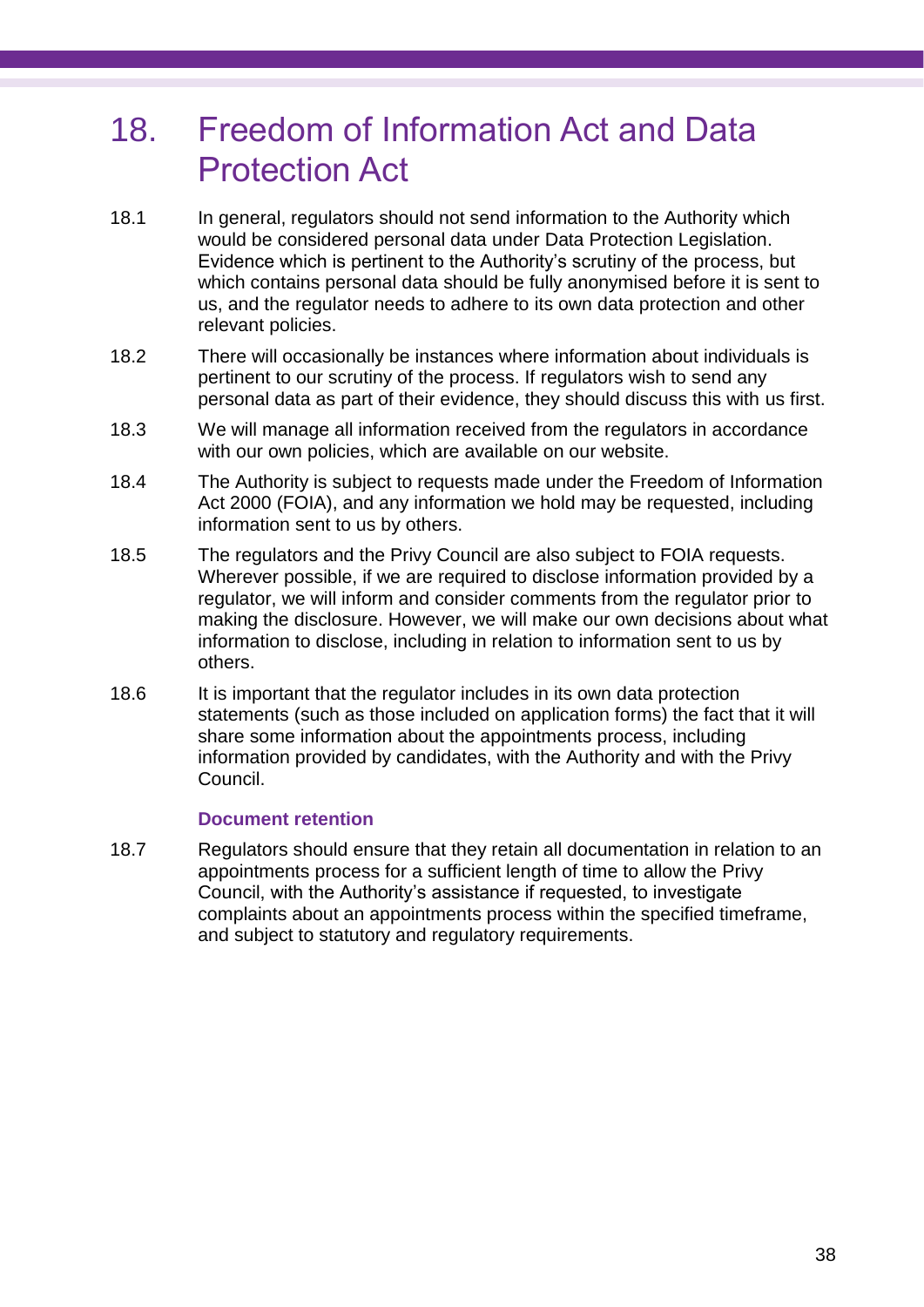## <span id="page-41-0"></span>19. Evidence assessment

- 19.1 It is the regulator's responsibility to provide information to the Authority which demonstrates that its process adheres to each of the four principles. This section briefly explains what type of information the Authority needs in relation to an appointments process, and the type of useful information the regulator should provide.
- 19.2 Throughout our scrutiny, we reserve the right to ask for further information from the regulators if we feel there are gaps in the information on how their process has adhered (or will adhere) to the principles of a good appointments process.
- 19.3 We have provided templates to help with evidence submission for open competition and reappointment processes, though the regulator may choose to provide information in another form. This section should be read in conjunction with the templates, which are available on our website.

## **What the Authority looks for in the regulator's evidence**

19.4 The table below sets out the types of questions we seek to answer in relation to an appointments process. It is not an exhaustive list and does not include everything we may want to know. However, it should help regulators understand how we approach our scrutiny role.

|  | <b>Roles and</b><br>responsibilities | Who is responsible for each aspect of the<br>$\bullet$<br>appointments process?                                                                                                         |
|--|--------------------------------------|-----------------------------------------------------------------------------------------------------------------------------------------------------------------------------------------|
|  |                                      | Is it clear to all involved what they are and are not<br>$\bullet$<br>responsible for, and the circumstances in which their<br>decisions must be approved (and by whom)?                |
|  |                                      | Is the responsibility given to each individual or group<br>$\bullet$<br>appropriate?                                                                                                    |
|  |                                      | Is the selection panel suitably qualified and credible,<br>$\bullet$<br>and is the independent panel member demonstrably<br>independent from the regulator?                             |
|  | <b>Criteria/compet</b><br>encies     | How have the criteria/competencies been developed<br>$\bullet$<br>and approved?                                                                                                         |
|  |                                      | Is it clear to candidates, the selection panel, and<br>$\bullet$<br>relevant others which criteria are essential and which<br>are desirable and how each will be assessed?              |
|  |                                      | Are the criteria appropriately focused on the skills and<br>$\bullet$<br>expertise required for the role, and free from bias and<br>discrimination?                                     |
|  |                                      | Is the selection panel (and recruitment agency) clear<br>$\bullet$<br>that its role is to assess candidates only against the<br>criteria as published (and has this in fact been done)? |
|  |                                      |                                                                                                                                                                                         |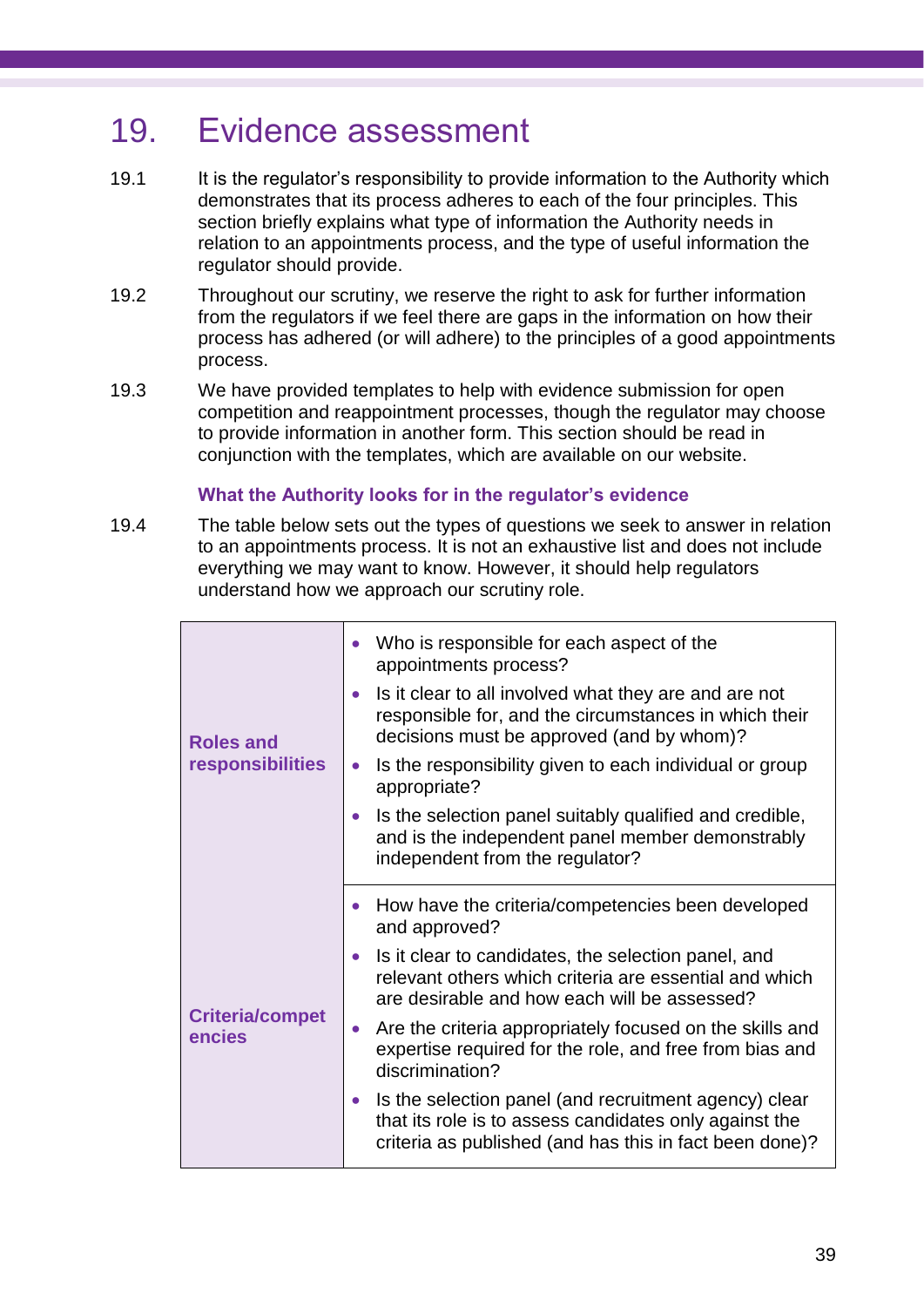|                                     | • How has the regulator assessed the likely impact on<br>individuals who share each protected characteristic,<br>and considered factors such as the diversity of the<br>current council?                                                                                                                                                          |
|-------------------------------------|---------------------------------------------------------------------------------------------------------------------------------------------------------------------------------------------------------------------------------------------------------------------------------------------------------------------------------------------------|
|                                     | On what evidence has the regulator based this<br>$\bullet$<br>assessment? How has the assessment influenced<br>other aspects of the process?                                                                                                                                                                                                      |
| <b>Equality and</b><br>diversity    | How has the regulator made sure everyone feels<br>$\bullet$<br>welcome to apply, and that no one is disadvantaged<br>as they move through the selection process (including<br>through the offer of reasonable adjustments to<br>accommodate individuals' needs)?                                                                                  |
|                                     | How has the regulator ensured that selection panel<br>$\bullet$<br>members, the recruitment agency, and relevant others<br>are aware of the regulator's equality and diversity<br>obligations and how these should be implemented<br>during the process?                                                                                          |
|                                     | How will diversity data be captured and managed<br>$\bullet$<br>throughout the process?                                                                                                                                                                                                                                                           |
| <b>Publicity and</b><br>advertising | In devising the publicity strategy and choosing media<br>$\bullet$<br>outlets, how has the regulator considered how to<br>attract the best possible candidates, including from<br>different stakeholder groups and from Northern<br>Ireland, Scotland, and/or Wales and learned from the<br>success of methods employed in previous<br>campaigns? |
|                                     | Has sufficient time been allocated for vacancies to be<br>advertised?                                                                                                                                                                                                                                                                             |
|                                     | How has data, such as that collected during previous<br>campaigns, influenced the regulator's choice of<br>advertising?                                                                                                                                                                                                                           |
|                                     | How will each step in the selection process work (at<br>$\bullet$<br>the advance notice stage), or how has it operated (at<br>the recommendation stage)?                                                                                                                                                                                          |
|                                     | Who will undertake each step of the selection<br>$\bullet$<br>process?                                                                                                                                                                                                                                                                            |
| <b>Selection</b><br>process         | How will candidates be scored at each stage, and how<br>$\bullet$<br>will the regulator decide which candidates will be<br>progressed and which are considered appointable?                                                                                                                                                                       |
|                                     | How will the regulator validate work done on its behalf<br>by recruitment agencies or other third parties?                                                                                                                                                                                                                                        |
|                                     | How will requirements, such as the need to appoint a<br>$\bullet$<br>candidate from Northern Ireland, Scotland, and/or<br>Wales, be considered within the selection process?                                                                                                                                                                      |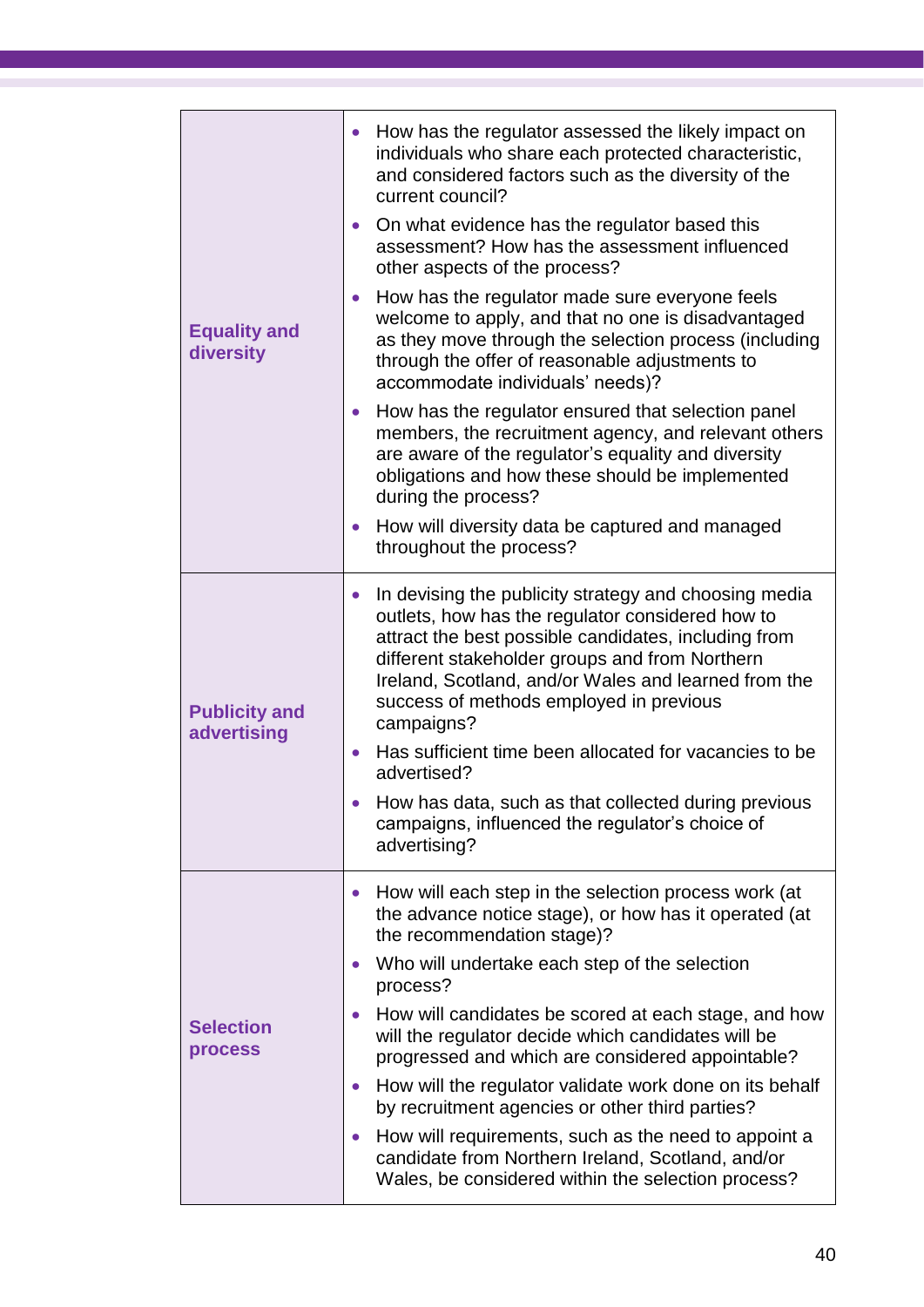|                                 | What will due diligence consist of and who will it<br>undertake it?                                                                                                                                                                       |
|---------------------------------|-------------------------------------------------------------------------------------------------------------------------------------------------------------------------------------------------------------------------------------------|
|                                 | At what stage of the selection process will the<br>$\bullet$<br>selection panel have access to references and the<br>results of due diligence checks?                                                                                     |
| <b>Due diligence</b>            | How has the selection panel/regulator considered<br>$\bullet$<br>whether candidates' fitness to practise history will<br>undermine confidence in the regulator if they were<br>appointed?                                                 |
|                                 | How has the selection panel/regulator taken account<br>of the disqualification criteria and other grounds in the<br>regulator's constitution order on which the Privy<br>Council may decide not to appoint individuals?                   |
|                                 | At the Notice of Recommendation stage, have all due<br>$\bullet$<br>diligence activities been completed?                                                                                                                                  |
|                                 | In relation to candidates: how will the process ensure<br>$\bullet$<br>that conflicts or potential conflicts are identified, and<br>that decisions about whether they are manageable or<br>not are in line with the regulator's policies? |
| <b>Conflicts of</b><br>interest | Is it clear to candidates what the regulator would<br>$\bullet$<br>consider to be a conflict?                                                                                                                                             |
|                                 | In relation to others: how will the process ensure that<br>$\bullet$<br>actual or perceived conflicts of interest are identified<br>and managed appropriately and in a timely manner?                                                     |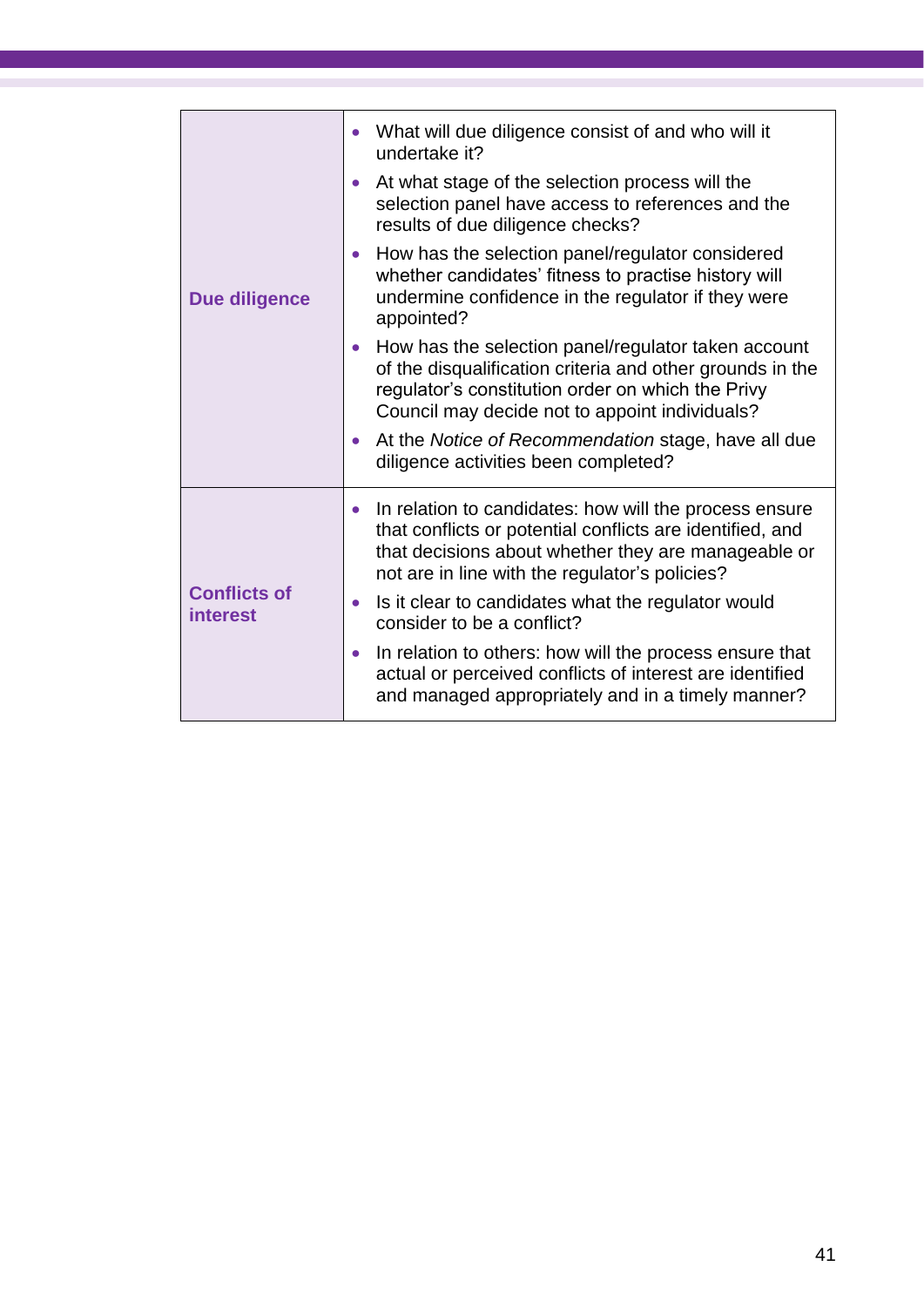## <span id="page-44-0"></span>20. Our advice to the Privy Council

- 20.1 If we are satisfied that a process has adhered to all four principles, we will advise the Privy Council that it can have confidence in the process that the regulator has used to arrive at its recommendation. We will copy our advice to Privy Council to the regulator.
- 20.2 The Authority may decide to caveat its advice to the Privy Council if we consider that any actions of the regulator remain outstanding, for example where due diligence activities have been hard to conclude or omitted. We may advise the Privy Council that it can have confidence if a certain condition is met. We will not do so without raising the matter with the regulator first
- 20.3 Once it has decided to make the appointment(s), the Privy Council will formally offer candidates the appointments, and notify the regulator. The Privy Council will confirm candidates' acceptance to the regulator.
- 20.4 The Authority has no decision-making role and will play no part in this stage. Once appointees have formally accepted their appointment, which they should communicate directly to the Privy Council, it will be up to the regulator to make other necessary arrangements with the appointees.
- 20.5 If, following further discussion with the regulator and scrutiny of the regulator's evidence, we are unable to advise the Privy Council that they can have confidence in the process used to make the recommendation we will advise the Privy Council accordingly and provide feedback to the regulator.
- 20.6 If we consider that there were matters that were unsatisfactory, but these were insufficient to prevent us recommending the process we may write to the regulator with a learning point to help it improve its process.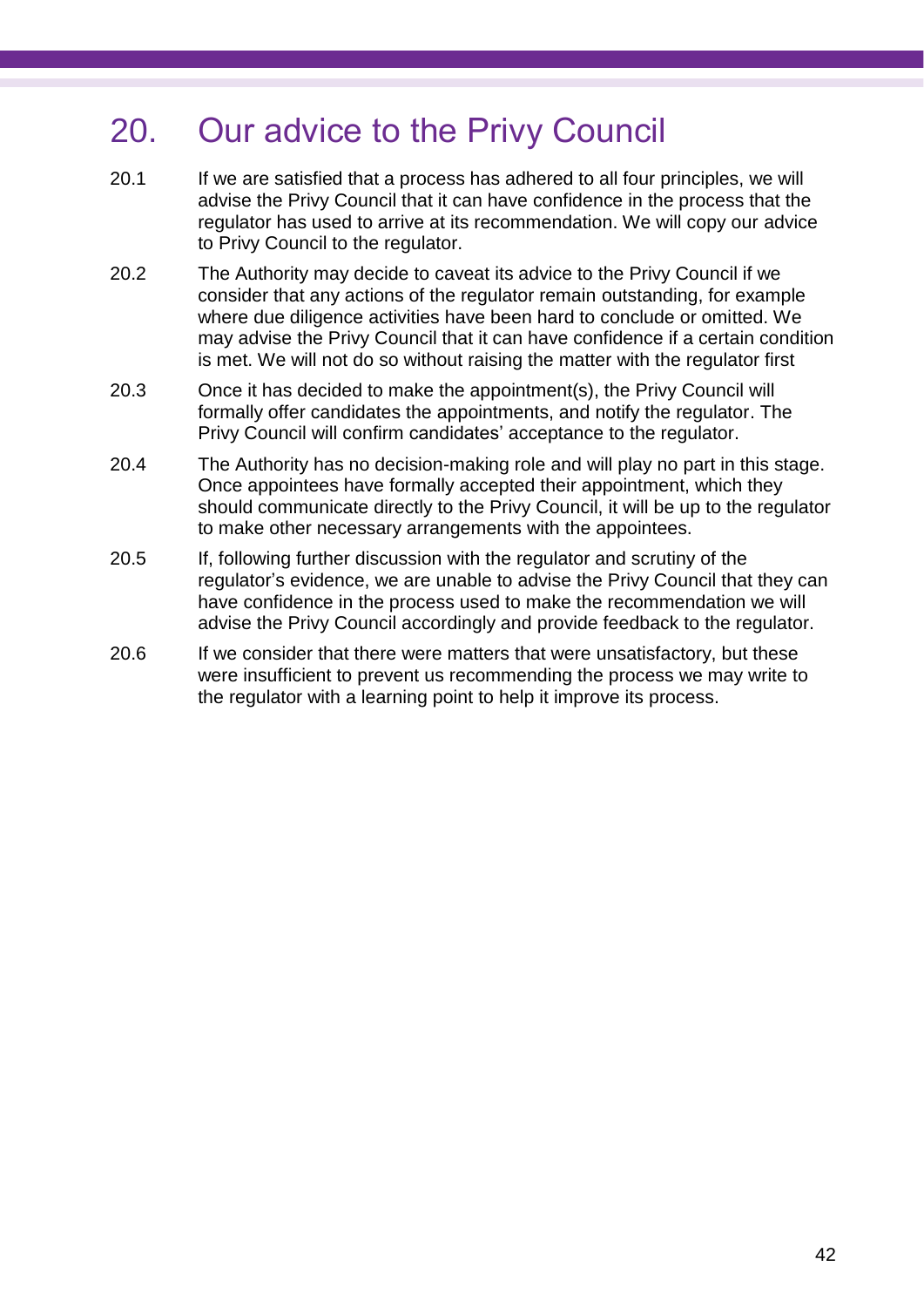## <span id="page-45-0"></span>21. Good practice in induction for council members and chairs

- 21.1 Induction of new chairs and council members should occur as soon as possible after appointment to enable them to become effective quickly. Induction provides a platform for outlining the organisation's agenda and priorities, accountability arrangements and culture. It is also an opportunity to establish the behaviours required to operate effectively as a council member, and to introduce members to the performance appraisal system to which they will be subject. Completing a well-designed induction programme can form part of the evidence demonstrating an individual's suitability for future reappointment.
- 21.2 When planning an induction process for new council members or chairs, regulators should consider:
	- different roles and responsibilities mean council members and chairs will have different induction requirements from executive staff
	- different backgrounds and experience levels of incoming members means that some may need more support and additional background reading than others
	- the need to provide a prioritised induction pack of key information with which new council members should be familiar as soon as possible
	- the need to monitor the induction process to ensure it meets inductees' needs, and to evaluate the process using feedback from inductees.
- 21.3 Induction should cover the regulator's equality and diversity policy and government targets for improving diversity. New council members should receive training on the Equality Act 2010 and the Public Sector Equality Duty, setting out the requirements they impose, including what 'due regard' entails.
- 21.4 Regular contact points should be in place to ensure members continue to be supported appropriately.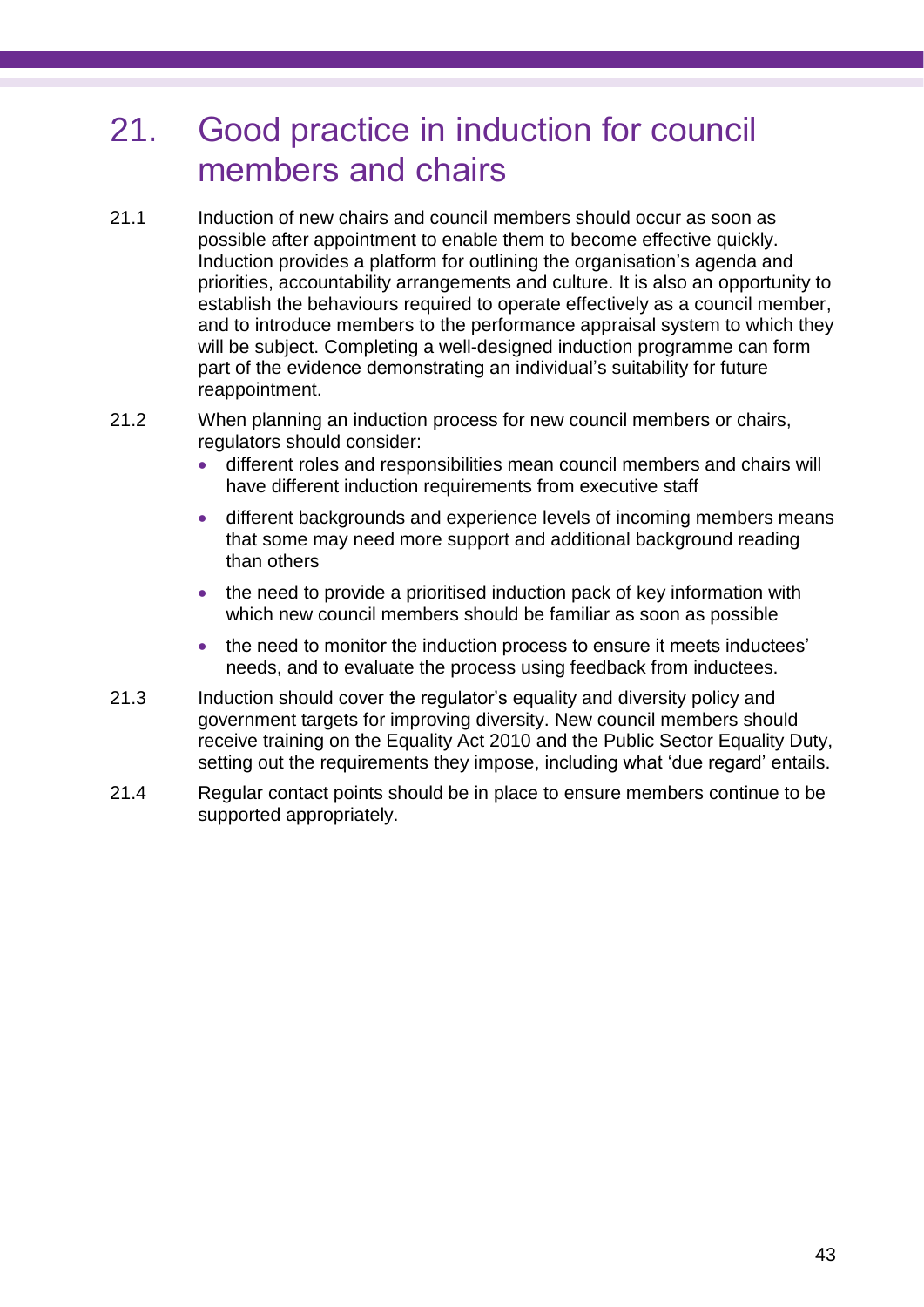## <span id="page-46-0"></span>22. Further reading

22.1 The documents listed below may be of interest. Note that the documents published by the Commissioner for Public Appointments and the Cabinet Office relate to different appointments systems and should therefore not be considered authoritative in relation to the appointments processes to which this document relates.

*The web links listed below were correct at time of publication.*

- 1. Professional Standards Authority (2015). *[Right Touch Regulation](https://www.professionalstandards.org.uk/docs/default-source/publications/thought-paper/right-touch-regulation-2015.pdf?sfvrsn=eaf77f20_18)  [\(Revised\)](https://www.professionalstandards.org.uk/docs/default-source/publications/thought-paper/right-touch-regulation-2015.pdf?sfvrsn=eaf77f20_18)*
- 2. Equality and Human Rights Commission (2011). *[Employment Statutory](https://www.equalityhumanrights.com/sites/default/files/employercode.pdf)  [Code of Practice](https://www.equalityhumanrights.com/sites/default/files/employercode.pdf)*
- 3. Equality and Human Rights Commission (2014). *[Meeting the equality](https://www.equalityhumanrights.com/sites/default/files/meeting_the_duty_in_policy_and_decision-making.pdf)  [duty in policy and decision making \(3](https://www.equalityhumanrights.com/sites/default/files/meeting_the_duty_in_policy_and_decision-making.pdf)rd ed)*
- 4. Equality and Human Rights Commission (2014). *[The essential guide to](file:///C:/Users/lloughran/AppData/Local/Microsoft/Windows/INetCache/Content.Outlook/F635QF9R/1.%09Equality%20and%20Human%20Rights%20Commission,%202012.%20The%20essential%20guide%20to%20the%20public%20sector%20equality%20duty)  [the public sector equality duty](file:///C:/Users/lloughran/AppData/Local/Microsoft/Windows/INetCache/Content.Outlook/F635QF9R/1.%09Equality%20and%20Human%20Rights%20Commission,%202012.%20The%20essential%20guide%20to%20the%20public%20sector%20equality%20duty)*
- 5. Equality and Human Rights Commission (2016). *[Technical guidance on](https://www.equalityhumanrights.com/en/advice-and-guidance/public-sector-equality-duty-guidance)  [the public sector equality duty for England Scotland and Wales](https://www.equalityhumanrights.com/en/advice-and-guidance/public-sector-equality-duty-guidance)*
- 6. Professional Standards Authority (2013). *[Fit and Proper?: Governance](http://www.professionalstandards.org.uk/docs/default-source/publications/thought-paper/fit-and-proper-2013.pdf?sfvrsn=2)  [in the public interest](http://www.professionalstandards.org.uk/docs/default-source/publications/thought-paper/fit-and-proper-2013.pdf?sfvrsn=2)*
- 7. Cabinet Office (2016). *[Governance Code for Public Appointments](https://www.gov.uk/government/publications/governance-code-for-public-appointments)*
- 8. The Civil Service (2017). *[A Brilliant Civil Service: Becoming the UK's](https://www.gov.uk/government/publications/a-brilliant-civil-service-becoming-the-uks-most-inclusive-employer)  [most inclusive employer](https://www.gov.uk/government/publications/a-brilliant-civil-service-becoming-the-uks-most-inclusive-employer)*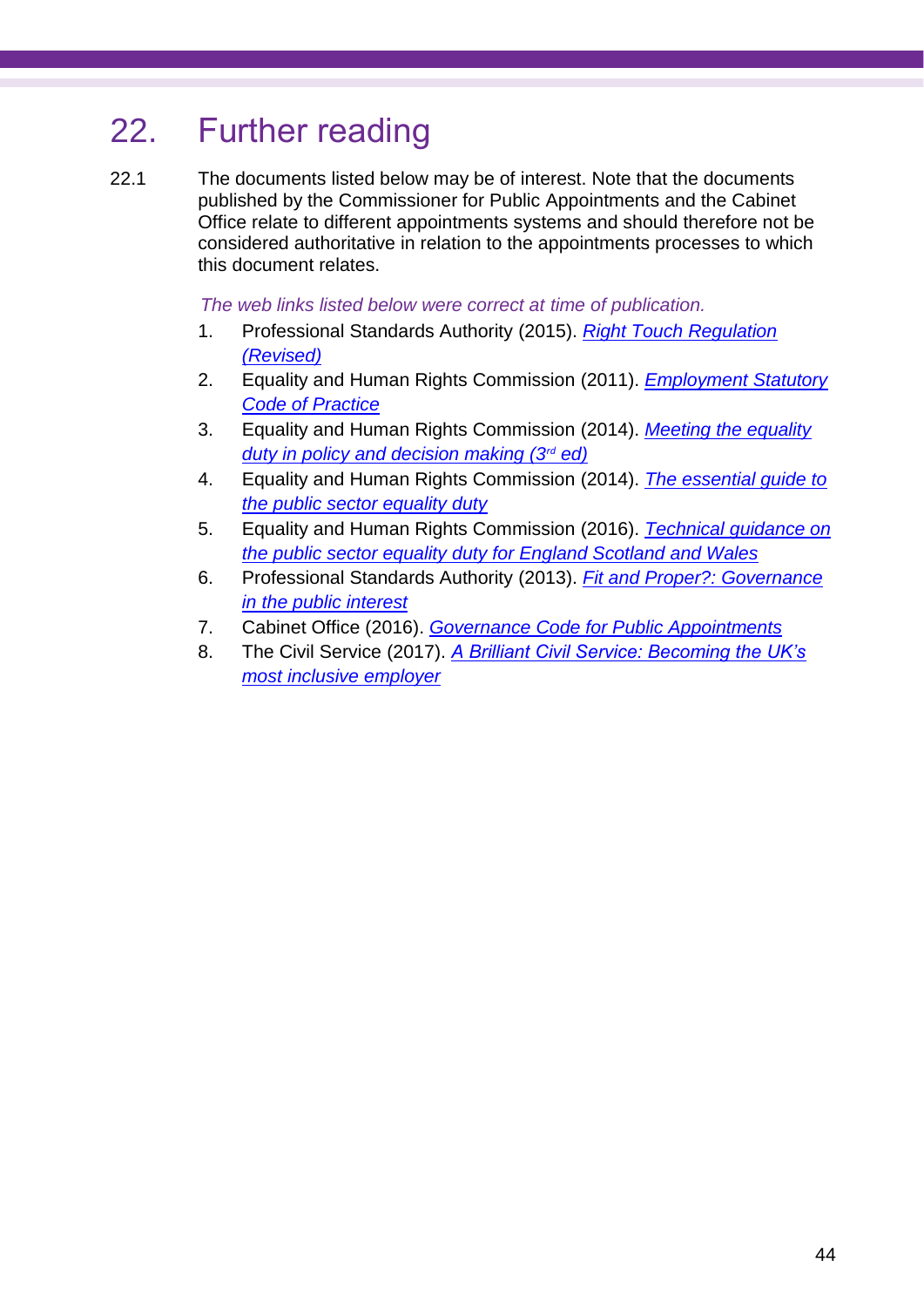## Figure 1: Planning, Advance Notice, and implementation

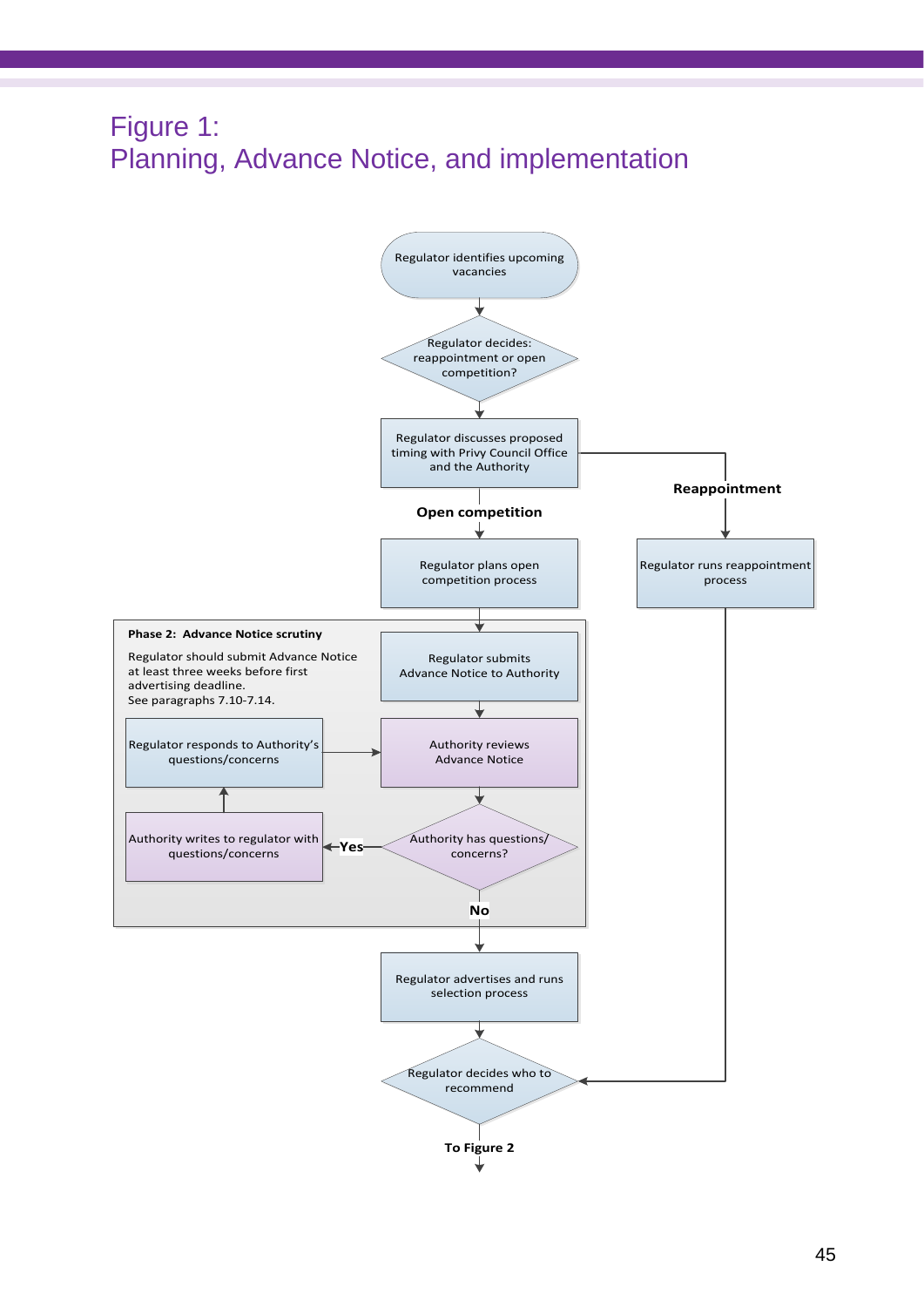## Figure 2: Recommendation, scrutiny, and Privy Council consideration

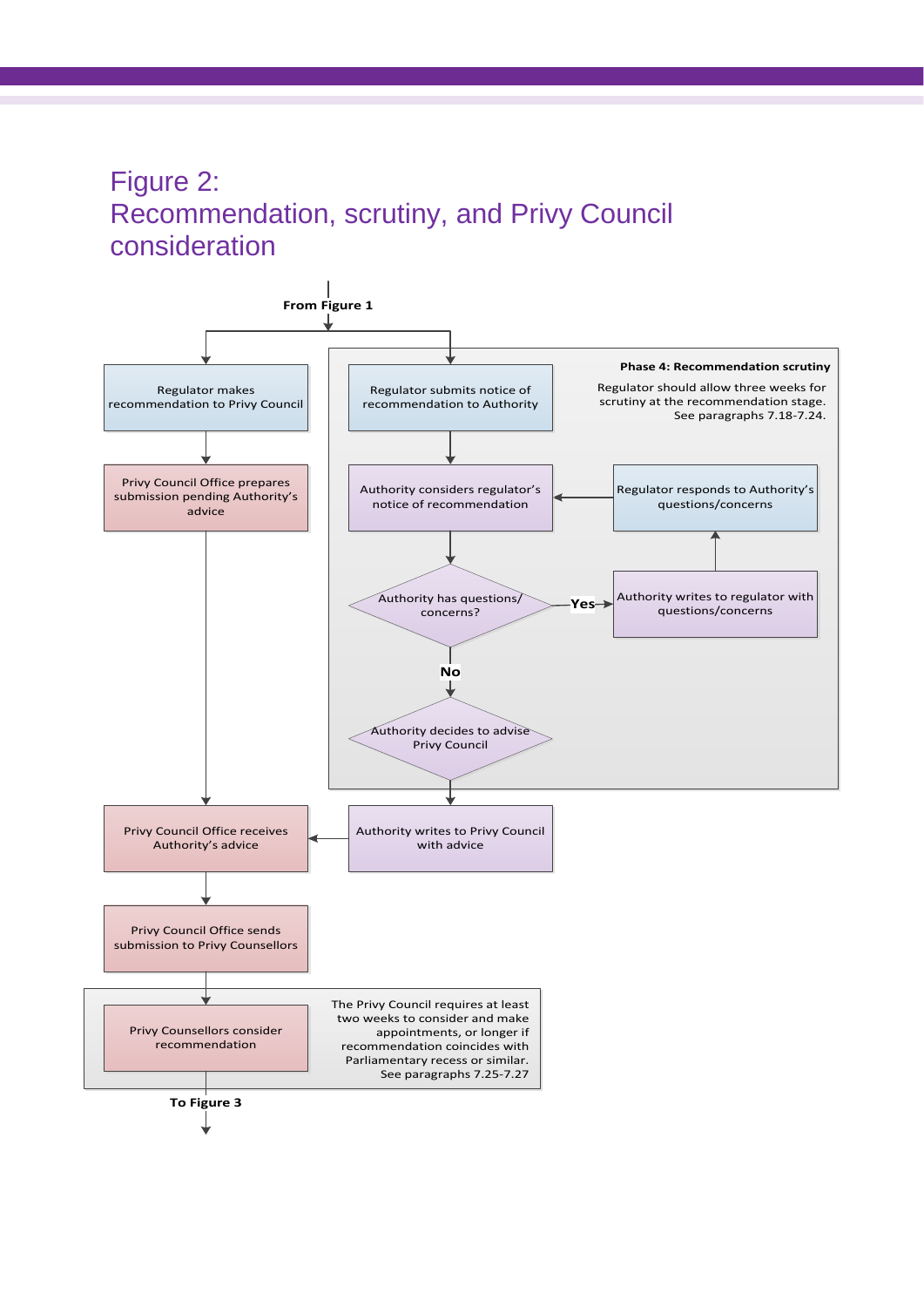## Figure 3: Making the appointment